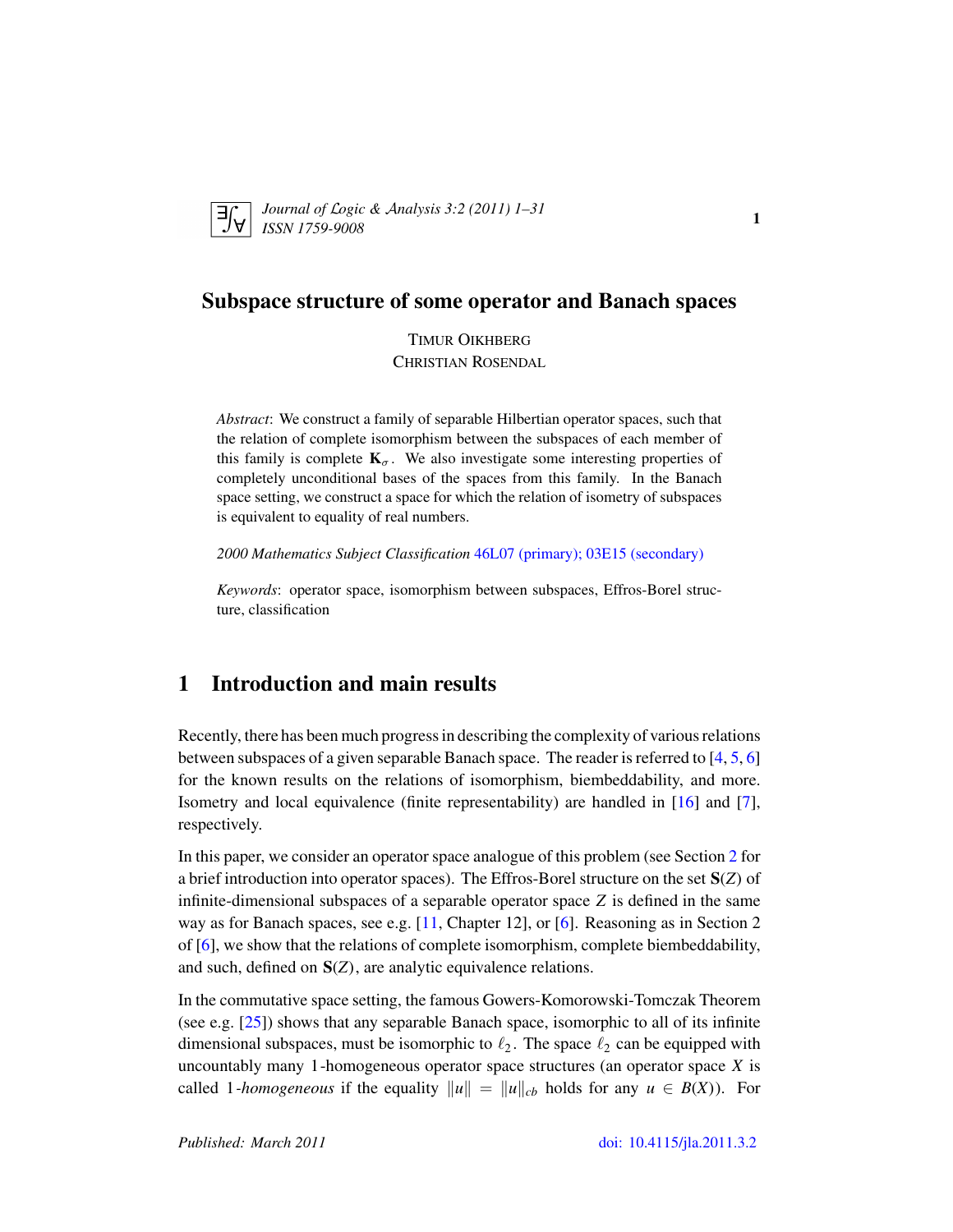instance, the row and column spaces  **and**  $**C**$ **, as well as their complex interpolation** spaces  $(\mathbf{R}, \mathbf{C})_{\theta}$ , have this property. These, and other, examples of homogeneous Hilbertian spaces can be found, for instance, in  $[21, 22]$  $[21, 22]$  $[21, 22]$  (an operator space is called *Hilbertian* if it is isomorphic to a Hilbert space). Clearly, any 1-homogeneous operator space, having  $\ell_2$  as its underlying Banach space, is completely isometric to all of its infinite dimensional subspaces. For such spaces, the relation of complete isomorphism between infinite dimensional subspaces is trivial.

It is not known how "simple" the relation of complete isomorphism between subspaces of *X* may get if *X* is not homogeneous (or not isomorphic to a Hilbert space). Our main result provides a partial answer to this question.

<span id="page-1-2"></span>**Theorem 1.1** There exists a family  $\mathfrak F$  of operator spaces, such that, for any operator space  $X \in \mathfrak{F}$ , the following is true:

- (1) *X* is isometric to  $\ell_2$ .
- (2) The relation of complete isomorphism and complete biembeddability on S(*X*) are Borel bireducible to the complete  $\mathbf{K}_{\sigma}$  relation.

The family  $\mathfrak F$  contains a continuum of operator spaces, not completely isomorphic to each other.

It is possible to prove that the relation of complete isometry on  $S(X)$  ( $X \in \mathfrak{F}$ ) is Borel bireducible to the equality on  $\mathbb R$ . The proof proceeds along the same lines as Theorem [6.1,](#page-22-0) but is exceedingly technical, and not very illuminating. We therefore omit it, and present a related Theorem [1.4](#page-2-0) instead.

Each space from  $\mathfrak F$  has its *canonical basis* (defined in Section [4\)](#page-11-0), which is 1-completely unconditional. It turns out these bases have interesting properties of their own.

<span id="page-1-0"></span>**Theorem 1.2** Any subspace *Y* of an operator space *X* from the family  $\mathfrak{F}$  has 1completely unconditional canonical basis. Any *C*-completely unconditional basis in such a *Y* is  $\phi$ (*C*)-equivalent (up to a permutation) to the canonical basis of *Y*, with  $\phi$ (*C*) polynomial in *C*.

For certain spaces *X*, a stronger result holds.

<span id="page-1-1"></span>**Theorem 1.3** For any  $a > 1$  there exists an operator space *X*, belonging to the family F, such that the canonical basis in any subspace of *X* is *a*-equivalent to a subsequence of the canonical basis of *X*. Consequently, every *C*-completely unconditional basic sequence in *X* is  $\phi$ (*C*)-equivalent (up to a permutation) to a subsequence of the canonical basis, with  $\phi(C)$  polynomial in C.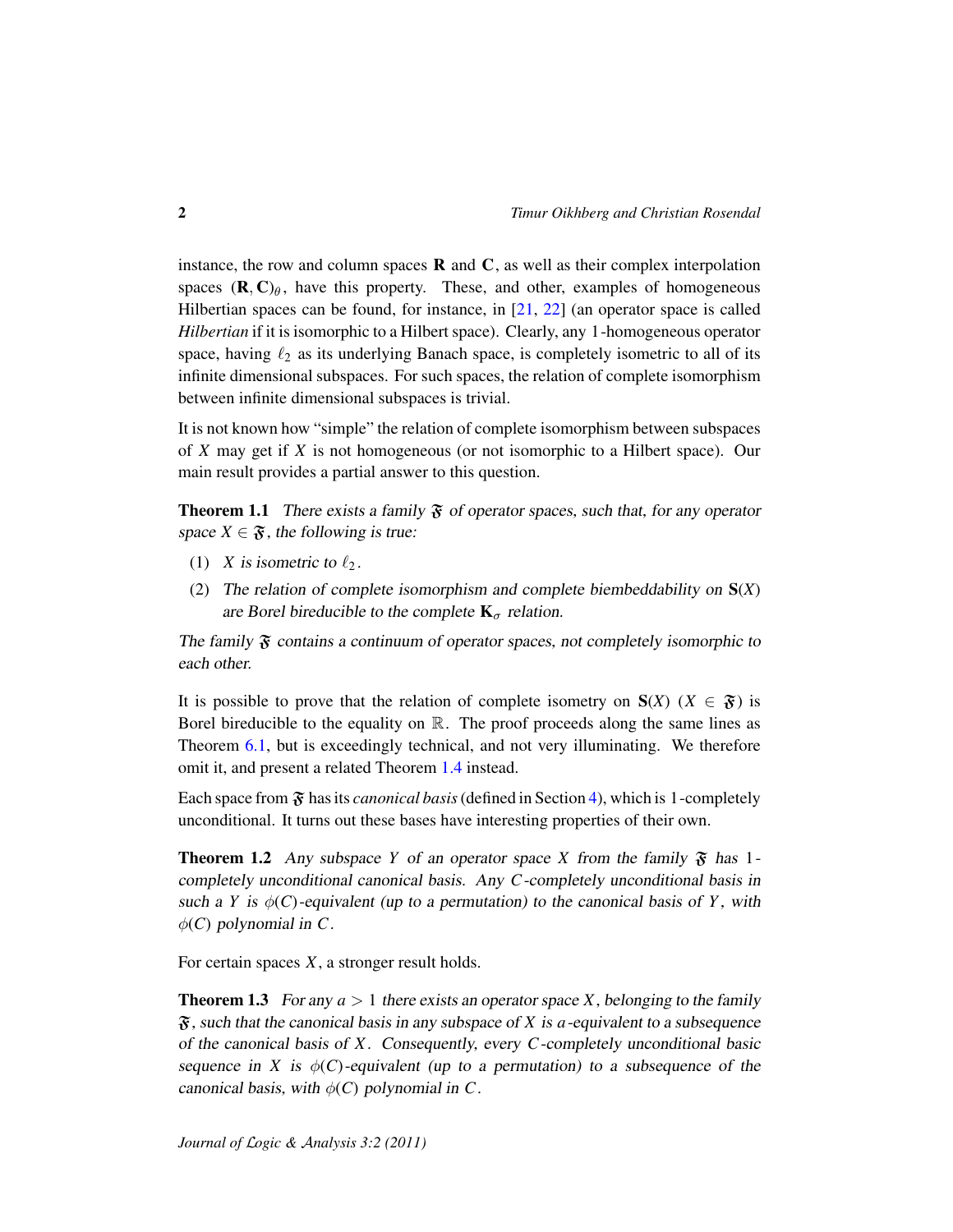Note that homogeneous Hilbertian operator spaces satisfy the conditions of the three theorems above. The spaces from the family  $\mathfrak{F}$  are not homogeneous, yet, by Theorems [1.2](#page-1-0) and [1.3,](#page-1-1) they share certain essential properties of homogeneous spaces.

As part of our motivation lies in the field of Banach spaces, we mention a few classical results related to Theorems [1.1,](#page-1-2) [1.2,](#page-1-0) and [1.3.](#page-1-1)

No "commutative" counterpart of Theorem [1.1](#page-1-2) has yet been obtained: for a Banach space *E*, very little is known about the "upper" estimates on the complexity of the isomorphism relation on  $S(E)$ . It is possible that the relation of isomorphism on  $S(E)$ is complete analytic whenever  $E$  is a separable Banach space, not isomorphic to  $\ell_2$ .

Theorem [1.2](#page-1-0) shows (among other things) that every subspace of *X* has an unconditional basis. In the commutative setting,  $\ell_2$  is the known only separable Banach space with the property that each of its separable subspaces has an unconditional basis. It is a long-standing open question (see e.g. [\[8,](#page-29-6) p. 203]) whether there exist other spaces sharing the same property. If a separable *E* has this property, it must be "close to"  $\ell_2$ . First, any subspace of *E* has the Approximation Property, therefore, by [\[15,](#page-29-7) Theorem 1.g.6], *E* has to have type  $2 - \varepsilon$  and cotype  $2 + \varepsilon$  for any  $\varepsilon > 0$ . Furthermore, by [\[20,](#page-30-3) Theorem 10.13], *E* has weak cotype 2. By [\[12\]](#page-29-8), *E* is  $\ell_2$ -saturated. Finally, if  $E = \ell_2(F)$  for some Banach space *F*, then *E* is isomorphic to a Hilbert space [\[13\]](#page-29-9).

Searching for a "commutative" analogue of Theorem [1.3,](#page-1-1) we strengthen the question posed in the previous paragraph: suppose a Banach space *E* has an unconditional basis  $(e_i)$ , such that every subspace of  $E$  has an unconditional basis, equivalent to a subsequence of  $(e_i)$ . Must *E* be isomorphic to  $\ell_2$ ?

Finally, in the Banach space setting, we construct a space  $E$ , not isometric to  $\ell_2$ , but whose subspace structure is "very simple."

<span id="page-2-0"></span>Theorem 1.4 The following equivalence relations between infinite dimensional subspaces of  $\mathbb{R} \oplus_1 \ell_2$  (or, in the complex case,  $\mathbb{C} \oplus_1 \ell_2$ ) are Borel bireducible to  $(\mathbb{R}, =)$ : (i) isometry, (ii) having Banach-Mazur distance 1; (iii) isometric bi-embeddability; (iv) almost isometric bi-embeddability.

Recall that the Banach-Mazur distance between *Y* and *Z* is defined as  $d(Y, Z) =$  $\inf \{ ||u|| ||u^{-1}|| : u \in B(Y,Z) \}.$  *Y* is called *almost isometrically embeddable* into *Z* if for every  $\varepsilon > 0$  there exists  $Y_{\varepsilon} \hookrightarrow Z$  s.t.  $d(Y, Y_{\varepsilon}) < 1 + \varepsilon (d(\cdot, \cdot))$  denotes the Banach-Mazur distance between spaces).

The rest of the paper is organized as follows: Section [2](#page-3-0) provides a brief introduction into operator spaces and c.b. maps. In Section [3](#page-6-0) we construct, for each contraction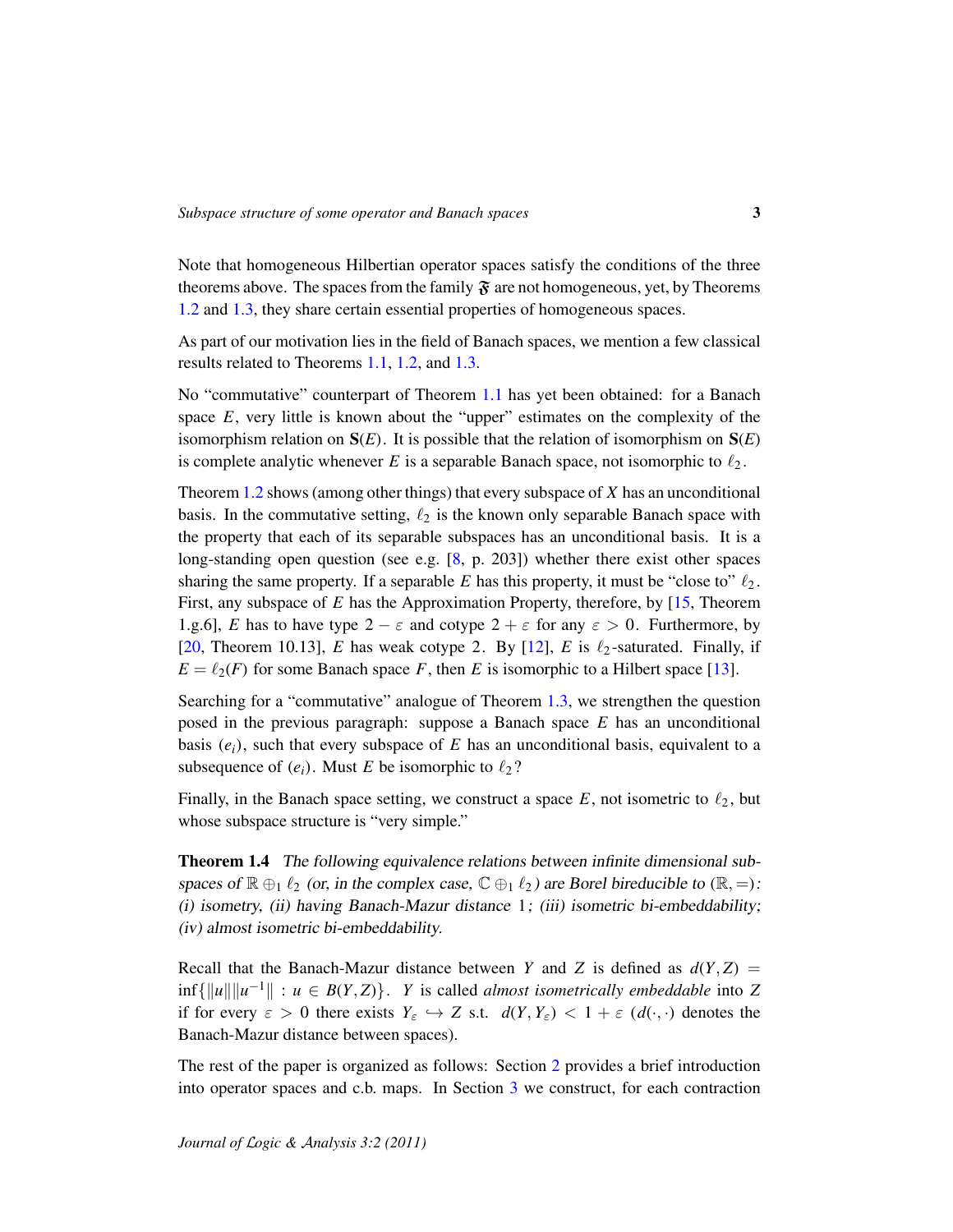$A \in B(\ell_2)$ , a subspace  $X(A)$  of  $\mathbf{R} \oplus \mathbf{C}$ , and study the properties of the spaces  $X(A)$ . Further investigation is carried out in Section [4,](#page-11-0) where we concentrate on the case when *A* is compact. Unconditional bases in the spaces *X*(*A*) are described in Section [5.](#page-16-0) In Section [6](#page-21-0) we show that, for the "right" compact contractions A, the relations of complete isomorphism and complete biembeddability on S(*X*(*A*)) are Borel bireducible to the complete  $K_{\sigma}$  relation. Having gathered all the preliminary results, we prove Theorems [1.1,](#page-1-2) [1.2,](#page-1-0) and [1.3](#page-1-1) in Section [7.](#page-25-0) Finally, in Section [8](#page-26-0) we prove Theorem [1.4.](#page-2-0)

#### 1.1 Acknowledgements

The first author was partially supported by CORCL grant from the UC system. The second author was partially supported by NSF grants DMS 0901405 and DMS 0919700. We would like to thank the referee for valuable comments, and, in particular, for bringing the reference [\[8\]](#page-29-6) to our attention.

### <span id="page-3-0"></span>2 Introduction into operator spaces

As our paper deals primarily with operator spaces, we are compelled to recall some basic definitions and facts about the topic. An interested reader is referred to [\[3,](#page-29-10) [19,](#page-30-4) [22\]](#page-30-2) for more information. A (*concrete*) *operator space X* is, for us, just a closed subspace of *B*(*H*) (*H* is a Hilbert space). If *X* and *Y* are operator spaces, embedded into *B*(*H*) and *B*(*K*) respectively, we defined the *minimal tensor product* of *X* and *Y* (denoted simply by  $X \otimes Y$  as the closure of the algebraic tensor product  $X \odot Y$  in  $B(H \otimes_2 K)$ . It is common to denote  $M_n \otimes X$  by  $M_n(X)$ . Here,  $M_n = B(\ell_2^n)$  is the space of  $n \times n$  matrices. We view  $M_n(X)$  as the space of *X*-valued  $n \times n$  matrices, with the norm  $\|\cdot\|_n$ . It is easy to see that the sequence of *matricial norms*  $\|\cdot\|_n$  satisfies two properties (*Ruan's axioms*): (i) for any  $v \in M_n(X)$ ,  $\alpha \in M_{n,k}$ , and  $\beta \in M_{k,n}$ ,  $||(\beta \otimes I_X)v(\alpha \otimes I_X)||_k \leq ||\beta|| ||x||_n ||\alpha||$ , and (ii) for any  $v \in M_n(X)$  and  $w \in M_k(X)||$ ,  $||v \oplus w||_{k+n} = \max{||v||_n, ||w||_k}$ . It turns out that the converse is also true. Suppose *X* is a *matricially normed space* – that is, it is a Banach space, for which the spaces  $M_n(X)$  of  $n \times n$  *X*-valued matrices are equipped with the norms  $\|\cdot\|_n$ , satisfying (i) and (ii) above. Then the norms  $\|\cdot\|_n$  arise from an isometric embedding of *X* into *B*(*H*), for some Hilbert space *H*. The spaces *X* as above are sometimes called *abstract operator spaces*.

It is easy to see that a subspace of an operator space is, again, an operator space (we use the notation  $\hookrightarrow$  to denote one operator space being a subspace of another). Moreover,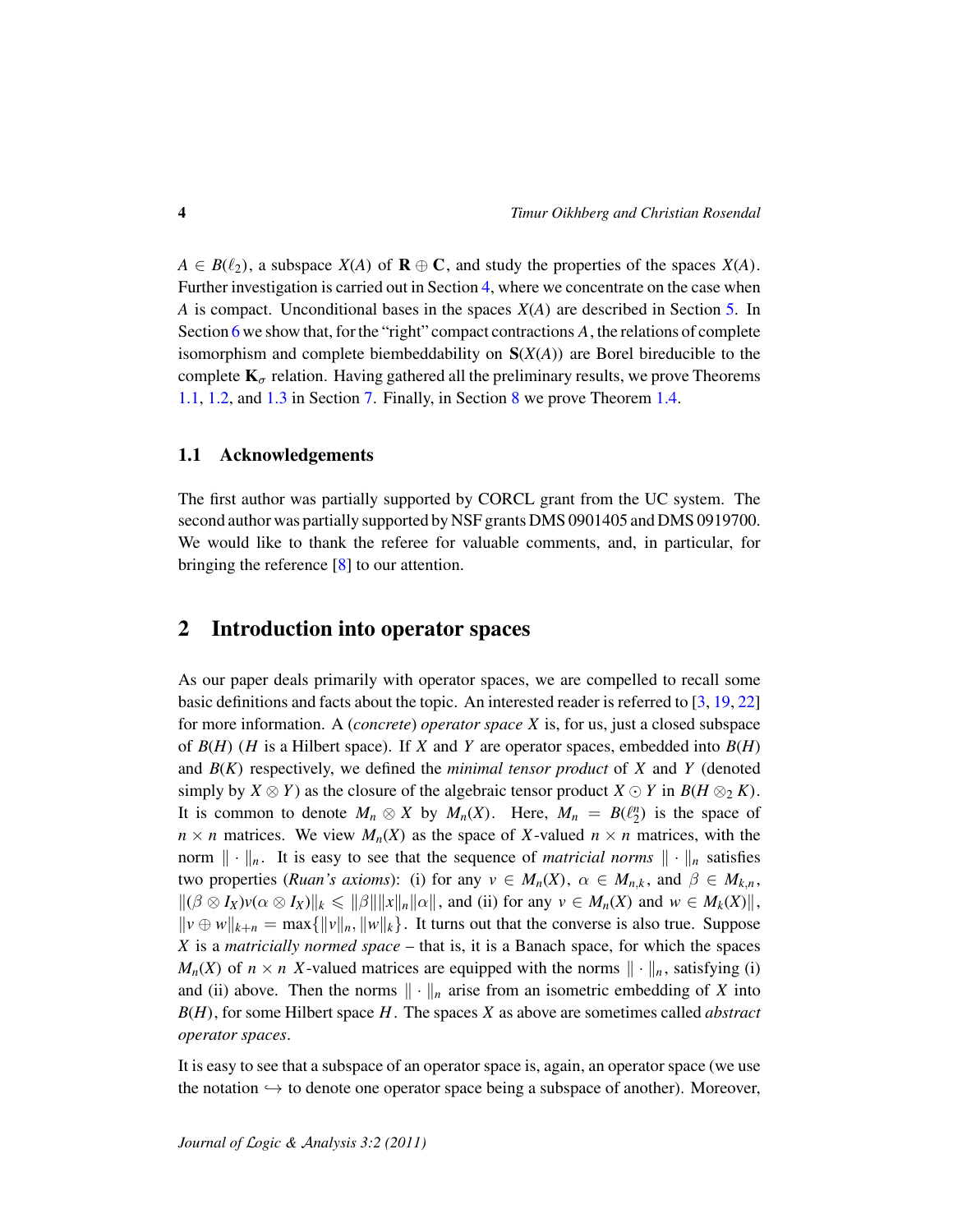a quotient and the dual of an operator space can be again equipped with an operator space structure. Once again, the reader is referred to [\[3,](#page-29-10) [19,](#page-30-4) [22\]](#page-30-2) for details.

A map *u* from an operator space *X* to an operator space *Y* is called *completely bounded* (*c.b.* for short) if its *c.b. norm*

$$
||u||_{cb} = \sup_n ||I_{M_n} \otimes u||_{B(M_n(X),M_n(Y))} = ||I_{B(\ell_2)} \otimes u||_{B(B(\ell_2) \otimes X, B(\ell_2) \otimes Y)}
$$

is finite. The set of all c.b. maps from  $X$  to  $Y$  is denoted by  $CB(X, Y)$ . Clearly,  $||u||_{cb} \ge ||u||$ , and *CB*(*X*, *Y*) ⊂ *B*(*X*, *Y*) (the inclusion may be strict). The operator spaces *X* and *Y* are called *completely isomorphic* (*completely isometric*) if there exists  $u \in CB(X, Y)$  such that  $u^{-1}$  is c.b. (resp.  $||u||_{cb} = ||u^{-1}||_{cb} = 1$ ). We shall use the notation  $\simeq$  for complete isomorphism. Moreover, we say that *X* is *c*-completely *isomorphic to Y* (*X*  $\stackrel{c}{\simeq} Y$ ) if there exists  $u \in CB(X, Y)$  with  $||u||_{cb}||u^{-1}||_{cb} \leqslant c$ . Complete embeddability and biembeddability are defined in the obvious way.

Suppose the operator space s *X* and *Y* are embedded into  $B(H)$  and  $B(K)$ , respectively. We define the *direct sum* of operator spaces *X* and *Y* (denoted by  $X \oplus_{\infty} Y$ , or simply  $X \oplus Y$ ) by viewing  $X \oplus Y$  as embedded into  $B(H \oplus_2 K)$ . Note that any *u* ∈ *M*<sub>*n*</sub>(*X* ⊕ *Y*) has a unique expansion as *v* ⊕ *w*, with *v* ∈ *M*<sub>*n*</sub>(*X*) and *w* ∈ *M*<sub>*n*</sub>(*Y*). Then  $\|u\| = \max{\{|v\|, \|w\|}\}.$ 

Throughout this paper, we work with the row and column spaces. Recall that a Hilbert space *H* can be equipped with *row* and *column* operator space structure, denoted by  $H_R$  and  $H_C$ , respectively. The space  $H_R$  is defined as the linear space of operators  $\xi \otimes \xi_0$ , where  $\xi_0$  is a fixed unit vector, and  $\xi$  runs over *H*. Here, for  $\xi \in H$  and  $\eta \in K$ ,  $\xi \otimes \eta$  denotes the operator in  $B(H, K)$ , defined by  $(\xi \otimes \eta)\zeta = \langle \zeta, \xi \rangle \eta$ . Similarly, the space  $H_C$  is defined as the space of operators  $\xi_0 \otimes \xi$  ( $\xi \in H$ ).

It is easy to see that, if *K* is a subspace of *H*, then  $K_C$  ( $K_R$ ) is a subspace of  $H_C$ (resp.  $H_{\mathbf{R}}$ ). For simplicity of notation, we write denoted by **R** and **C**, instead of  $(\ell_2)_{\mathbf{R}}$ and  $(\ell_2)_C$ , respectively. One can use matrix units to describe these spaces. We denote by  $E_{ij} \in B(\ell_2)$  the infinite matrix with 1 on the intersection of the *i*-th row and the *j*-th column, and zeroes elsewhere. Then **R** (**C**) is the closed linear span of  $(E_{1j})_{j=1}^{\infty}$ (respectively,  $(E_{i1})_{i=1}^{\infty}$ )). Below we list a few useful properties of row and column spaces. Here, *H* and *K* are Hilbert spaces.

- (1)  $H_{\mathbf{R}}$  and  $H_{\mathbf{C}}$  are isometric to  $H$  (as Banach spaces).
- (2) For any  $u \in B(H, K)$ ,  $||u|| = ||u||_{CB(H_{\mathbf{R}}, K_{\mathbf{R}})} = ||u||_{CB(H_{\mathbf{C}}, K_{\mathbf{C}})}$ .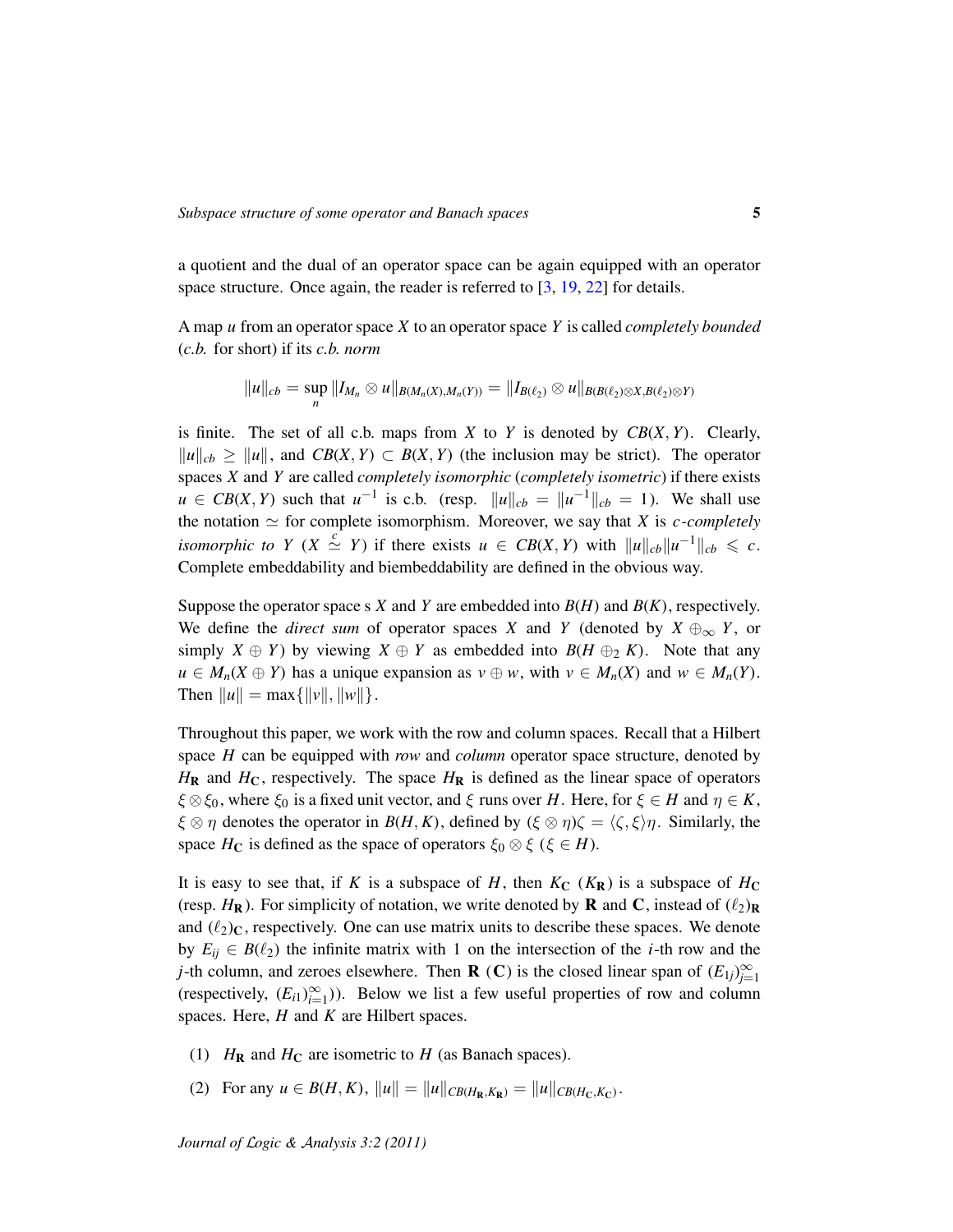(3) If  $(\xi_i)$  is an orthonormal system in *H*, then, for any finite sequence  $(a_i)$  of elements of  $M_n$ ,

$$
\|\sum_i a_i \otimes \xi_i\|_{M_n(H_{\mathbf{R}})} = \|\left(\sum_i a_i a_i^*\right)^{1/2}\| = \|\sum_i a_i a_i^*\|^{1/2},
$$
  

$$
\|\sum_i a_j \otimes \xi_i\|_{M_n(H_{\mathbf{C}})} = \|\left(\sum_i a_i^* a_i\right)^{1/2}\| = \|\sum_i a_i^* a_i\|^{1/2}.
$$

- (4) Suppose  $H^{(1)}, \ldots, H^{(n)}$  are Hilbert spaces. Then the formal identity map *id*:  $(H^{(1)} \oplus_2 \ldots \oplus_2 H^{(n)})$ **R**  $\to H^{(1)}$ **R**  $\oplus \ldots \oplus H^{(n)}$ **R**  $\oplus_2 H^{(n)}_{\mathbb{R}} \rightarrow H^{(1)}_{\mathbb{R}} \oplus \ldots \oplus H^{(n)}_{\mathbb{R}}$  is a complete contraction, and  $\Vert id^{-1} \Vert_{cb} \leqslant \sqrt{n}$ . The same is also true for column spaces.
- (5) For any  $u \in CB(H_{\mathbf{R}}, K_{\mathbf{C}})$  or  $u \in CB(H_{\mathbf{C}}, K_{\mathbf{R}}), ||u||_2 = ||u||_{cb}$  (here,  $|| \cdot ||_2$  is the Hilbert-Schmidt norm).
- (6) Duality:  $H_{\mathbf{R}}^* = H_{\mathbf{C}}$ , and  $H_{\mathbf{C}}^* = H_{\mathbf{R}}$ .
- (7) For any operator space *X* and any  $u \in B(X, H_C)$  ( $u \in B(X, H_R)$ ),  $||u||_{cb} =$  $||I_{\mathbf{C}} \otimes u||_{B(\mathbf{C} \otimes X, \mathbf{C} \otimes H_{\mathbf{C}})}$  (resp.  $||u||_{cb} = ||I_{\mathbf{R}} \otimes u||_{B(\mathbf{R} \otimes X, \mathbf{R} \otimes H_{\mathbf{R}})}$ ). This result follows from the proof of Smith's lemma – see e.g. Proposition 2.2.2 of [\[3\]](#page-29-10).
- (8) If *H* is separable infinite dimensional, then  $H_R$  ( $H_C$ ) is completely isometric to  $\bf R$  (resp.  $\bf C$ ).

A sequence  $(x_i)_{i \in I}$  in an operator space *X* is called *normalized* if  $||x_i|| = 1$  for every *i* ∈ *I*. ( $x_i$ ) is said to be a *c*-*completely unconditional basic sequence* ( $c$  ≥ 1) if, for any finite sequence of matrices  $(a_i)$ , and any sequence of scalars  $\lambda_i \in \{\lambda \in \mathbb{C} : |\lambda| \leq 1\},$ we have  $\sum_i \lambda_i a_i \otimes x_i \|_{M_n(X)} \leq c \|\sum_i a_i \otimes x_i\|_{M_n(X)}$ . It is easy to see that any such sequence  $(x_i)$  is linearly independent. A  $c$ -completely unconditional basic sequence  $(x_i)$  ⊂ *X* is called a *c*-completely unconditional basis in *X* if *X* = span[ $x_i$  : *i* ∈ *I*] (here and below, span $[F]$  refers to the closed linear span of the family  $F$ ).

A convenient example of a normalized 1-completely unconditional basis is provided by an orthonormal basis in  **or**  $**C**$ **. For future reference, we observe that any completely** unconditional basis is "similar to" an orthogonal one. More precisely, suppose *X* is an operator space, which is isometric to a Hilbert space (this is the setting we are concerned with in this paper). Suppose, furthermore, that  $(x_i)$  is a normalized *c*completely unconditional basis in an operator space *X*, isometric to a Hilbert space, then  $(x_i)$  is "similar to" an orthonormal basis: for any finite sequence of scalars  $(\alpha_i)$ ,

$$
c^2 \|\sum_i \alpha_i x_i\|^2 \geq \text{Ave}_{\pm} \|\sum_i \pm \alpha_i x_i\|^2 = \sum_i |\alpha_i|^2,
$$

and similarly,  $c^{-2} \|\sum_i \alpha_i x_i\|^2 \leq \sum_i |\alpha_i|^2$ . Thus, there exists an  $U: X \to \ell_2(I)$ , s.t.  $(Ux_i)_{i \in I}$  is an orthonormal basis, and  $||U||$ ,  $||U^{-1}||$  ≤ *c*.

Families  $(x_i)_{i \in I}$  and  $(y_i)_{i \in I}$  in operator spaces *X* and *Y*, respectively, are called *cequivalent* if there exists a map *u* :  $\text{span}[x_i : i \in I] \rightarrow \text{span}[y_i : i \in I]$ , such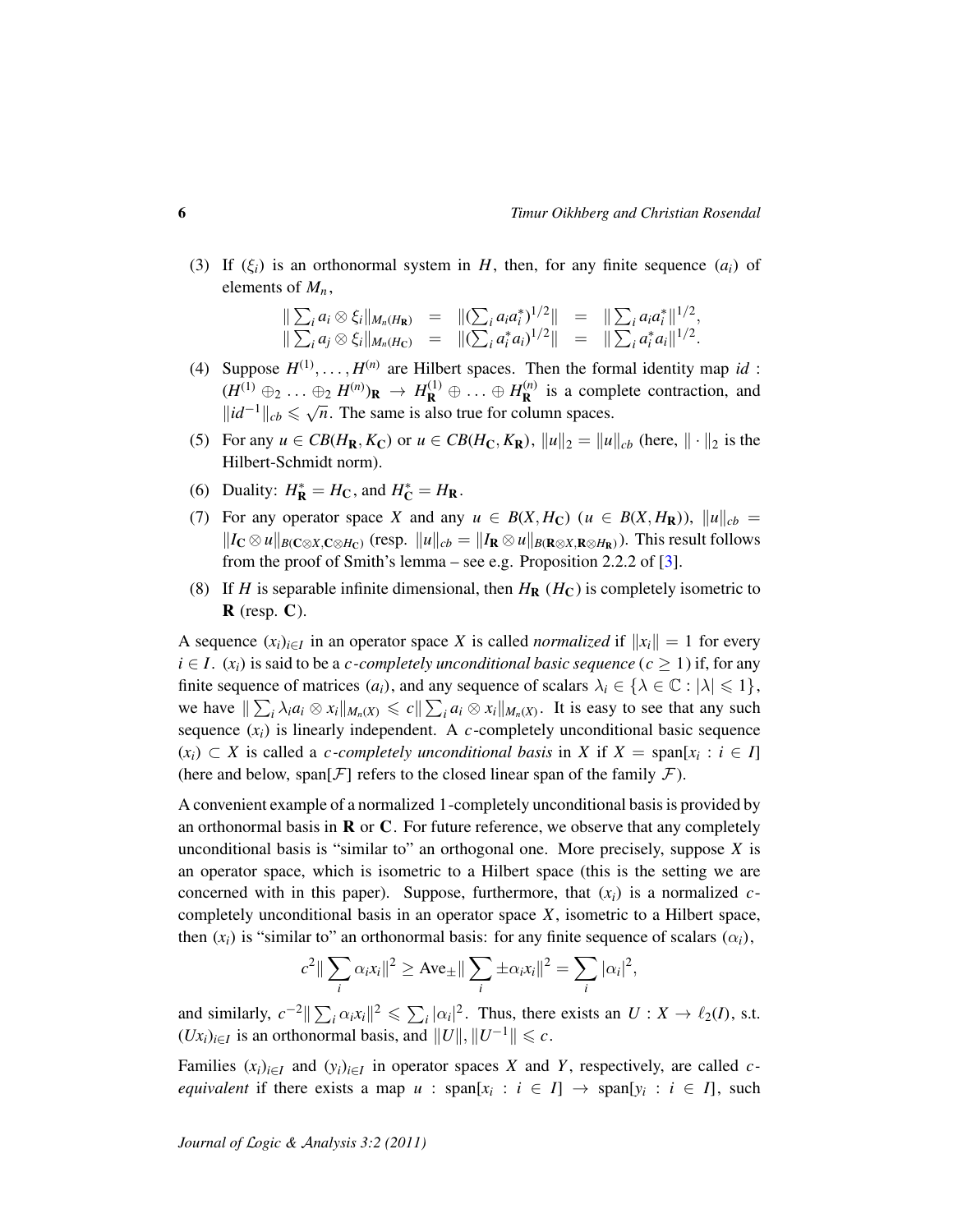that  $ux_i = y_i$ , and  $||u||_{cb}||u^{-1}||_{cb} \leq c$ . Two sequences are *equivalent* if they are *c*equivalent, for some *c*. Furthermore,  $(x_i)_{i \in I}$  is *c*-equivalent to a subfamily of  $(y_j)_{j \in J}$  if there exists a subset  $I' \subset J$ , such that  $|I| = |I'|$ , and  $(x_i)_{i \in I}$  is *c*-equivalent to  $(y_j)_{j \in I'}$ . Finally,  $(x_i)_{i \in I}$  is *c-equivalent to*  $(y_i)_{i \in I}$  *up to a permutation* if there exists a bijection  $\pi : I \to I$  such that  $(x_i)_{i \in I}$  is *c*-equivalent to  $(y_{\pi(i)})_{i \in I}$ .

A sequence  $(x_i)_{i \in I}$  is called *completely unconditional* if it is *c*-completely unconditional, for some *c*. A completely unconditional basis, equivalence of sequences etc. are defined by dropping the *c*, in a similar manner.

# <span id="page-6-0"></span>3 Subspaces of  $R \oplus C$ : basic facts

Suppose *H* and *K* are separable Hilbert spaces, and  $A \in B(H, K)$  is a contraction. Denote by  $X_{\mathbf{R}}(H, K, A)$  the subspace of  $H_{\mathbf{R}} \oplus K_{\mathbf{C}}$ , spanned by  $(e, Ae)$   $(e \in H)$ . If there is no confusion as to the spaces *H* and *K*, we simply write  $X_R(A)$ .  $X_C(A)$  is defined in the same way. Often, we write  $X(A)$  ( $X(H, K, A)$ ) instead of  $X_R(A)$  ( $X_R(H, K, A)$ ). Note that the formal identity map  $id : H \to X(H, K, A) : \xi \mapsto \xi \oplus A\xi$  is an isometry. Thus, we identify subspaces of *X*(*H*, *K*, *A*) with those of *H*. This identification gives meaning to the notation  $A|_Y$ , where  $Y \hookrightarrow X(A)$ .

Remark 3.1 Although the spaces R and C are "simple", the structure of their direct sum  $\mathbf{R} \oplus C$  is rather rich. For instance, it was shown in [\[27\]](#page-30-5) that the "operator Hilbert" space" *OH* is a subspace of a quotient of  $\mathbf{R} \oplus \mathbf{C}$  (actually, the results of that paper are much more general). It follows from [\[27\]](#page-30-5) that the spaces  $X(A)$  ( $A \in B(\ell_2)$ ) defined as above are natural "building blocks" of subspaces of  $\mathbf{R} \oplus \mathbf{C}$ .

Begin by stating a simple lemma.

<span id="page-6-1"></span>**Lemma 3.2** Suppose  $H$ ,  $K$ , and  $K'$  are Hilbert spaces, and  $A \in B(H, K)$  is a contraction.

- (1) Suppose  $U \in B(K, K')$  is such that  $||U\xi|| = ||\xi||$  for any  $\xi \in \text{ran } A$ . Then  $X(H, K, A)$  is completely isometric to  $X(H, K', UA)$ . In particular,  $X(H, K, A)$  is completely isometric to  $X(H, H, |A|)$ , where  $|A| = (A^*A)^{1/2}$ .
- (2) Suppose  $P_1, \ldots, P_m$  and  $Q_1, \ldots, Q_m$  are families of orthogonal mutually orthogonal projections on *H* and *K*, respectively, such that  $\sum_{k} P_k = I_H$ ,  $\sum_{k} Q_k = I_K$ , and  $A = \sum_{k=1}^{m} Q_k A P_k$ . Set  $H_k = P_k(H)$  and  $K_k = Q_k(K)$ . Then the formal identity operator *id* from  $X(H, K, A)$  to  $X(H_1, K_1, Q_1AP_1) \oplus \ldots \oplus$ <br> $X(H_1, K_1, Q_1AP_1) \oplus \ldots \oplus$  $X(H_m, K_m, Q_mAP_m)$  is a complete contraction, and  $||id^{-1}||_{cb} \leq \sqrt{m}$ .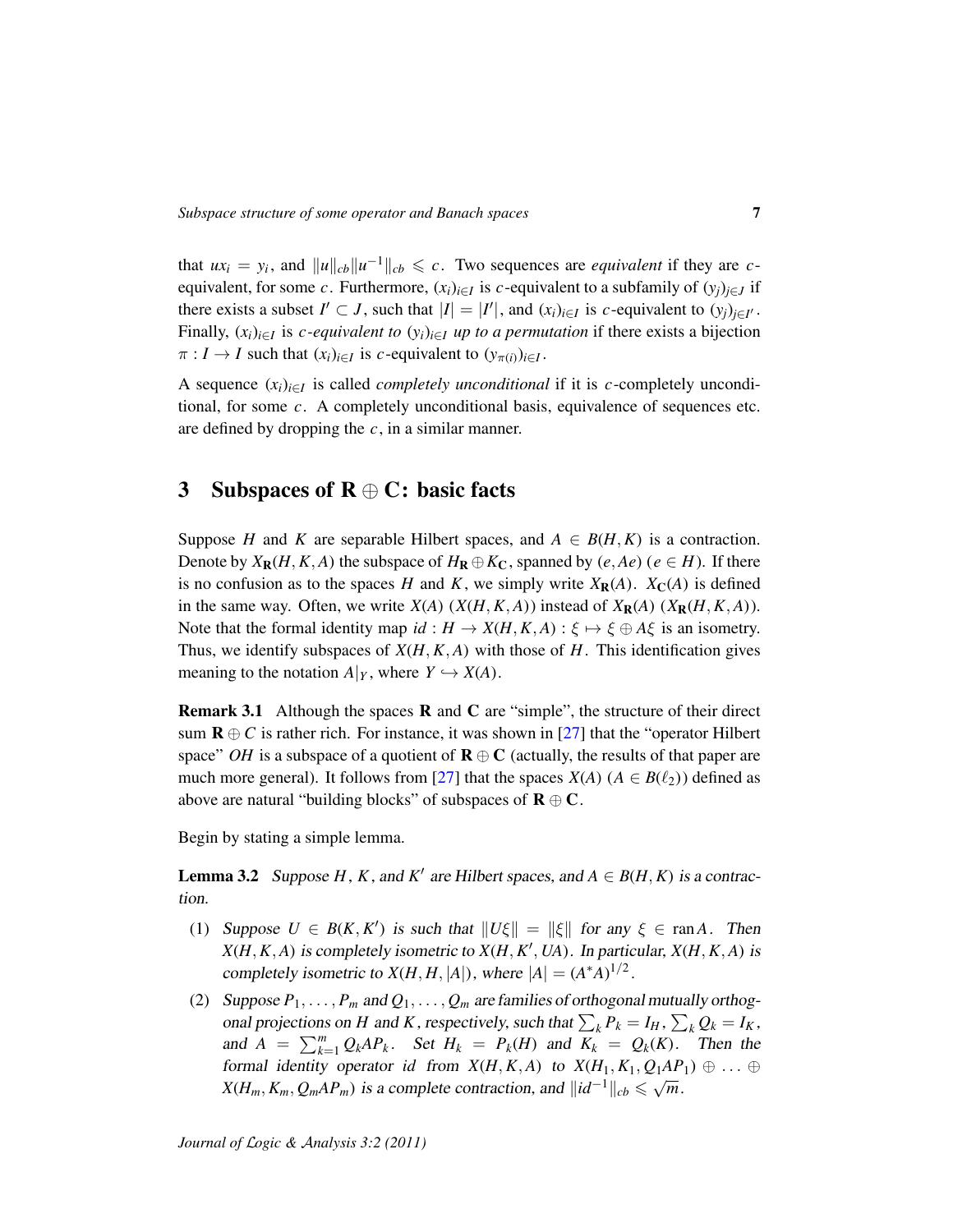(3) *X*(*A*) is  $|\lambda|^{-1}$ -completely isomorphic to *X*( $\lambda$ *A*) whenever  $0 < |\lambda| \le 1$ .

Proof We only establish part (2). A Gram-Schmidt orthogonalization shows that any element  $x \in M_n(H)$  can be written as  $x = x_1 + \ldots + x_n$ , with  $x_k = \sum_i a_{ki} \otimes \xi_{ki}$  $a_{ki} \in M_n$ , and  $(\xi_{ki})$  a finite orthonormal systems in  $H_k$ . Then

$$
||x||_{M_n(X(A))} = \max \{||\sum_{k} \sum_{i} a_{ki} \otimes \xi_{ki}||_{M_n(H_{\mathbf{R}})}, ||\sum_{k} \sum_{i} a_{ki} \otimes A \xi_{ki}||_{M_n(K_{\mathbf{C}})}\}.
$$

By the basic properties of row and column spaces (listed at the end of the previous section),

$$
\max_{k} \|\sum_{i} a_{ki} \otimes \xi_{ki} \|_{M_n(H_{\mathbf{R}})} \leq \|\sum_{k,i} a_{ki} \otimes \xi_{ki} \|_{M_n(H_{\mathbf{R}})}
$$
  

$$
\leq \sqrt{m} \max_{k} \|\sum_{i} a_{ki} \otimes \xi_{ki} \|_{M_n(H_{\mathbf{R}})}.
$$

Furthermore, the vectors  $A\xi_{ki}$  belong to the mutually orthogonal spaces  $K_k$ , hence

$$
\max_{k} \|\sum_{i} a_{ki} \otimes A \xi_{ki} \|_{M_n(H_C)} \leq \|\sum_{k,i} a_{ki} \otimes A \xi_{ki} \|_{M_n(H_C)}
$$
  

$$
\leq \sqrt{m} \max_{k} \|\sum_{i} a_{ki} \otimes A \xi_{ki} \|_{M_n(H_C)}.
$$

Note that

$$
||x_k||_{M_n(X(H_k,Q_k,Q_kAP_k))}
$$
  
= max {|| $\sum_i a_{ki} \otimes \xi_{ki}||_{M_n(H_{\mathbf{R}})}, ||\sum_i a_{ki} \otimes A \xi_{ki}||_{M_n(H_{\mathbf{C}})}.$ 

Therefore,

$$
\max_{k} ||x_{k}||_{M_{n}(X(H_{k}, Q_{k}, Q_{k}AP_{k}))}
$$
\n
$$
= \max \{ \max_{k} || \sum_{i} a_{ki} \otimes \xi_{ki} ||_{M_{n}(H_{\mathbf{R}})}, \max_{k} || \sum_{i} a_{ki} \otimes A \xi_{ki} ||_{M_{n}(H_{\mathbf{C}})} \}
$$
\n
$$
\leq ||x||_{M_{n}(X(A))}
$$
\n
$$
\leq \sqrt{m} \max \{ \max_{k} || \sum_{i} a_{ki} \otimes \xi_{ki} ||_{M_{n}(H_{\mathbf{R}})}, \max_{k} || \sum_{i} a_{ki} \otimes A \xi_{ki} ||_{M_{n}(H_{\mathbf{C}})} \}.
$$

We complete the proof by noting that

$$
||x||_{M_n(X(H_1,K_1,Q_1AP_1)\oplus...\oplus X(H_m,K_m,Q_mAP_m))}=\max_{1\leq k\leq m}||x_k||_{M_n(X(H_k,Q_k,Q_kAP_k))}.
$$

Next, we establish our key tool for computing c.b. norms.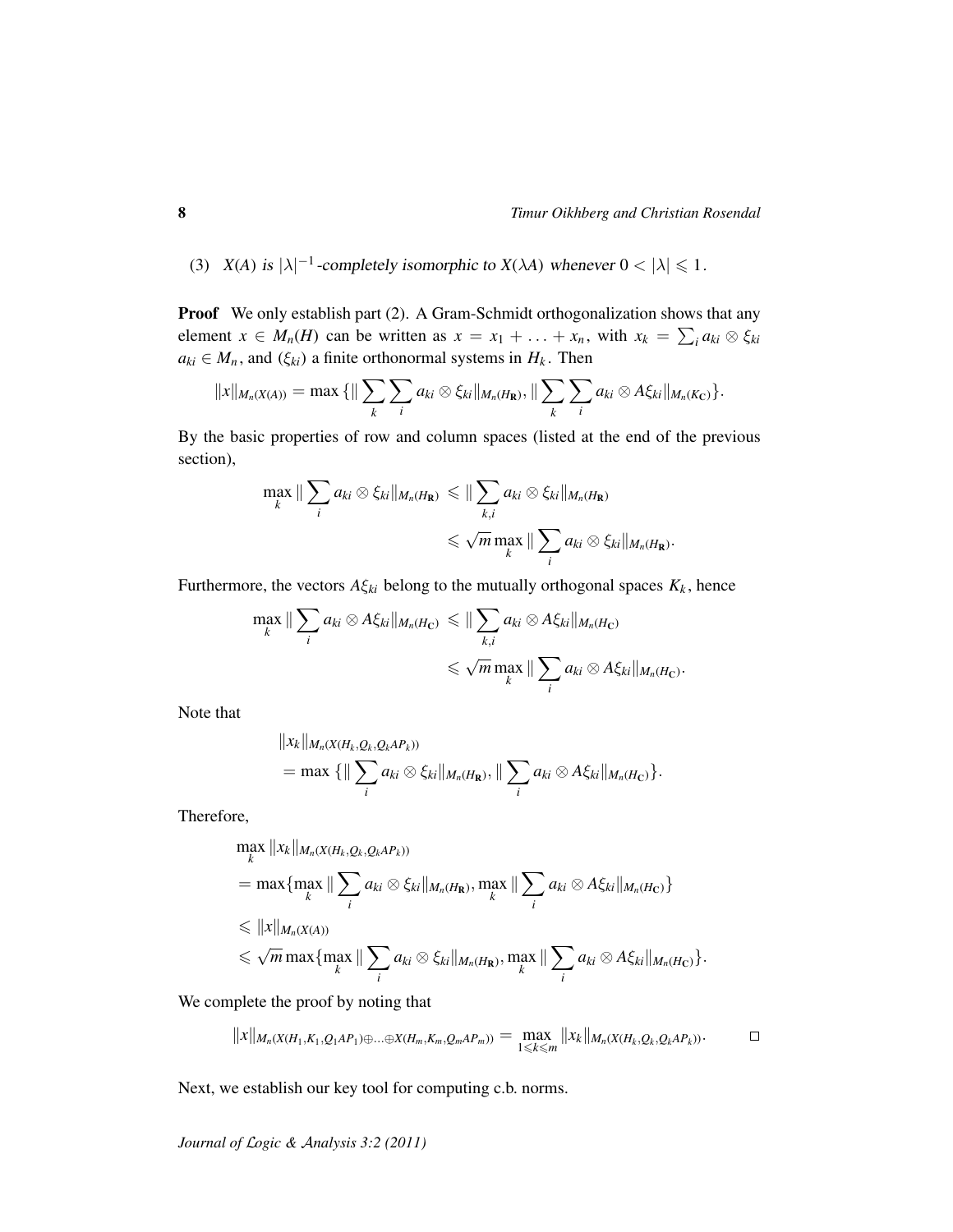*Subspace structure of some operator and Banach spaces* 9

<span id="page-8-0"></span>**Lemma 3.3** Suppose *A* and *B* are contractions, and  $T \in B(X(A), X(B))$ . Then

$$
||T||_{cb} = \max \{||T||, \sup\{||BTu||_2 : u \in B(\ell_2, X(A)), ||Au||_2 \leq 1, ||u|| \leq 1\}\}.
$$

**Proof** By definition,  $||T||_{cb} = \max\{||T||_{CB(X(A),\mathbf{R})}, ||BT||_{CB(X(A),\mathbf{C})}\}$ . To estimate the first term, note that  $id : X(A) \to \mathbf{R}$  is a complete contraction, hence

$$
||T||_{CB(X(A),\mathbf{R})} = ||T \circ id||_{CB(X(A),\mathbf{R})} \le ||T||_{CB(\mathbf{R},\mathbf{R})} ||id||_{CB(X(A),\mathbf{R})} = ||T||.
$$

However,  $||T|| \le ||T||_{CB(X(A),\mathbf{R})}$ , hence  $||T|| = ||T||_{CB(X(A),\mathbf{R})}$ .

Next we estimate  $||BT||_{CB(X(A),\mathbb{C})}$ . We know that

$$
||BT||_{CB(X(A),\mathbf{C})} = \sup \{ ||(I_{\mathbf{C}} \otimes BT)(x)||_{\mathbf{C} \otimes \mathbf{C}} : x \in \mathbf{C} \otimes X(A), ||x||_{\mathbf{C} \otimes X(A)} \leq 1 \}.
$$

Identifying elements of  $C \otimes X(A)$  and  $C \otimes C$  with operators from **R** to  $X(A)$  and C, respectively, we see that

$$
||BT||_{CB(X(A),\mathbf{C})} = \sup \{ ||BTu||_2 : u \in CB(\mathbf{R}, X(A)), ||u||_{cb} \le 1 \}.
$$
  
But  $||u||_{cb} = \max \{ ||u||_{CB(\mathbf{R}),} ||Au||_{CB(\mathbf{R},\mathbf{C})} \} = \max \{ ||u||, ||Au||_2 \}.$ 

Next we examine the exactness of *X*(*A*) ∗ . Recall that an operator space *X* is called *exact* if there exists  $c > 0$  such that, for any finite dimensional subspace  $E$  of  $X$ , there exists an operator *u* from *E* to a subspace *F* of  $M_n$  ( $n \in \mathbb{N}$ ), such that  $||u||_{cb}||u^{-1}||_{cb} < c$ . The infimum of all the *c*'s like this is called the *exactness constant* of *X*. It is easy to see that  $\mathbf{R} \oplus \mathbf{C}$  is 1-exact, hence so is  $X(A)$ . The case of the dual is different.

<span id="page-8-1"></span>**Proposition 3.4** Suppose  $A \in B(H, K)$  is a contraction. Then the exactness constant of  $X(A)^*$  is at least  $2^{-5/2} ||A||_2$ . In particular,  $X(A)^*$  is not exact if *A* is not Hilbert-Schmidt.

**Proof** Let  $c = 2^{5/2}$ ex( $X(A)^*$ ). By Corollary 0.7 of [\[23\]](#page-30-6), there exist operators  $T_1$ :  $X(A) \rightarrow \mathbf{R}, T_2 : \mathbf{R} \rightarrow X(A), S_1 : X(A) \rightarrow \mathbf{C}, \text{ and } T_2 : \mathbf{C} \rightarrow X(A), \text{ such that}$  $id = S_2S_1 + T_2T_1$  (*id* is the identity on *X*(*A*)), and

$$
||S_1||_{cb}||S_2||_{cb} + ||T_1||_{cb}||T_2||_{cb} \le \max\{||S_1||_{cb}, ||T_1||_{cb}\} (||S_2||_{cb} + ||T_2||_{cb}) \le c
$$

By Lemma [3.3,](#page-8-0)  $||T_2||_{cb} \ge ||AT_2||_2$ , and a simple calculation yields

$$
||S_2||_{cb} \ge ||S_2||_{CB(C,\mathbf{R})} = ||S_2||_2 \ge ||AS_2||_2.
$$

Therefore,

$$
||S_1||_{cb}||S_2||_{cb} + ||T_1||_{cb}||T_2||_{cb} \ge ||S_1|| ||AS_2||_2 + ||T_1|| ||AT_2||_2
$$
  
\n
$$
\ge ||A(S_2S_1 + T_2T_1)||_2 = ||A||_2,
$$

which implies the desired estimate for *c*.

*Journal of* L*ogic &* A*nalysis 3:2 (2011)*

 $\Box$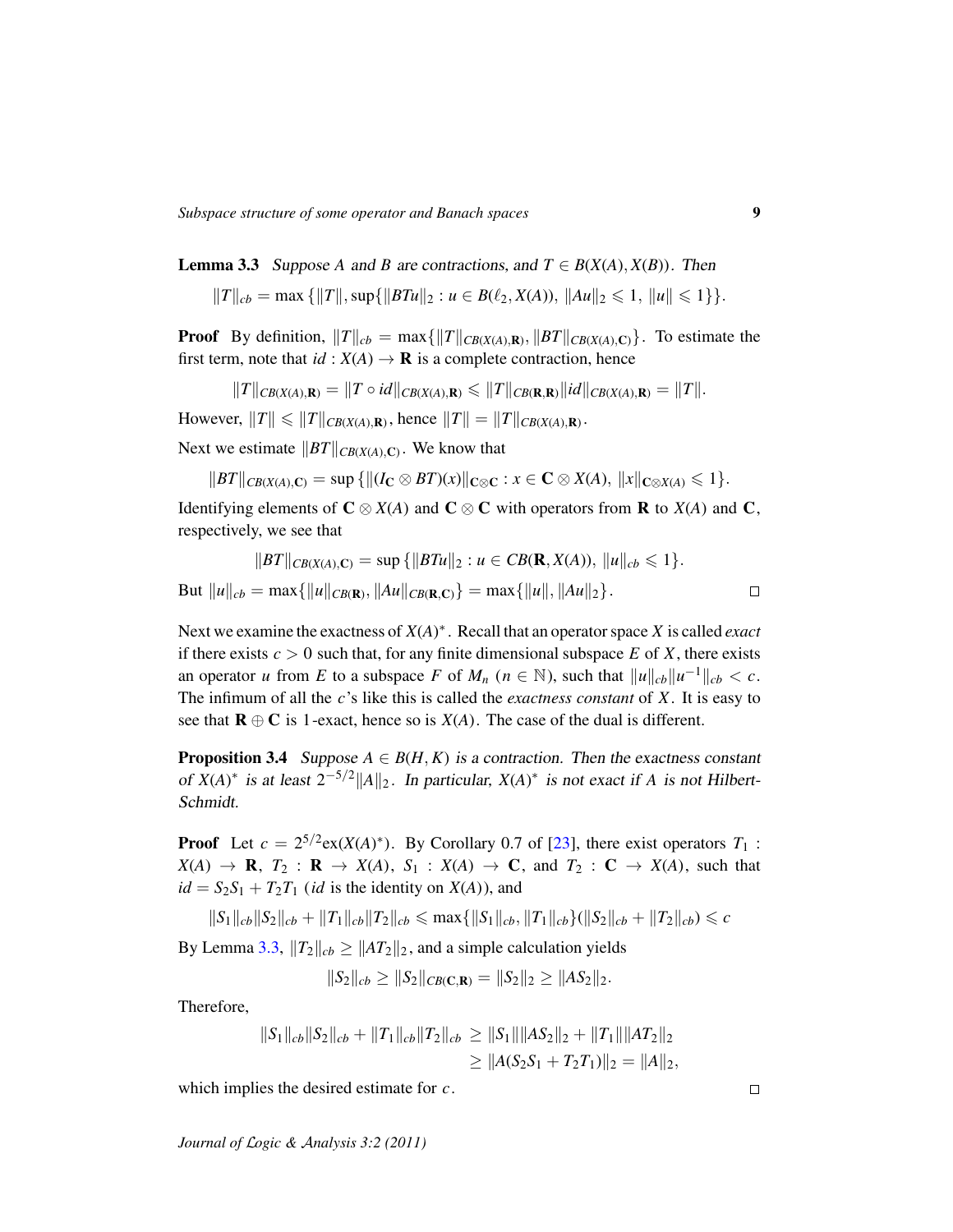<span id="page-9-1"></span>Corollary 3.5 The space *X*(*A*) is completely isomorphic to R if and only if *A* is Hilbert-Schmidt. Furthermore, the formal identity map  $id : \mathbf{R} \to X(A)$  is completely contractive, and  $\|id^{-1}\|_{cb} = \max\{1, \|A\|_2\}.$ 

**Proof** The estimates on the c.b. norm of *id* and *id*<sup>−1</sup> follow from Lemma [3.3.](#page-8-0) Thus,  $X(A) \stackrel{\text{max}\{1, \|A\|_2\}}{\simeq} \mathbf{R}$  whenever *A* is Hilbert-Schmidt. On the other hand, if *A* is not Hilbert-Schmidt, then, by Proposition [3.4,](#page-8-1)  $X(A)^*$  is not exact. However,  $\mathbf{R}^* = \mathbf{C}$  is exact, thus  $X(A)$  is not completely isomorphic to **R**.  $\Box$ 

We say that  $A \in B(H, K)$  (*H* and *K* are Hilbert spaces) is *diagonalizable* if the eigenvectors of  $|A| = (A^*A)^{1/2}$  span *H*. Equivalently, there exist orthonormal systems  $(\xi_i)$  and  $(\eta_i)$  in *H* and *K*, respectively, and a sequence  $(\lambda_i)$  of non-negative numbers, such that  $A = \sum_i \lambda_i \xi_i \otimes \eta_i$ .

When working with  $X(A)$ , it is often convenient to have A diagonalizable. While every compact operator is diagonalizable, a non-compact one need not have this property. However, we have:

<span id="page-9-0"></span>**Lemma 3.6** Suppose *H* and *K* are separable Hilbert spaces,  $A \in B(H, K)$  is a contraction, and  $\varepsilon > 0$ . Then there exists a diagonalizable contraction  $B \in B(H, K)$ such that  $||A - B||_2 \le \varepsilon$ , and *X*(*A*) is  $(1 + \varepsilon)^2$ -completely isomorphic to *X*(*B*). If *A* is non-negative, *B* can be selected to be non-negative, too.

**Proof** By Lemma [3.2\(](#page-6-1)1), it suffices to consider the case of  $A = |A|$ , and  $H = K$ . By [\[26\]](#page-30-7), there exists a selfadjoint diagonalizable  $C \in B(H)$  such that  $||A - C||_2 < \varepsilon/2$ . Let  $(c_i)$  be the eigenvalues of *C*, and  $(\xi_i)$  the corresponding norm 1 eigenvectors. Define the operator *B* by setting  $B\xi_i = b_i \xi_i$ , where

$$
b_i = \begin{cases} c_i & 0 \leq c_i \leq 1 \\ 0 & c_i < 0 \\ 1 & c_i > 1 \end{cases}
$$

.

We claim that  $\|B - C\|_2 < \varepsilon/2$ . Indeed, let  $\mathcal{I} = \{i : b_i \neq c_i\}$ . Then

$$
||B - C||_2^2 = \sum_{i \in \mathcal{I}} |b_i - c_i|^2 = \sum_{i:c_i < 0} |c_i|^2 + \sum_{i:c_i > 1} |b_i|^2.
$$

But  $\langle \xi_i, A\xi_i \rangle \in [0, 1]$ , hence, for  $c_i < 0$ ,  $|\langle \xi_i, A\xi_i \rangle - \langle \xi_i, C\xi_i \rangle| \ge |c_i|$ . Similarly, for  $c_i > 1$ ,  $|\langle \xi_i, A\xi_i \rangle - \langle \xi_i, C\xi_i \rangle| \geq |1 - c_i|$ . Thus,

$$
\frac{\varepsilon^2}{4} > ||A-C||_2^2 = \sum_{i,j} |\langle \xi_i, (A-C)\xi_j \rangle|^2 \ge \sum_i |\langle \xi_i, (A-C)\xi_i \rangle|^2 \ge \sum_{i \in \mathcal{I}} |b_i - c_i|^2.
$$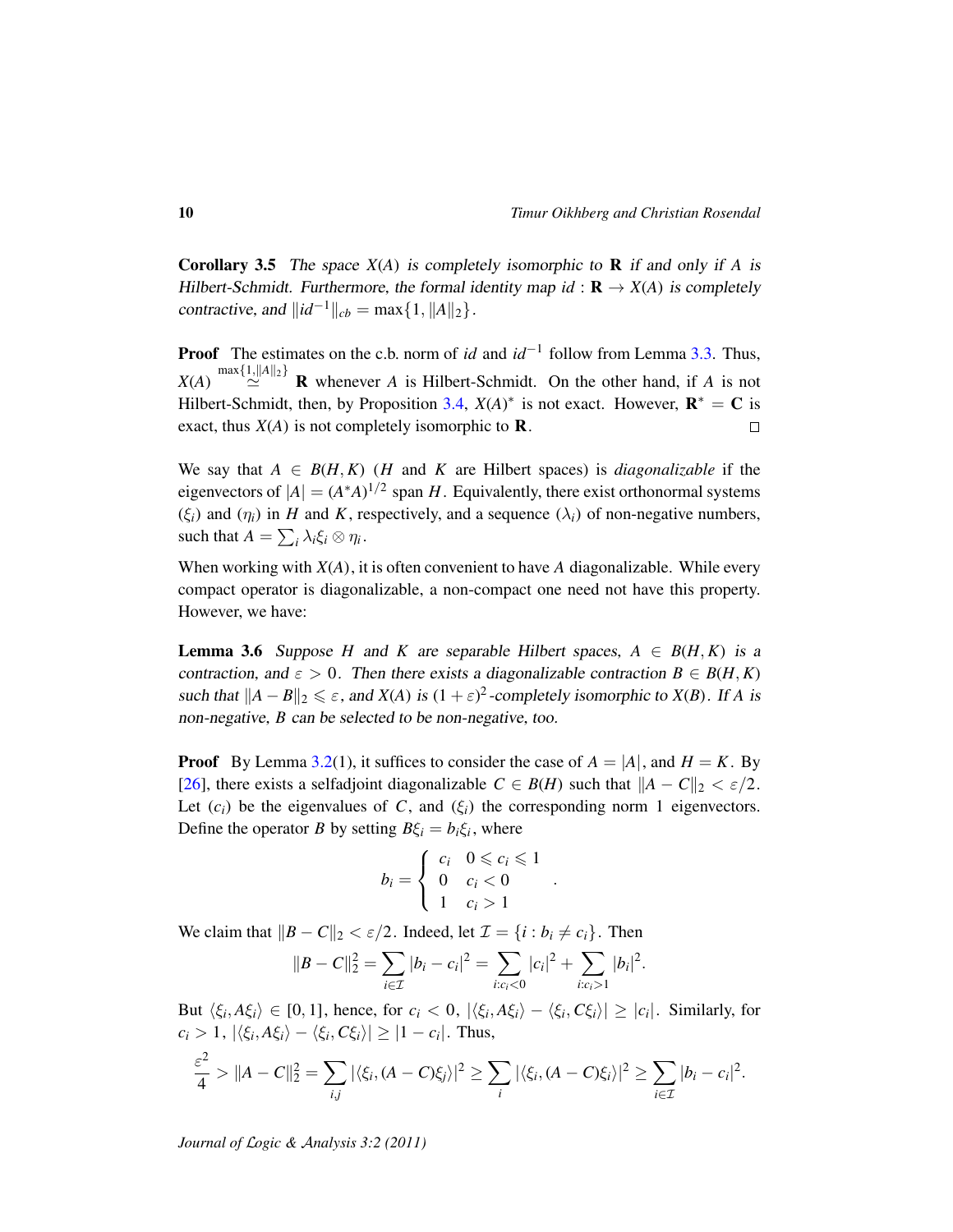By the triangle inequality,  $||A - B||_2 < \varepsilon$ . Moreover, *B* is a non-negative contraction. Denote the the formal identity map from  $X(A)$  to  $X(B)$  by  $U$ . It remains to show that  $||U||_{cb}, ||U^{-1}||_{cb} \le 1 + \varepsilon$ . As *U* is an isometry, Lemma [3.3](#page-8-0) implies

$$
(3-1) \t\t ||U||_{cb} = \sup\{\|Bu\|_2 : u \in B(\ell_2, X(A)), \|Au\|_2 \leq 1, \|u\| \leq 1\}.
$$

By the triangle inequality,

<span id="page-10-0"></span>
$$
||Bu||_2 \le ||Au||_2 + ||(B-A)u||_2 \le ||Au||_2 + ||B-A||_2 \le 1 + \varepsilon,
$$

hence [\(3–1\)](#page-10-0) yields  $||U||_{cb} \le 1 + \varepsilon$ .  $||U^{-1}||_{cb}$  is estimated similarly.

<span id="page-10-1"></span>**Proposition 3.7** Suppose *H* and *K* are separable Hilbert spaces,  $B \in B(H, K)$  is a contraction, and  $0 \in \sigma_{ess}(|B|)$ . Then  $X(B)$  is  $4\sqrt{2}$ -completely isomorphic to  $X(B) \oplus \mathbf{R}$ .

**Proof** We can assume  $B = |B|$ . By Lemma [3.6,](#page-9-0) there exists a non-negative diagonalizable contraction *A* such that  $A - B$  is Hilbert-Schmidt, and  $X(A) \stackrel{2^{1/4}}{\simeq}$  $\simeq$  *X*(*B*). As the essential spectrum is stable under compact perturbations,  $0 \in \sigma_{ess}(A)$ . Write  $A = \text{diag}(\alpha)$ , where  $\alpha = (\alpha_i)_{i \in I}$ , and diag  $(\alpha) \in B(\ell_2)$  is the diagonal operator with  $\alpha, \alpha_2, \ldots$  on the main diagonal. Then 0 is a cluster point of the set  $(\alpha_i)$ . Denote the norm 1 eigenvectors, corresponding to  $\alpha_i$ , by  $\xi_i$ . Find  $I_0 \subset I$  such that  $\sum_{i \in I_0} \alpha_i^2 < 1$ . Let  $I_1 = I \setminus I_0$ , and let  $P_0$  and  $P_1$  be the orthogonal projections onto  $H_0 = \text{span}[\xi_i : i \in I_0]$  and  $H_1 = \text{span}[\xi_i : i \in I_1]$ , respectively. By Lemma [3.2,](#page-6-1)  $X(A)$  is  $\sqrt{2}$ -completely isomorphic to  $X(H_0, H_0, P_0AP_0) \oplus X(H_1, H_1, P_1AP_1)$ . By Corollary [3.5,](#page-9-1)  $X(H_0, H_0, P_0AP_0)$  is completely isometric to **R**. Thus,

$$
X(A) \stackrel{\sqrt{2}}{\simeq} X(H_0, H_0, P_0AP_0) \oplus X(H_1, H_1, P_1AP_1)
$$
  
\n
$$
\stackrel{\sqrt{2}}{\simeq} \mathbf{R} \oplus X(H_1, H_1, P_1AP_1) \stackrel{\sqrt{2}}{\simeq} \mathbf{R} \oplus \mathbf{R} \oplus X(H_1, H_1, P_1AP_1)
$$
  
\n
$$
= \mathbf{R} \oplus X(H_0, H_0, P_0AP_0) \oplus X(H_1, H_1, P_1AP_1) \stackrel{\sqrt{2}}{\simeq} \mathbf{R} \oplus X(A).
$$

To summarize,  $X(A) \stackrel{4}{\simeq} X(A) \oplus \mathbf{R}$ . As  $X(A) \stackrel{2^{1/4}}{\simeq}$  $\simeq$  *X(B)*, we are done.

<span id="page-10-2"></span>Corollary 3.8 Suppose *H* and *K* are separable infinite dimensional Hilbert spaces, and a contraction  $A \in B(H, K)$  satisfies  $0 \in \sigma_{ess}(|A|)$ . Consider the operator  $\tilde{A} = A \oplus 0$ from  $\tilde{H} = H \oplus_2 \ell_2$  to  $\tilde{K} = K \oplus_2 \ell_2$ . Then  $X(A) \stackrel{8}{\simeq} X(\tilde{A})$ .

**Proof** Let *P* be the orthogonal projection from  $\tilde{H}$  onto *H*. onto *H*. By Lemma [3.2\(](#page-6-1)2) and Corollary [3.5,](#page-9-1)  $X(\tilde{A}) \stackrel{\sqrt{2}}{\simeq} X(A) \oplus \mathbf{R}$ . However, by Proposition [3.7,](#page-10-1)  $X(A) \stackrel{4\sqrt{2}}{\simeq}$  $X(A) \oplus \mathbf{R}$ .  $\Box$ 

 $\Box$ 

 $\Box$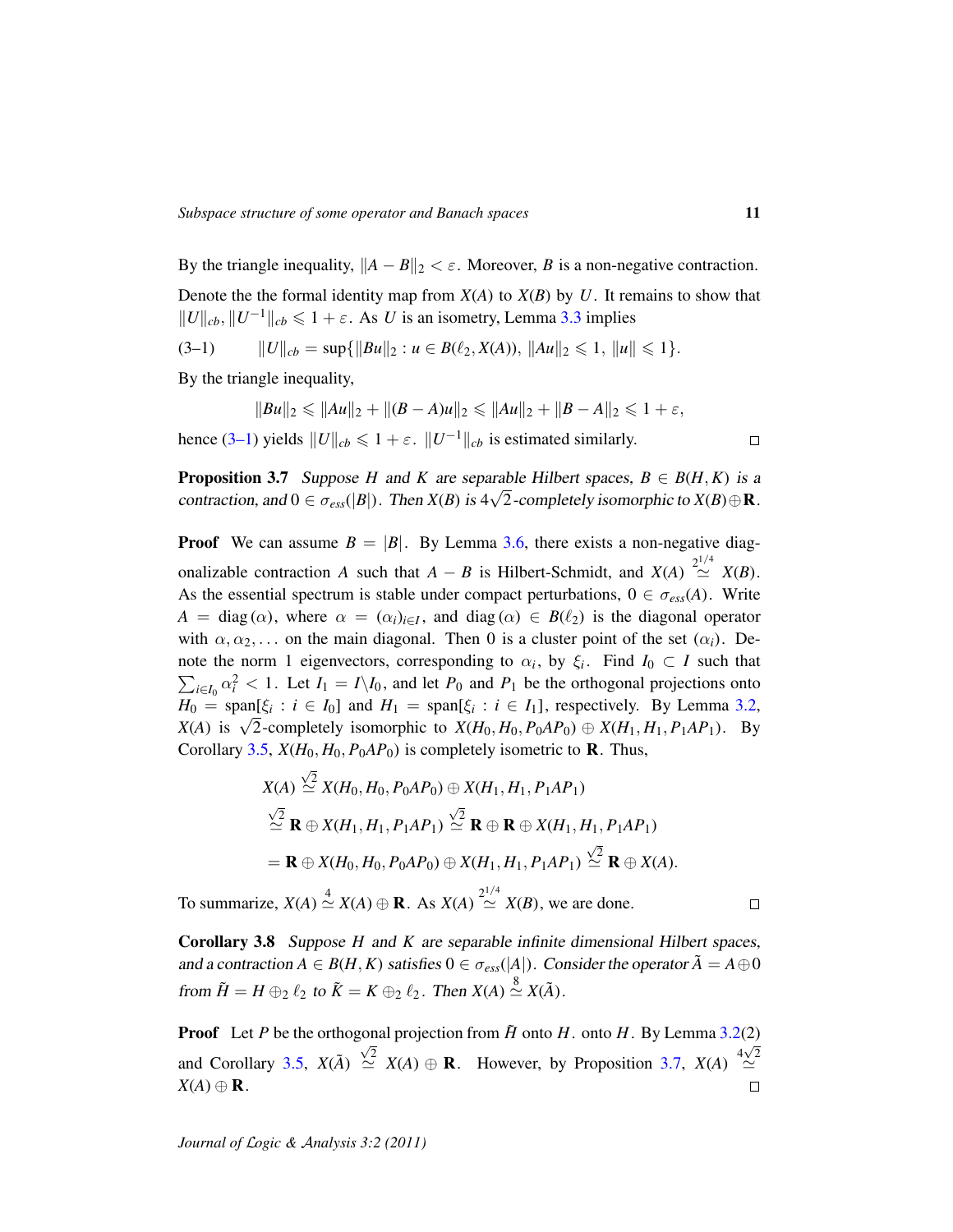### <span id="page-11-0"></span>4 Classification of subspaces using sequences

In this section, we study the spaces *X*(*A*) when *A* is compact, and establish a connection between such spaces and a certain family of sequences. We denote by  $\mathfrak{C}$  the space of compact contractions  $A \in B(\ell_2)$ , which are not Hilbert-Schmidt. We denote by  $\mathfrak{F}$  the set of all spaces  $X(A)$ , with  $A \in \mathfrak{C}$ .

Start by defining the canonical basis in  $X(A)$ , where  $A \in B(H, K)$  is a compact contraction. As  $X(A) = X(|A|)$ , we assume henceforth that  $A = |A|$ , and  $H = K$ . Let  $(\xi_i)_{i \in I_1}$  be the normalized eigenvectors of *A*, corresponding to the positive eigenvalues of *A*. Furthermore, set  $H' = \text{ker } A$ , and let  $(\xi_i)_{i \in I_0}$  be an orthonormal basis in  $H'$  (we assume that  $I_1 \cap I_0 = \emptyset$ ). Let  $I = I_0 \cup I_1$ . The vectors  $e_i = \xi_i \oplus A \xi_i \in H_{\mathbb{R}} \oplus H_{\mathbb{C}}$  ( $i \in I$ ) span *X*(*A*). Moreover,  $||e_i|| = 1$  for each *i*, and, for any finite sequence  $(a_i) \subset M_n$ ,

<span id="page-11-1"></span>
$$
(4-1) \qquad \|\sum_i a_i \otimes e_i\|_{M_n(X(A))}^2 = \max\Big\{\|\sum_i a_i a_i^*\|, \|\sum_i \|A\xi_i\|^2 a_i^* a_i\|\Big\}.
$$

We say that the vectors  $e_i = e_i[A]$  form the *canonical basis* of  $X(A)$ .

Now suppose  $(\alpha_i)_{i \in \mathbb{N}}$  is a sequence of numbers in [0, 1]. In an effort to link operator spaces with certain sequences of scalars, we define the operator space  $X^d(\alpha) =$ *X*(diag( $\alpha$ )). To describe the operator space structure of  $X^d(\alpha)$ , denote by ( $\xi$ <sub>i</sub>) the canonical orthonormal basis of  $\ell_2$ . Then the vectors  $e_i(\alpha) = e_i = \xi_i \oplus \alpha_i \xi_i \in H_{\mathbb{R}} \oplus K_{\mathbb{C}}$ form a 1-completely unconditional orthonormal basis in  $X^d(\alpha)$ , with

<span id="page-11-2"></span>(4-2) 
$$
\|\sum_i a_i \otimes e_i\|^2 = \max\{\|\sum_i a_i a_i^*\|, \|\sum_i \alpha_i^2 a_i^* a_i\|\}
$$

for any finite sequence of matrices  $(a_i)$ . We call  $(e_i(\alpha))_{i \in \mathbb{N}}$  the *canonical basis* of  $X^d(\alpha)$ . The *formal identity* from  $X^d(\alpha)$  to  $X^d(\beta)$  is the linear operator mapping  $e_i(\alpha)$ to  $e_i(\beta)$ .

If  $\alpha = (\alpha_i)_{i=1}^n$  is a finite sequence, we define the finite dimensional space  $X^d(\alpha)$  in the same way.

To reduce ourselves to working with the spaces  $X<sup>d</sup>(\alpha)$  (and hence to sequences of scalars), define, for a compact  $A \in B(H, K)$ , the sequence  $\alpha = D(A)$ : if *A* has rank  $n < \infty$ , let  $\alpha_1 \geq \ldots \geq \alpha_n > 0$  be the non-zero singular values of *A*, and set  $\alpha_i = 0$ for  $i > n$ . If the rank of *A* is infinite, let  $(\alpha_i)$  be the singular values of *A*, listed in the non-increasing order. We have:

<span id="page-11-3"></span>Proposition 4.1 If *H* and *K* are separable infinite dimensional Hilbert spaces, and  $A \in B(H, K)$  is a compact contraction, then  $X(A)$  is  $2^6$ -completely isomorphic to  $X^d(\mathbf{D}(A))$ .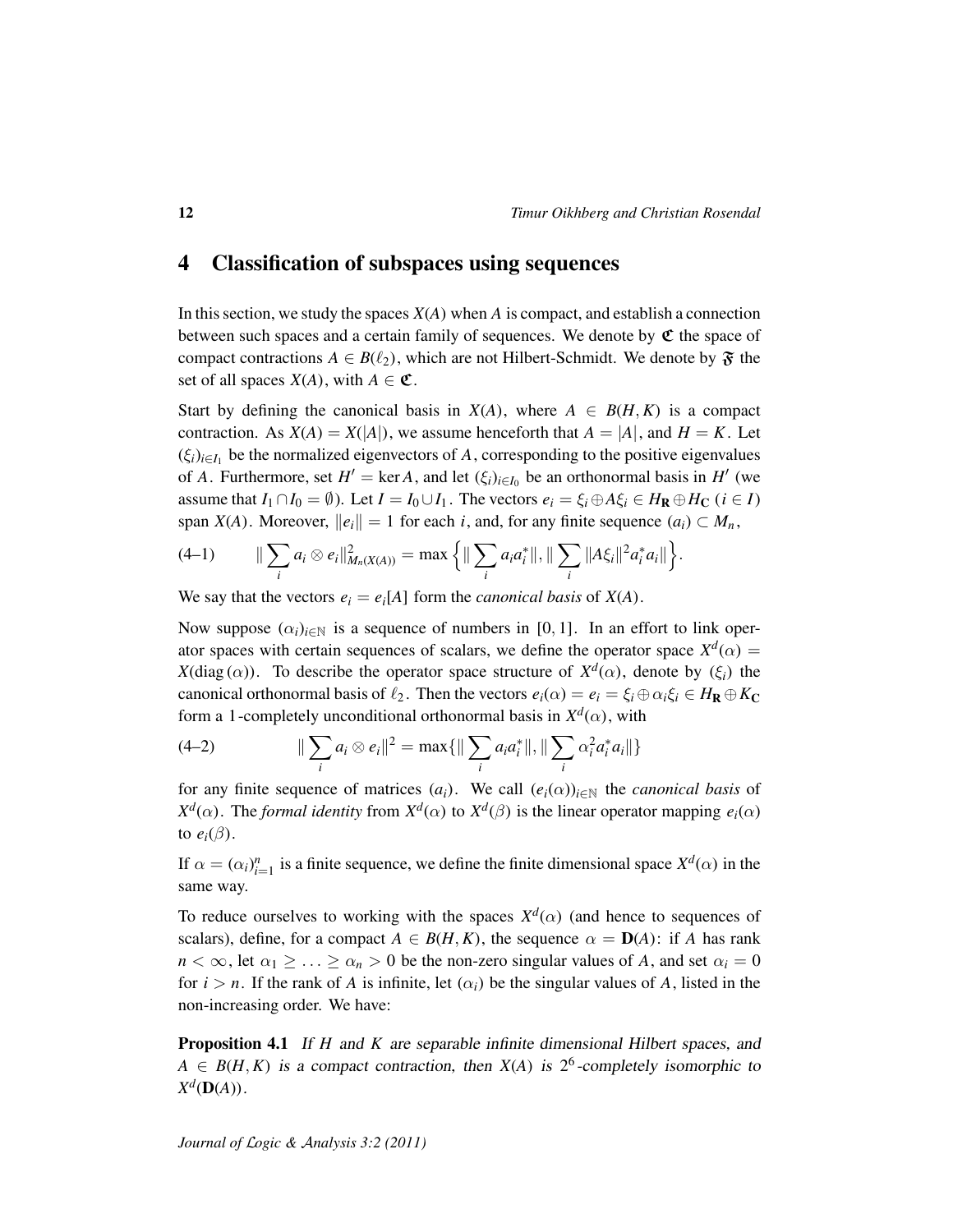**Proof** Let  $\alpha = (\alpha_i) = \mathbf{D}(A)$ . By Lemma [3.2\(](#page-6-1)1), we can assume that  $A = |A|$  $(A^*A)^{1/2}$ , and  $H = K$ . If *A* has finite rank,  $(4-1)$  shows that  $X(A)$  is completely isometric to  $X^d(\alpha)$ . Otherwise, write  $A = \sum_i \alpha_i \xi_i \otimes \xi_i$ , for some orthonormal system  $(\xi_i)_{i=1}^{\infty}$  in *H*. Let *P* be the orthogonal projection onto  $K = \text{span}[\xi_i : i \in \mathbb{N}]$ . Set  $Q = I - P$ , and  $L = Q(H)$ . By Lemma [3.2\(](#page-6-1)2), *X*(*A*) is  $\sqrt{2}$ -completely isomorphic to  $X(K, K, PAP) \oplus X(L, L, QAQ)$ . Furthermore,  $QAQ = 0$ , hence  $X(L, L, QAQ) = L_R$ . It is easy to see that  $X(K, K, PAP) = X^d(\alpha)$ . By Proposition [3.7,](#page-10-1) the latter space is  $4\sqrt{2}$ -completely isomorphic to  $X^d(\alpha) \oplus \mathbf{R}$ . Thus,

$$
X(A) \stackrel{\sqrt{2}}{\simeq} X(K, K, PAP) \oplus X(L, L, QAQ) \stackrel{4\sqrt{2}}{\simeq} X^d(\alpha) \oplus \mathbf{R} \oplus L_{\mathbf{R}}
$$
  

$$
\stackrel{\sqrt{2}}{\simeq} X^d(\alpha) \oplus (\ell_2 \oplus L)_{\mathbf{R}} = X^d(\alpha) \oplus \mathbf{R} \stackrel{4\sqrt{2}}{\simeq} X^d(\alpha).
$$

We will also use a related observation.

<span id="page-12-0"></span>**Lemma 4.2** For every compact contraction  $A \in B(\ell_2)$ , and every  $\varepsilon > 0$ , there exists  $\alpha \in c_0$  such that  $X(A) \stackrel{1+\varepsilon}{\simeq} X^d(\alpha)$ .

**Proof** Indeed, let  $\beta = D(A)$ . If *A* is finite rank, then *X(A)* is completely isometric to  $X^d(\beta)$ . If rank  $A = \infty$ , assume (by Lemma [3.2\)](#page-6-1) that  $A = |A|$ . Then  $\beta_1 \ge \beta_2 \ge$  $\ldots > 0$  is the list of all positive eigenvalues of A. Denote the corresponding norm 1 eigenvectors by  $\xi_i$ . Let  $H = \text{span}[\xi_i : i \in \mathbb{N}]$ , and  $K = \text{ker }A$ . Clearly, K and H are mutually orthogonal subspaces of  $\ell_2$ . Let  $(\eta_i)_{i \in J}$  be the orthogonal basis of *K*. Find a sequence  $(\gamma_j)_{j \in J}$  of positive numbers, satisfying  $\sum_{j \in J} \gamma_i^2 < \varepsilon^2$ . Consider the compact contraction  $\tilde{A} \in B(\ell_2)$ , defined by  $\tilde{A}\xi_i = \beta_i \xi_i$ , and  $\tilde{A}\eta_j = \gamma_j \eta_j$ . Then  $||A - \tilde{A}||_2 < \varepsilon$ . By [\(4–1\)](#page-11-1), the formal identity map  $id : X(\tilde{A}) \to X(A)$  is a complete contraction, and  $\Vert id^{-1} \Vert_{cb}$  < 1 +  $\varepsilon$ . We complete the proof by identifying *X*(*A*̂) with the space *X<sup>d</sup>*( $\alpha$ ), where the sequence  $\alpha = (\alpha_i)$  is the "join" of the sequences  $\beta$  and  $\gamma$  (that is, any number  $c \in [0, 1]$  occurs in  $\alpha$  as many times as it occurs in the sequences  $\beta$  and  $\gamma$ combined).  $\Box$ 

Now denote by S the set of all sequences  $(\alpha_i)_{i \in \mathbb{N}}$  satisfying  $1 \ge \alpha_1 \ge \alpha_2 \ge \ldots \ge 0$ , and  $\lim_i \alpha_i = 0$ . The rest of this section is devoted to the spaces  $X^d(\alpha)$  ( $\alpha \in S$ ). We translate the relations between sequences  $\alpha, \beta \in S$  to relations between the corresponding spaces  $X^d(\alpha)$  and  $X^d(\beta)$ . We say that the sequence  $\alpha$  *dominates*  $\beta$  $(\alpha \succ \beta)$  if there exists a set  $S \subset \mathbb{N}$ ) and  $K > 0$  s.t.  $\sum_{i \in S} \beta_i^2 < \infty$ , and  $K\alpha_i \ge \beta_i$  for any *i*  $\notin$  *S*. We say  $\alpha$  is *equivalent* to  $\beta$  ( $\alpha \sim \beta$ ) if  $\alpha \succ \beta$ , and  $\beta \succ \alpha$ .

Clearly, the relation  $\succ$  is reflexive and transitive. The relation  $\sim$  is, in addition to this, symmetric. For instance, to establish the transitivity of  $\succ$ , suppose  $\alpha \succ \beta$ , and  $\beta \succ \gamma$ ,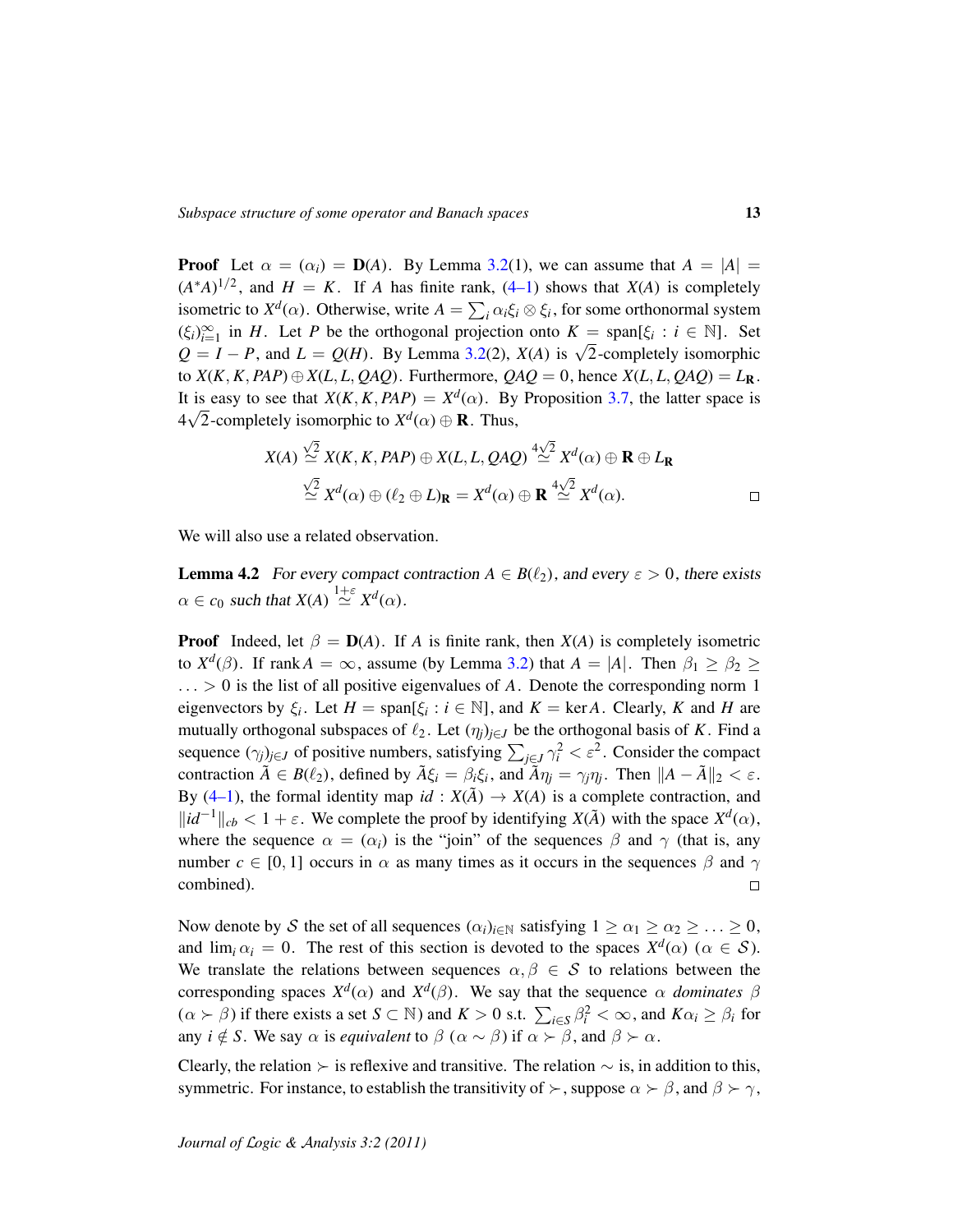and show that  $\alpha \succ \gamma$ . Note that there exist sets  $S_1$  and  $S_2$ , and constants  $K_1$  and  $K_2$ , s.t.  $\beta_i \leq K_1 \alpha_i$  for  $i \notin S_1$ ,  $\gamma_i \leq K_2 \beta_i$  for  $i \notin S_2$ ,  $\sum_{i \in S_1} \beta_i^2 < \infty$ , and  $\sum_{i \in S_2} \gamma_i^2 < \infty$ . Let  $S = S_1 \cup S_2$ , and  $K = K_1 K_2$ . Then  $\gamma_i \leq K \alpha_i$  for  $i \notin S$ . Moreover,

$$
\sum_{i\in S} \gamma_i^2 = \sum_{i\in S_2} \gamma_i^2 + \sum_{i\in S_1 \setminus S_2} \gamma_i^2 \leq \sum_{i\in S_2} \gamma_i^2 + \sum_{i\in S_1} K_2^2 \beta_i^2 < \infty,
$$

which is what we need. The other properties are proved in a similar fashion.

<span id="page-13-1"></span>**Proposition 4.3** For  $\alpha, \beta \in \mathcal{S}$ ,  $\alpha \sim \beta$  if and only if there exists a set  $S \subset \mathbb{N}$  and a constant *K* s.t.  $\sum_{i \in S} (\alpha_i^2 + \beta_i^2) < \infty$ , and  $K^{-1} \alpha_i \leq \beta_i \leq K \alpha_i$  for  $i \notin S$ .

**Proof** If *S* and *K* with the properties described above exist, then they witness the fact that  $\alpha \prec \beta$  and  $\alpha \succ \beta$ , hence  $\alpha \sim \beta$ . Conversely, suppose  $\alpha \prec \beta$  and  $\alpha \succ \beta$ . Then there exist a constant *K*, and sets  $S_1$  and  $S_2$ , s.t.  $\alpha_i \leq K\beta_i$  for  $i \notin S_1$ ,  $\beta_i \leq K\alpha_i$ for  $i \notin S_2$ ,  $\sum_{i \in S_1} \alpha_i^2 < \infty$ , and  $\sum_{i \in S_2} \beta_i^2 < \infty$ . By reducing  $S_1$  and  $S_2$  further, we can assume that  $\alpha_i > K\beta_i$  for each  $i \in S_1$ , and  $\beta_i > K\alpha_i$  for each  $i \in S_2$ . Then  $\sum_{i \in S_1} \beta_i^2 < \infty$ , and  $\sum_{i \in S_2} \alpha_i^2 < \infty$ . Therefore,  $S = S_1 \cup S_2$  has the required properties.  $\Box$ 

The main result of this section is:

<span id="page-13-0"></span>**Theorem 4.4** For  $\alpha, \beta \in S$ ,  $X^d(\alpha)$  embeds completely isomorphically into  $X^d(\beta)$  if and only if  $\alpha \prec \beta$ .

From this we immediately obtain

<span id="page-13-2"></span>**Corollary 4.5** Suppose  $\alpha, \beta \in \mathcal{S}$ . The following three statements are equivalent.

- (1)  $X^d(\alpha)$  is completely isomorphic to  $X^d(\beta)$ .
- (2)  $X^d(\alpha)$  embeds completely isomorphically into  $X^d(\beta)$ , and vice versa.
- (3)  $\alpha \sim \beta$ .

**Proof** (1)  $\Rightarrow$  (2) is trivial, while (2)  $\Rightarrow$  (3) follows from Theorem [4.4](#page-13-0) and Proposi-tion [4.3.](#page-13-1) To establish (3)  $\Rightarrow$  (1), suppose  $\alpha \sim \beta$ . By Proposition [4.3,](#page-13-1) there exists a set *I* and  $K > 0$  s.t.  $\sum_{i \in \mathcal{I}} (\alpha_i^2 + \beta_i^2) < \infty$ , and  $K^{-1} \alpha_i \leq \beta_i \leq K \alpha_i$  for any  $i \notin \mathcal{I}$ . By Corollary [3.5,](#page-9-1) the spaces  $E_{\alpha} = \text{span}[e_i : i \in \mathcal{I}] \hookrightarrow X^d(\alpha)$  and  $E_{\beta} = \text{span}[e_i : i \in \mathcal{I}]$  $\mathcal{I} \longrightarrow X^d(\beta)$  are completely isomorphic to **R**. By [\(4–2\)](#page-11-2), the formal identity map from  $F_{\alpha} = \text{span}[e_i : i \notin \mathcal{I}] \hookrightarrow X^d(\alpha)$  to  $F_{\beta} = \text{span}[e_i : i \notin \mathcal{I}] \hookrightarrow X^d(\beta)$  is a complete isomorphism. By Lemma [3.2\(](#page-6-1)2),  $X^d(\alpha) \simeq E_\alpha \oplus F_\alpha$ , and  $X^d(\beta) \simeq E_\beta \oplus F_\beta$ . Therefore, the formal identity map from  $X^d(\alpha)$  to  $X^d(\beta)$  is a complete isomorphism. □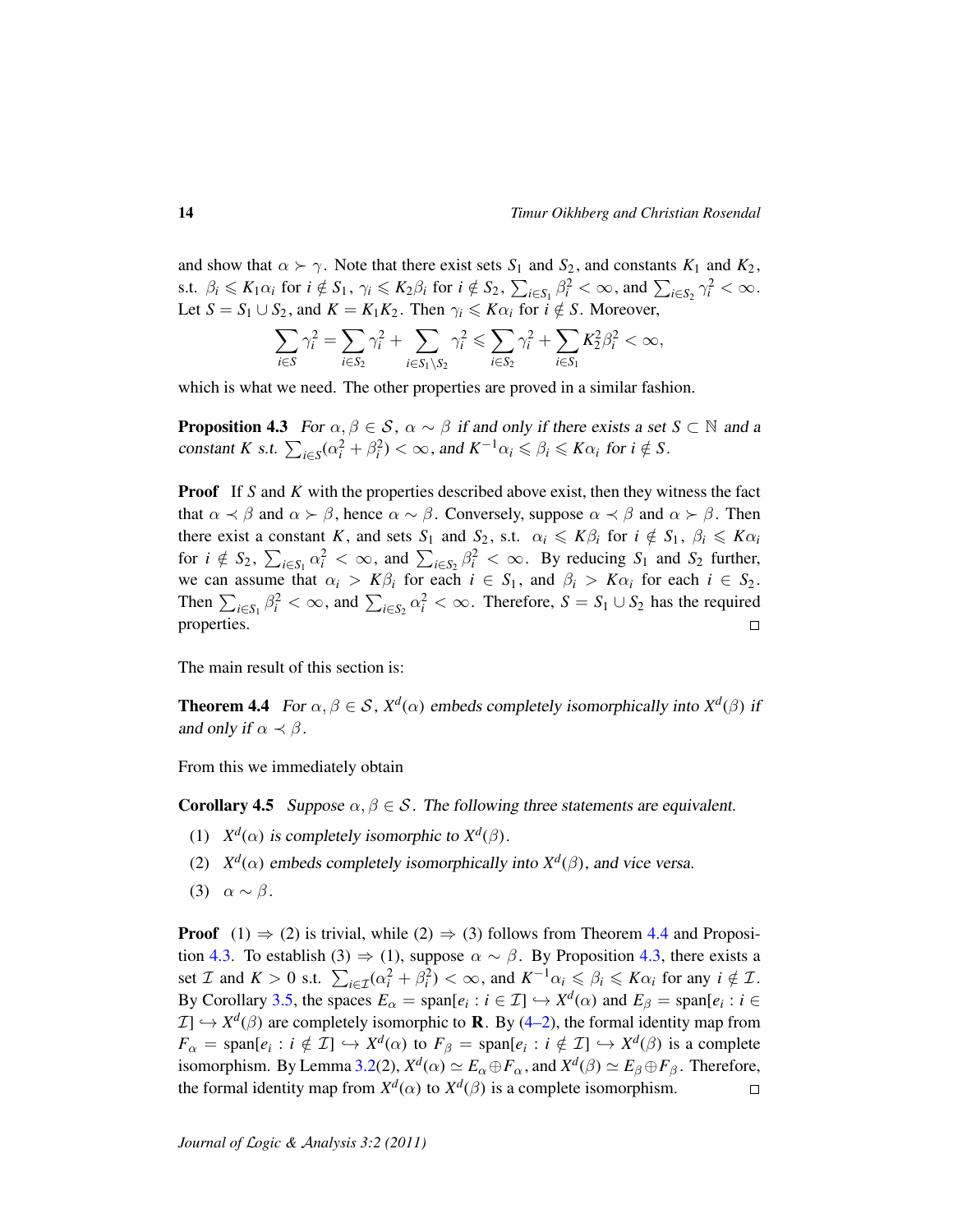The proof of Theorem [4.4](#page-13-0) follows from the next two lemmas.

<span id="page-14-2"></span>**Lemma 4.6** If  $\alpha, \beta \in S$  and  $\beta \prec \alpha$ , then  $X^d(\beta)$  embeds completely isomorphically into  $X^d(\alpha)$ .

**Proof** By Corollary [3.8,](#page-10-2)  $X^d(\alpha)$  is completely isomorphic to  $X(A)$ , where  $A \in B(\ell_2 \oplus_2 \ell_1)$  $\ell_2$ ) is defined by  $A = \text{diag}(\alpha) \oplus 0$ . Let  $(\xi_i)$  and  $(\xi'_i)$  be orthonormal bases in the first and second copies of  $\ell_2$ , respectively. Then  $X(A)$  is the closed linear span of the vectors  $\xi_i \oplus \alpha_i \xi_i$  and  $\xi'_i \oplus 0$  ( $i \in \mathbb{N}$ ). Find a sequence  $\phi_i \in [0, \pi/2]$  s.t.  $\beta_i = \cos \phi_i \cdot \alpha_i$ . Define an orthonormal system  $\eta_i = \cos \phi_i \xi_i + \sin \phi_i \xi'_i$ . For  $i \in \mathbb{N}$  consider

$$
f_i = \eta_i \oplus \beta_i \xi_i = \cos \phi_i(\xi_i \oplus \alpha_i \xi_i) + \sin \phi_i(\xi'_i \oplus 0).
$$

Then  $f_i \in X(A)$ , and span $[f_i : i \in \mathbb{N}] = X^d(\beta)$ .

*k*

<span id="page-14-1"></span>**Lemma 4.7** Suppose  $\alpha, \beta \in \mathcal{S}$ , *E* is a subspace of  $X^d(\alpha)$ , and a completely bounded map  $U: E \to X^d(\beta)$  has bounded inverse (in the terminology of [\[18\]](#page-29-11), *E* is completely semi-isomorphic to  $X^d(\beta)$ ). Then  $\beta \prec \alpha$ .

**Proof** We rely heavily on Wielandt's Minimax Theorem ([\[2,](#page-29-12) Theorem III.6.5]): if  $c_1 \geq c_2 \geq \ldots \geq 0$  are eigenvalues of positive compact operator *T*, then, for any finite increasing sequence  $i_1 < \ldots < i_k$  of positive integers,

$$
\sum_{j=1}^{\infty} c_{i_j} = \sup_{E_1 \hookrightarrow ... \hookrightarrow E_k} \min_{x_j \in E_j, (x_j) \text{ orthonormal}} \langle Tx_j, x_j \rangle,
$$

where the supremum is taken over all subspaces  $E_1 \hookrightarrow \ldots \hookrightarrow E_k$  of the domain of *T*, with dim  $E_i = i_j$  for  $1 \leq j \leq k$ . Actually, the theorem is stated in [\[2\]](#page-29-12) for operators on finite dimensional spaces, but a generalization to compact operators is easy to obtain. Applying the above identity to  $T = S^*S$ , where *S* is a compact operator with singular numbers  $s_1 \geq s_2 \geq \ldots \geq 0$ , we obtain:

<span id="page-14-0"></span>(4-3) 
$$
\sum_{j=1}^{k} s_{i_j}^2 = \sup_{E_1 \hookrightarrow ... \hookrightarrow E_k, \dim E_j = i_j} \min_{x_j \in E_j, (x_j) \text{ orthonormal}} ||Sx_j||^2.
$$

In our situation, assume  $||U||_{cb} = 1$ . Let  $c = ||U^{-1}||$ ,  $A = diag(\alpha_i)$ ,  $B = diag(\beta_i)$ ,  $B' = BU$ . Denote the singular values of *B*<sup>*i*</sup> by ( $\beta_i'$ ). Clearly,  $\beta_i' \leq \beta_i \leq c\beta_i'$  for every  $i \in \mathbb{N}$ .

*Journal of* L*ogic &* A*nalysis 3:2 (2011)*

 $\Box$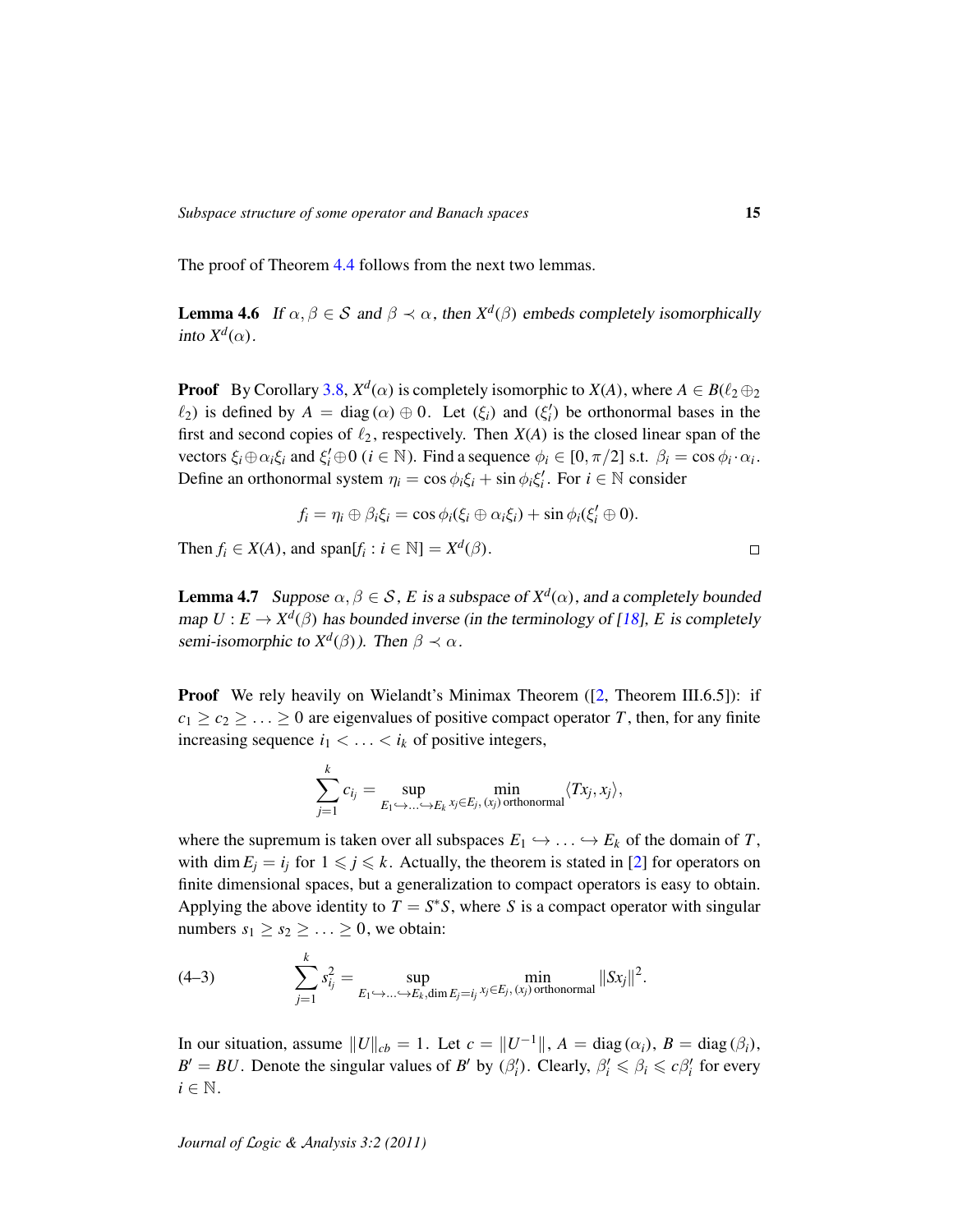Pick an orthonormal system  $(x_j)_{j=1}^k$  in *E* (the domain of *U*). Let *u* be the formal identity from  $\mathbf{R}^k = (\ell_2^k)_{\mathbf{R}}$  (the *k*-dimensional row space) to span[ $x_j : 1 \leq j \leq k$ ]. Then (compare with the proof of Lemma [3.3\)](#page-8-0)

$$
||u||_{cb}^2 = \max\{1, ||Au||_2^2\} \leq 1 + \sum_{j=1}^k ||Ax_j||^2,
$$

and (since *U* is a complete contraction)

<span id="page-15-0"></span>
$$
||u||_{cb}^2 \geq ||Uu||_{cb}^2 \geq ||BUu||_2^2 = \sum_{j=1}^k ||B'x_j||^2.
$$

Thus,  $\sum_{j=1}^k ||B'x_j||^2 \leqslant \sum_{j=1}^k ||Ax_j||^2 + 1$  for any orthonormal family  $(x_j)_{j=1}^k$ . By [\(4–3\)](#page-14-0),

(4-4) 
$$
1 + \sum_{j=1}^{k} \alpha_{i_j}^2 \ge \sum_{j=1}^{k} \beta_{i_j}^{\prime 2}
$$

for any  $i_1 < \ldots < i_k$  (indeed, when computing  $\sum_{j=1}^k \alpha_{i_j}^2$ , we are taking the supremum over a larger family of subspaces  $(E_j)$ , than when we are computing  $\sum_{j=1}^{k} \beta_{ij}^{2}$ .

Now let  $\mathcal{I} = \{i \in \mathbb{N} : \beta'_i > 2\alpha_i\}$ . Then  $\sum_{i \in \mathcal{I}} \beta'^2_i \leq 2$ . Indeed, otherwise there exists a sequence  $i_1 < \ldots < i_k$  of elements of  $\mathcal{I}$  s.t.  $C = \sum_{j=1}^k \beta_{ij}^2 > 2$ . Then, by [\(4–4\)](#page-15-0),  $\sum_{j=1}^{k} \alpha_{i_j}^2 \ge C - 1$ . On the other hand,  $\sum_{j=1}^{k} \alpha_{i_j}^2 \le C/2$ , a contradiction.  $\Box$ 

Developing the ideas of this proof, we obtain:

<span id="page-15-1"></span>**Theorem 4.8** Suppose  $\alpha, \beta \in S$ , and there exists an isomorphism  $U : X^d(\alpha) \to Y^d(\alpha)$ *X*<sup>*d*</sup>( $\beta$ ) with  $||U||_{cb}, ||U^{-1}||_{cb} \leq C$ . Then the formal identity map *id* : *X<sup>d</sup>*( $\alpha$ )  $\rightarrow$  *X<sup>d</sup>*( $\beta$ ) satisfies  $\|id\|_{cb}, \|id^{-1}\|_{cb} < 4C^2$ .

**Proof** As in the proof of Lemma [4.7,](#page-14-1) let  $A = \text{diag}(\alpha_i)$ ,  $B = \text{diag}(\beta_i)$ , and  $B' = BU$ . By Lemma [3.3,](#page-8-0)  $||B'u||_2 \leq C \max\{||Au||_2, ||u||\}$  for any  $u : \ell_2 \to X^d(\alpha)$ . Denote the singular numbers of *B*<sup> $\prime$ </sup> by  $(\beta_i')$ , and note that  $\beta_i/C \leq \beta_i' \leq C\beta_i$  for every *i*. Reasoning as in the proof of Lemma [4.7,](#page-14-1) we see that

$$
C^2(1+\sum_{j=1}^k \alpha_{ij}^2) \ge \sum_{j=1}^k \beta_{ij}^{\prime 2}
$$

Let  $\mathcal{I} = \{i : \beta'_i > 2C\alpha_i\}$ . As in the preceding proof,  $\sum_{i \in \mathcal{I}} \beta_i'^2 < 2C^2$ . Therefore,  $\sum_{i \in \mathcal{I}} \beta_i^2 < 2C^4$ , and  $\beta_i \leq 2C^2 \alpha_i$  for  $i \notin \mathcal{I}$ .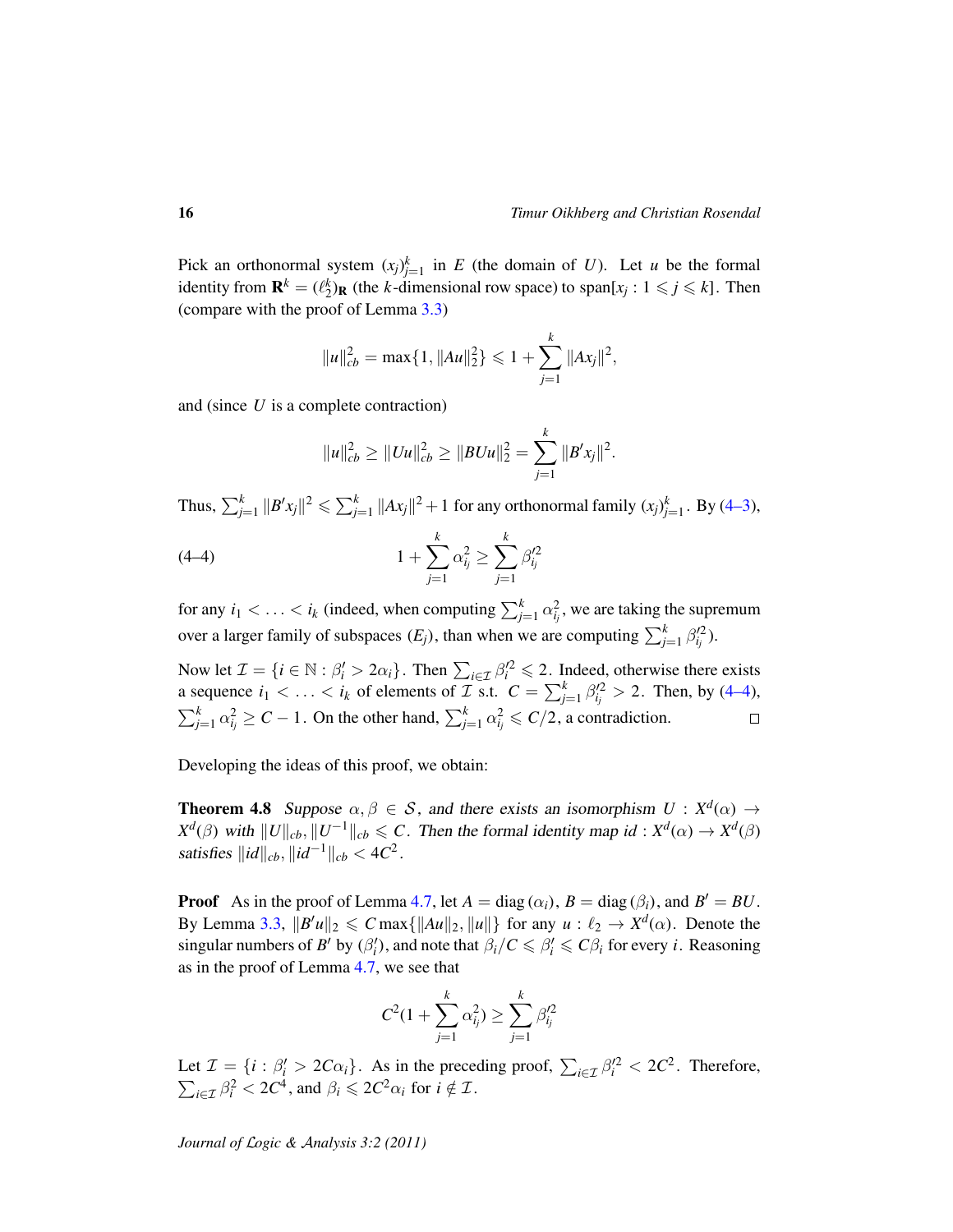Next we show that  $\|id : X^d(\alpha) \to X^d(\beta)\|_{cb} < 4C^2$ . As before, denote the canonical bases in  $X^d(\alpha)$  and  $X^d(\beta)$  by  $(e_i(\alpha))_{i \in \mathbb{N}}$  and  $(e_i(\beta))_{i \in \mathbb{N}}$ , respectively. By [\(4–2\)](#page-11-2), *Y*<sub>1</sub> = span $[e_i(\alpha): i \in \mathcal{I}]$  and *Y*<sub>0</sub> = span $[e_i(\alpha): i \notin \mathcal{I}]$  are completely contractively complemented subspaces of  $X^d(\alpha)$ . Moreover,

$$
||id|_{Y_1}||_{cb} \leq ||V : (Y_1)_{\mathbf{R}} \to X^d(\beta)||_{cb} = \max\{1, ||BV||_{cb}\}\
$$

$$
\leq \max\{1, \left(\sum_{i \in \mathcal{I}} \beta_i^2\right)^{1/2}\} < 2C^2
$$

(here, *V* is the formal identity from  $(Y_1)_R$  to span $[e_i(\beta) : i \in \mathcal{I}]$ ). By Lemma [3.3](#page-8-0) and  $(4-2)$ ,  $||id|_{Y_0}||_{cb} < 2C^2$ . Therefore,

$$
||id : X^d(\alpha) \to X^d(\beta)||_{cb} \leq ||id|_{Y_1}||_{cb} + ||id|_{Y_0}||_{cb} < 4C^2.
$$

The norm of  $id : X^d(\beta) \to X^d(\alpha)$  is computed the same way.

$$
\Box
$$

# <span id="page-16-0"></span>5 Completely unconditional bases

In this section, we further investigate bases in spaces  $X(A)$ , where  $A \in B(H, K)$  is a compact contraction. A subspace *E* of  $X(A)$  is isometric to  $X(A|_E)$ . As  $A|_E$  is a compact contraction, [\(4–1\)](#page-11-1) implies that *E* has a 1-completely unconditional basis. The key result of this section is Proposition [5.2,](#page-18-0) establishing the uniqueness of a completely unconditional basis in *E* (the existence of such a basis has been established by Proposition [4.1\)](#page-11-3). We also show that the canonical basis (and therefore, every completely unconditional basis) in a completely complemented subspace of  $X^d(\alpha)$  is equivalent to a subsequence of the canonical basis of  $X^d$ ( $\alpha$ ). Moreover, there exists  $\alpha \in S$  such that the canonical basis in every complemented subspace of  $X^d(\alpha)$  is equivalent to a subsequence of the canonical basis of  $X^d$ ( $\alpha$ ) (Theorem [5.6\)](#page-20-0). In general, the last statement need not be true (Remark [5.5\)](#page-19-0).

First we show that any completely unconditional basic sequence in an *X*(*A*) space corresponds to a canonical basis of  $X^d(\beta)$ , for some  $\beta$ .

<span id="page-16-1"></span>**Proposition 5.1** Suppose  $\mathcal I$  is a finite or countable set, and  $(e_i')_{i \in \mathcal I}$  is a a *C*-completely unconditional basic sequence in  $X(A)$  ( $A \in B(\ell_2)$  is a contraction, not necessarily compact). Let  $Y = \text{span}[e'_i : i \in \mathcal{I}]$ , and define the sequence  $\beta = (\beta_i)$  by setting  $\beta_i = ||Ae'_i||$ . Consider the operator  $T : Y \to X^d(\beta) : e'_i \mapsto e_i$ , where  $(e_i)$  is the canonical basis of  $X^d(\beta)$ . Then  $||T||_{cb} \leq C$  and  $||T^{-1}||_{cb} \leq C^2$ .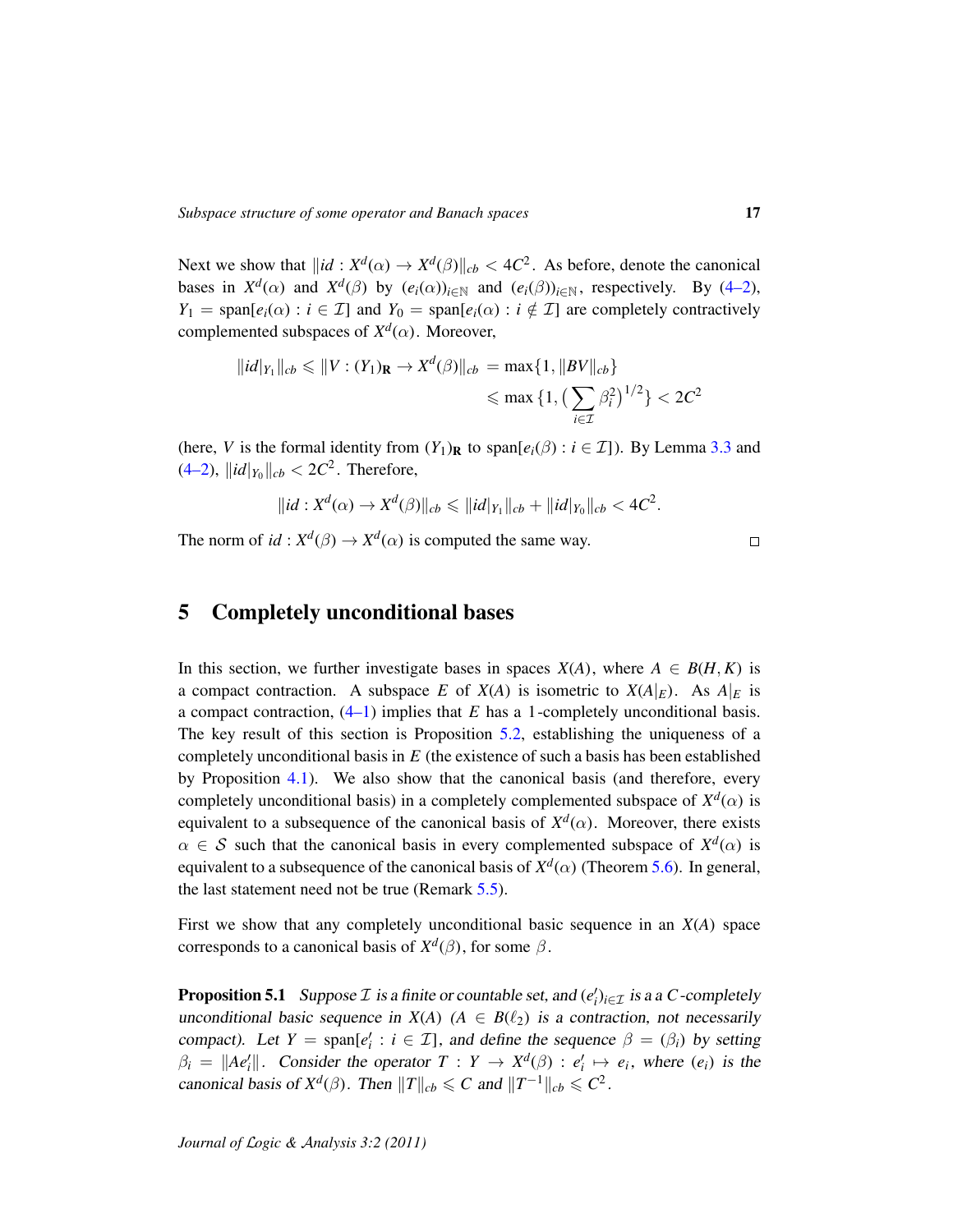Proof As noted in Section [2,](#page-3-0)

<span id="page-17-5"></span>(5-1) 
$$
C^{-2} \|\sum \alpha_i e_i'\|^2 \leqslant \sum |\alpha_i|^2 \leqslant C^2 \|\sum \alpha_i e_i'\|^2
$$

for any finite sequence of scalars  $(\alpha_i)$ . Thus,  $||T||$ ,  $||T^{-1}|| \leq C$ .

Let  $B = \text{diag}(\beta)$  (note that  $B = B^*$ ). By Lemma [3.3,](#page-8-0) it suffices to show that

<span id="page-17-2"></span>(5-2) 
$$
||BTu||_2 \leq C \max\{||Au||_2, ||u||\}
$$

for any  $u : \ell_2 \to Y = X(A|_Y)$ , and

<span id="page-17-3"></span>(5-3) 
$$
||AT^{-1}u||_2 \leq C^2 \max\{||Bu||_2, ||u||\}
$$

for any  $u: \ell_2 \to X^d(\beta)$ . By Lemma [3.3,](#page-8-0) the complete unconditionality of  $(e'_i)$  implies:

<span id="page-17-0"></span>(5-4)  
\n
$$
||A\Lambda u||_2 \leq C \max\{||Au||_2, ||u||\},
$$
\n
$$
||Au||_2 \leq C \max\{||A\Lambda u||_2, ||u||\}
$$

whenever  $\Lambda = \text{diag}(\lambda_i)$  (that is,  $\Lambda e'_i = \lambda_i e'_i$ ), with  $\lambda_i = \pm 1$  for each *i*, and  $u \in$  $B(\ell_2, Y)$ . Note that  $||Au||_2^2 = \text{tr}(A^*Av)$ , where  $v = uu^*$ . Therefore, [\(5–4\)](#page-17-0) is equivalent to

<span id="page-17-1"></span>(5-5) 
$$
\mathbf{tr}(\Lambda^* A^* A \Lambda \nu) \leq C^2 \max \{ \mathbf{tr}(A^* A \nu), 1 \}, \mathbf{tr}(A^* A \nu) \leq C^2 \max \{ \mathbf{tr}(\Lambda^* A^* A \Lambda \nu), 1 \}
$$

whenever  $v \ge 0$  and  $||v|| = 1$ . But  $\langle \Lambda^* A^* A \Lambda e_i', e_j' \rangle = \lambda_i \overline{\lambda_j} \langle A e_i', A e_j' \rangle$ . Averaging over  $\lambda_i = \pm 1$  for each *i*, we see that  $Ave_{\Lambda} \Lambda^* A^* A \Lambda = T^* B^2 T$  (since  $\langle T^* B^2 T e_i', e_j' \rangle =$  $\delta_{ij}\langle Ae'_i, Ae'_j\rangle$ , where  $\delta_{ij}$  is Kronecker's delta). Therefore, by [\(5–5\)](#page-17-1),

$$
\mathbf{tr}(T^*B^2Tv) = \text{Ave}_{\Lambda}\mathbf{tr}(\Lambda^*A^*A\Lambda v)
$$
  
\$\leqslant \text{sup}\_{\Lambda}\mathbf{tr}(\Lambda^\*A^\*A\Lambda v) \leqslant C^2 \max\{\text{tr}(A^\*Av), 1\}

whenever *v* is a positive contraction. Thus, for any contraction *u*,

$$
||BTu||_2^2 = \mathbf{tr}(T^*B^2Tuu^*)
$$
  
\$\leq C^2 \max{\mathbf{tr}(A^\*Auu^\*), 1} = C^2 \max{\|Au\|\_2, \|u\|\}^2\$,

which proves  $(5-2)$ .

To establish [\(5–3\)](#page-17-3), we show that, for every  $w : \ell_2 \to Y$ , we have

(5-6) 
$$
||Aw||_2 \leq C \max\{||BTw||_2, ||w||\}
$$

Indeed, let  $w = T^{-1}u$ . Then, by [\(5–6\)](#page-17-4) and [\(5–1\)](#page-17-5),

<span id="page-17-4"></span>
$$
||AT^{-1}u||_2 = ||Aw||_2 \leq C \max\{||BTw||_2, ||w||\}
$$
  
\$\leq C \max\{||Bu||\_2, C||u||\} \leq C^2 \max\{||Bu||\_2, ||u||\}.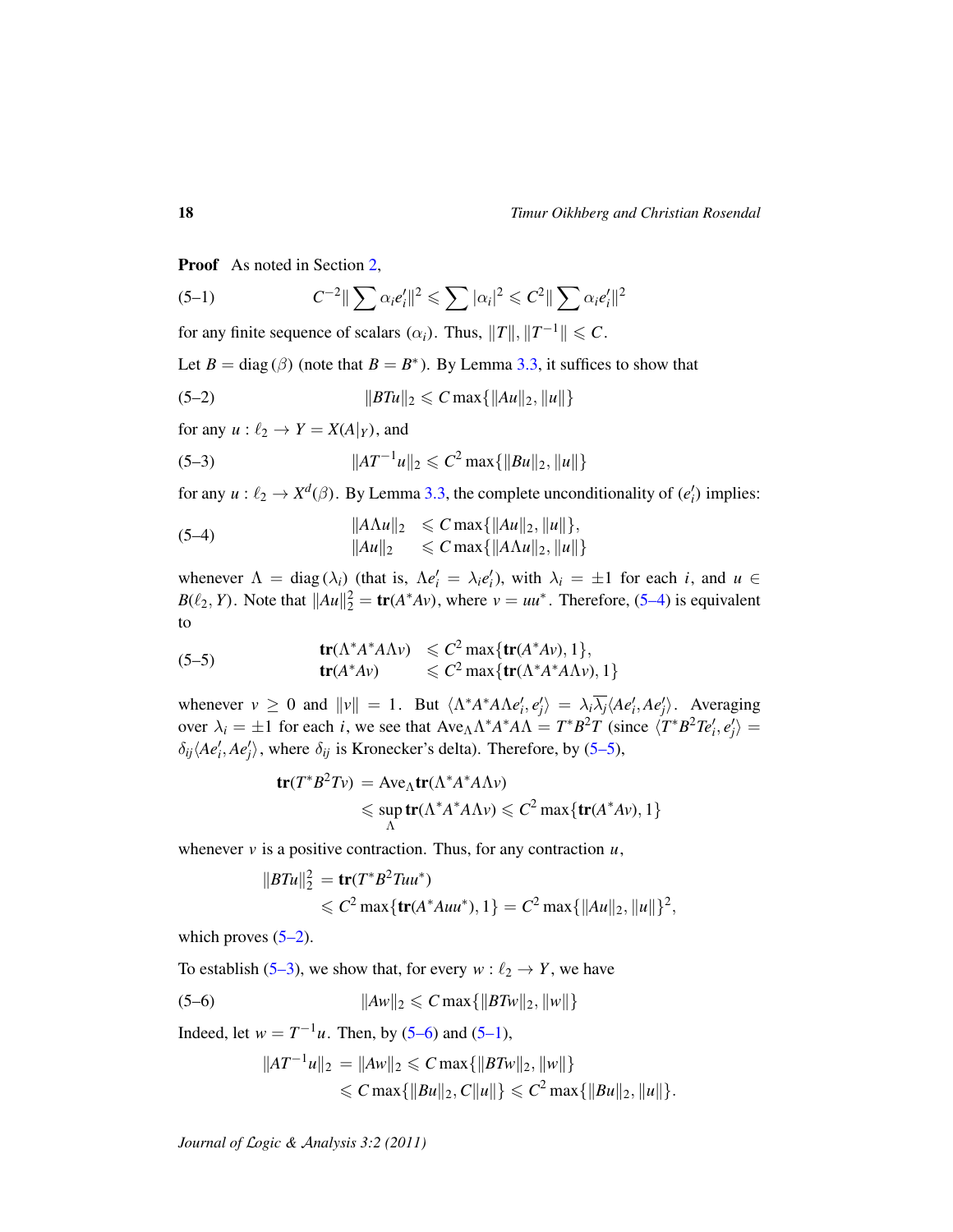Moreover,  $(5-6)$  is equivalent to the following: for any non-negative, norm one  $v \in$  $B(X^d(\alpha))$ , we have

(5-7) 
$$
C^2 \max\{tr(T^*B^2Tv), 1\} \ge tr(A^*Av).
$$

As we have established before,  $tr(T^*B^2Tv) = Ave_\Lambda tr(\Lambda^*A^*A\Lambda v)$ . By the linearity and positivity of the trace,

<span id="page-18-1"></span>
$$
0 \leqslant \inf_{\Lambda} \mathbf{tr}(\Lambda^* A^* A \Lambda \nu) \leqslant \mathbf{tr}(T^* B^2 T \nu) \leqslant \sup_{\Lambda} \mathbf{tr}(\Lambda^* A^* A \Lambda \nu).
$$

Thus, for some  $\Lambda$ ,  $tr(\Lambda^* A^* A \Lambda \nu) \leq tr(T^* B^2 T \nu)$ . By [\(5–5\)](#page-17-1),

$$
\mathbf{tr}(A^*Av) \leqslant C^2 \max\{\mathbf{tr}(\Lambda^*A^*A\Lambda v), 1\} \leqslant C^2 \max\{\mathbf{tr}(T^*B^2Tv), 1\},\
$$

which implies  $(5-7)$ .

<span id="page-18-0"></span>**Proposition 5.2** For  $\alpha \in c_0$ , the completely unconditional basis in  $X^d(\alpha)$  is unique (up to permutative equivalence). More precisely: if  $(g_i)$  is a *C*-completely unconditional basis in  $X^d(\alpha)$ , then it is 16C<sup>11</sup> -equivalent (up to a permutation) to the canonical basis in  $X^d(\alpha)$ .

**Proof** Let  $(e_i(\alpha))$  be the canonical basis of  $X^d(\alpha)$ . Set  $\beta_i = ||Ag_i||$ , and let  $(e_i(\beta))$  the canonical basis of  $X^d(\beta)$ . By Proposition [5.1,](#page-16-1) the map  $T: X^d(\alpha) \to X^d(\beta) : g_i \mapsto e_i(\beta)$ satisfies  $||T||_{cb} \leq C$ ,  $||T^{-1}||_{cb} \leq C^2$ . By Theorem [4.8,](#page-15-1) *id* :  $X^d(\beta) \to X^d(\alpha)$  satisfy  $\Vert id \Vert_{cb}$ ,  $\Vert id^{-1} \Vert_{cb}$  < 4 $C^4$ . Thus, the operator *U* = *id* ◦ *T* is a complete isomorphism on  $X^d(\alpha)$ , with  $Ug_i = e_i$ ,  $||U||_{cb} < 4C^5$ , and  $||U^{-1}||_{cb} < 4C^6$ .  $\Box$ 

**Corollary 5.3** Suppose  $\alpha \in S$ , and *Y* is a *C*-completely complemented subspace of *X<sup>d</sup>*( $\alpha$ ). Then *Y* is 2<sup>6</sup>*C*<sup>2</sup>-completely isomorphic to *X<sup>d</sup>*( $\alpha'$ ), where  $\alpha'$  is a subsequence of  $\alpha$ .

**Proof** Let *P* be a projection from  $X^d(\alpha)$  onto *Y*, with  $||P||_{cb} \leq C$ . Then  $X^d(\alpha)$  is 2*C*-completely isomorphic to  $Y \oplus Z$ , where  $Z = \text{ker } P$ . By Lemma [4.2,](#page-12-0) *Y* and *Z*  $2C$ -completely isomorphic to  $\overline{I} \oplus \overline{Z}$ , where  $\overline{Z} = \text{ker } I$ . By Lemma 4.2,  $\overline{I}$  and  $\overline{Z}$  are  $\sqrt{2}$ -completely isomorphic to  $X^d(\beta)$  and  $X^d(\beta')$ , respectively, where  $\beta$  and  $\beta'$ belong to S. By Lemma [3.2\(](#page-6-1)2),  $X^d(\alpha)$  is 4C-completely isomorphic to  $X^d(\gamma)$ , where  $\gamma = (\gamma_i) \in S$  is the "join" of  $\beta = (\beta_i)$  and  $\beta' = (\beta'_i)$ . More precisely, the sequence  $\gamma$ has the property that, for every  $c \in [0, 1]$ ,

$$
|\{i : \gamma_i = c\}| = |\{i : \beta_i = c\}| + |\{i : \beta'_i = c\}|.
$$

Denoting the canonical basis of  $X^d(\gamma)$  by  $(e_i(\gamma))$ , we see that  $X^d(\beta) = \text{span}[e_i(\gamma)$ :  $i \in I$ , for some infinite set  $I \subset \mathbb{N}$ . By Theorem [4.8,](#page-15-1) the formal identity *id* :  $X^d(\gamma) \to X^d(\alpha) : e_i(\gamma) \mapsto e_i(\alpha)$  satisfies  $\|id\|_{cb}, \|id^{-1}\|_{cb} < 8C$ . In particular,  $X^d(\beta)$  $2^6C^2$ -completely isomorphic to span $[e_i(\alpha) : i \in I]$ .  $\Box$ 

 $\Box$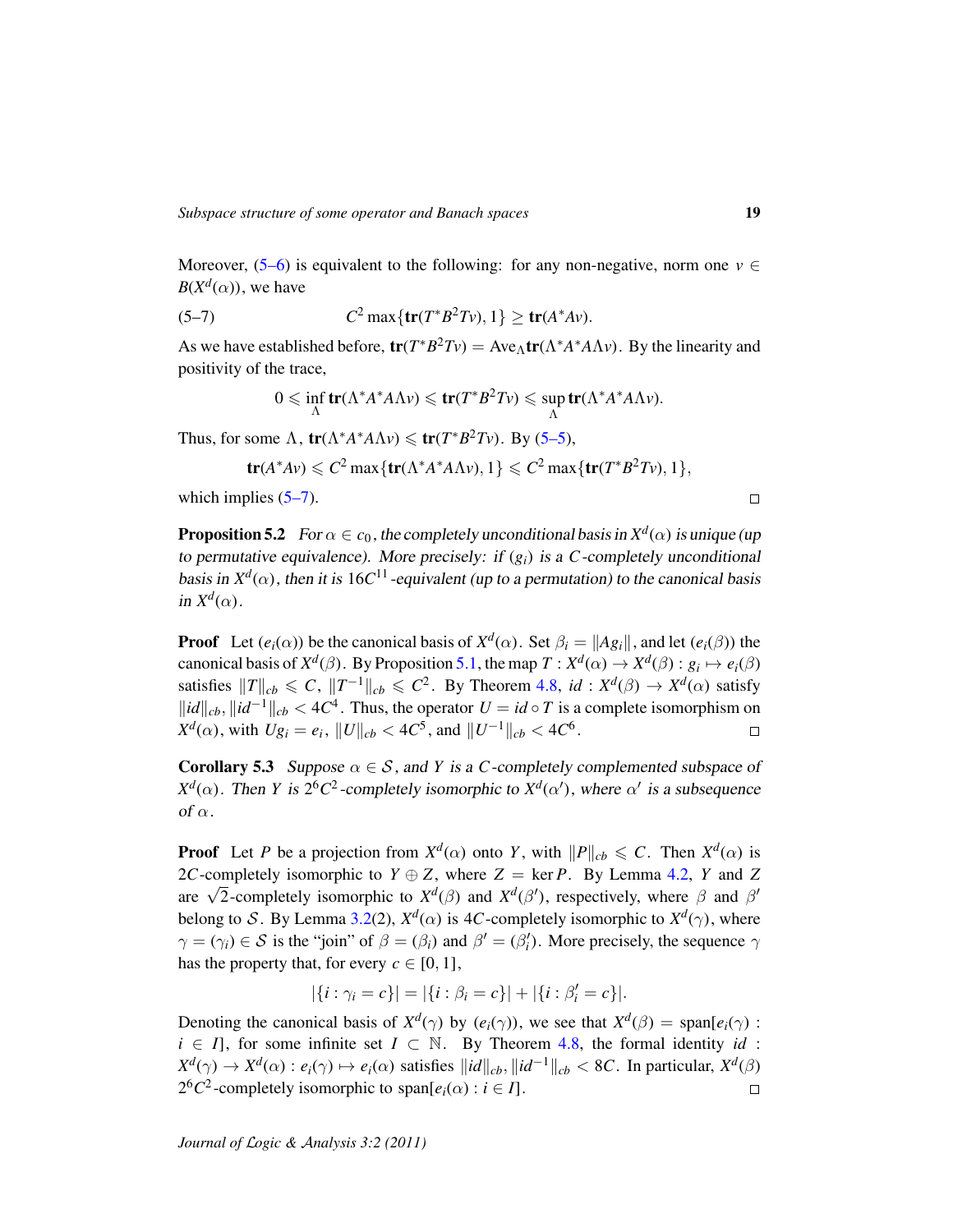**Remark 5.4** By [\[17\]](#page-29-13), the completely unconditional basis in  $\mathbf{R} \oplus \mathbf{C}$  is unique up to a permutation.

<span id="page-19-0"></span>**Remark 5.5** In general, the canonical basis of a subspace of  $X^d(\alpha)$  ( $\alpha \in S$ ) need not be equivalent to a subsequence of the canonical basis of  $X^d(\alpha)$ . For instance, suppose the sequence  $\alpha = (\alpha_i)$  and  $\beta = (\beta_i)$  are defined by setting  $\alpha_i = 2^{-n^2}$ ,  $\beta_i = 2^{-n^2 - n}$ for  $4^{n^2} \le i < 4^{(n+1)^2}$  ( $n \in \{0\} \cup \mathbb{N}$ ). By Lemma [4.6,](#page-14-2)  $X^d(\beta)$  embeds completely isomorphically into  $X^d(\alpha)$ . However,  $(e_i(\beta))$  (the canonical basis of  $X^d(\beta)$ ) is not equivalent to any subsequence of the canonical basis  $(e_i(\alpha))$  of  $X^d(\alpha)$ . Indeed, suppose, for the sake of achieving a contradiction, that there exists a complete isomorphism *T* from  $X^d(\beta)$  to a subspace of  $X^d(\alpha)$ , mapping  $e_i(\beta)$  to  $e_{k_i}(\alpha)$ . Fix  $n \in \mathbb{N}$  with  $\max\{\|T\|_{cb}, \|T^{-1}\|_{cb}\} < 2^{n/2}$ . Consider the sets

$$
I_n = \{4^{n^2} \le i < 4^{(n+1)^2} : k_i < 4^{(n+1)^2} \},
$$
\n
$$
J_n = \{4^{n^2} \le i < 4^{(n+1)^2} : k_i \ge 4^{(n+1)^2} \}.
$$

By Pigeon-Hole Principle, with  $I_n$  or  $J_n$  has the cardinality grater than  $4^{n^2+2n}$ . If  $|I_n| > 4^{n^2 + 2n}$ , consider

$$
x=\sum_{i\in I_n}E_{i1}\otimes e_i(\beta)\in M_{4^{(n+1)^2}}(X^d(\beta))
$$

(recall that  $E_{i1}$  is the "matrix unit" with 1 on the intersection of the first column and the *i*-th row, and zeroes everywhere else). By  $(4-2)$ ,

$$
||x||_{M_{4(n+1)^2}(X^d(\beta))}^2 = \max\{1, |I_n| \cdot 2^{-n^2-n}\} = |I_n| \cdot 2^{-n^2-n}.
$$

However, by  $(4-2)$  again,

$$
|| (I_{M_{4^{(n+1)}}^2} \otimes T) x ||^2_{M_{4^{(n+1)}}^2(X^d(\alpha))} \ge \max\{1, |I_n| \cdot 2^{-n^2-n}\} = |I_n| \cdot 2^{-n^2},
$$

yielding  $||T||_{cb}^2 \ge 2^{-n}$ . If  $J_n > 4^{n^2+2n}$ , consider

$$
x=\sum_{i\in J_n}E_{i1}\otimes e_i(\beta)\in M_{4^{(n+1)^2}}(X^d(\beta)).
$$

As before,  $||x||^2 = |J_n| \cdot 2^{-n^2 - n}$ , while

$$
|| (I_{M_{4^{(n+1)}}^2} \otimes T) x ||^2_{M_{4^{(n+1)}}^2(X^d(\alpha))} \ge \max\{1, |I_n| \cdot 2^{-(n+1)^2}\} = |J_n| \cdot 2^{-(n+1)^2},
$$

hence  $||T^{-1}||_{cb}^2 \ge 2^{n+1}$ . Thus, max $\{||T||_{cb}, ||T^{-1}||_{cb}\} \ge 2^{n/2}$ , which yields the desired contradiction.

In certain situations, the canonical basis for every subspace of  $X^d(\alpha)$  is equivalent to a subsequence of the canonical basis of  $X^d(\alpha)$ .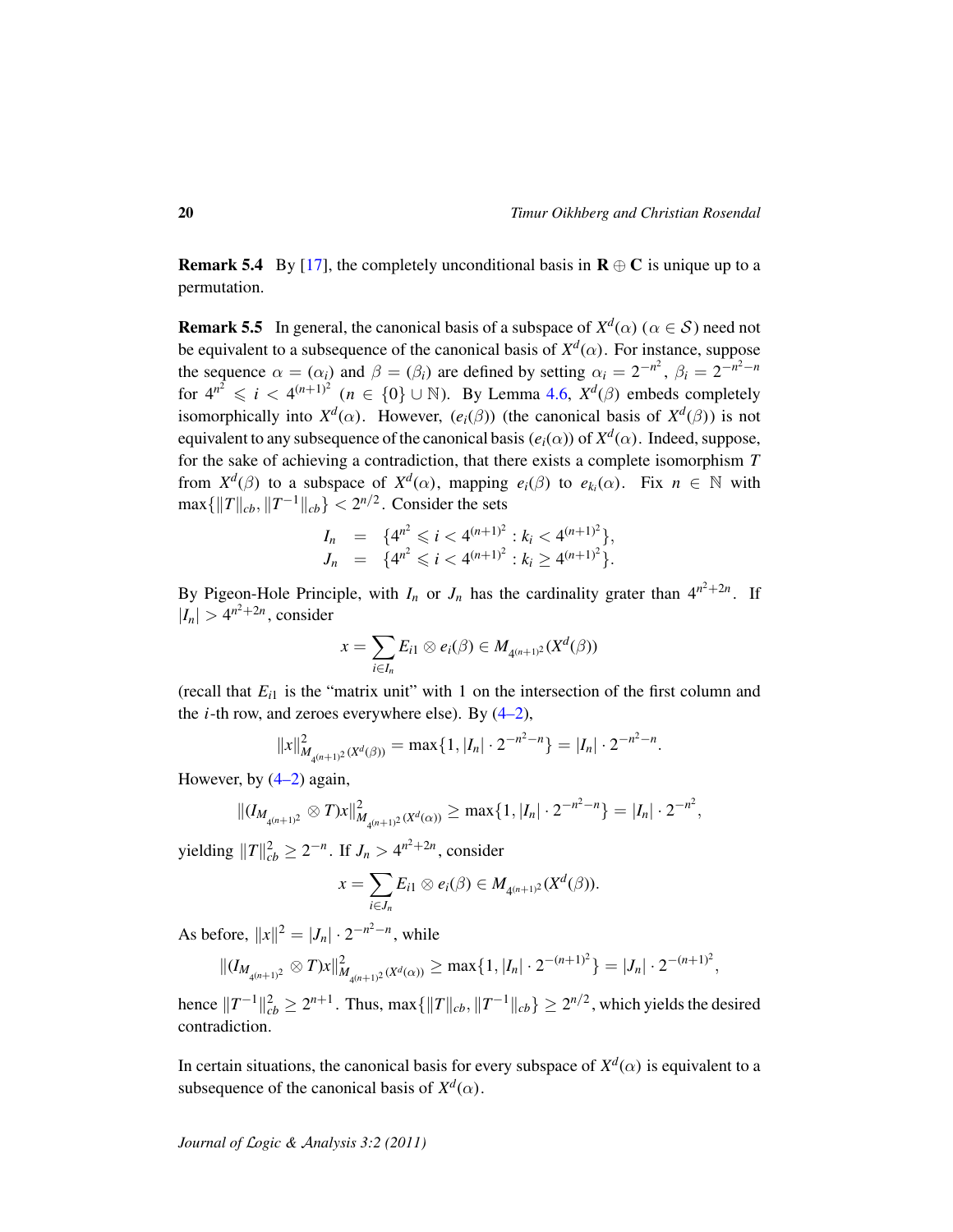<span id="page-20-0"></span>**Theorem 5.6** For any  $a > 1$  there exists  $\alpha \in S \setminus \ell_2$  such that any subspace *Y* of  $X^d(\alpha)$ (finite or infinite dimensional) has a 1-completely unconditional basis, *a*-equivalent to a subsequence of the canonical basis of  $X^d(\alpha)$ .

Combining this result with Proposition [5.2,](#page-18-0) we obtain

<span id="page-20-1"></span>**Corollary 5.7** There exists  $\alpha \in S \setminus \ell_2$  such that any *C*-completely unconditional basic sequence in  $X^d(\alpha)$  is  $AC^B$ -equivalent to a subsequence of the canonical basis of  $X^d(\alpha)$ (here, *A* and *B* are positive).

**Proof of Theorem [5.6](#page-20-0)** Assume  $a < 2$ . Pick a sequence of integers  $1 = N_0 < N_1 <$ ..., s.t.  $N_k > 2N_{k-1}$  for each *k*. Define a sequence  $\alpha = (\alpha_i)$  by setting  $\alpha_{2i} = a^{-k}$ for  $N_k \le i < N_{k+1}$ ,  $\alpha_{2i-1} = 0$  for any  $i \in \mathbb{N}$ . Clearly,  $\alpha \in c_0 \setminus \ell_2$ . Let  $A = \text{diag}(\alpha)$ . For a subspace *Y* of *X*(*A*), let  $\beta = (\beta_i)$  is the sequence of singular values of  $A|_Y$ . Define the set  $\mathcal{I}_1$  by setting  $\mathcal{I}_1 = \{1, \ldots, M\}$  if rank  $(A|_Y) = M < \infty$ , and  $\mathcal{I}_1 = \mathbb{N}$ if rank  $(A|_Y) = \infty$ . We can also assume that the elements of  $(\beta_i)_{i \in \mathcal{I}_1}$  are listed in the non-increasing order. Then  $\beta_i \leq \alpha_{2i}$  for each *i*.

Denote the normalized eigenvectors of  $(A|_Y)^*A|_Y$ , corresponding to the eigenvalues  $\beta_i$  $(i \in \mathcal{I}_1)$ , by  $\eta_i$ . Furthermore, find the vectors  $(\eta_i)_{i \in \mathcal{I}_0}$ , forming an orthonormal basis in ker  $(A|_Y)$ . For  $i \in \mathcal{I}_0$ , set  $\beta_i = 0$ . Let  $\mathcal{I} = \mathcal{I}_1 \cup \mathcal{I}_0$  (we assume that this union is disjoint). Then the family  $(\eta_i)_{i \in \mathcal{I}}$  is the canonical basis for *Y*.

For each positive integer *k*, let  $M_k$  be the smallest value of *i* s.t.  $\beta_i \leq a^{-k}$ . Set *M*<sup>0</sup> = 1. In this notation,  $a^{1-k}$  ≥  $\beta_i > a^{-k}$  iff  $M_{k-1}$  ≤  $i < M_k$ . As noted above,  $\beta_i \le \alpha_{2i}$ , hence  $M_k \le N_k$ . By our choice of the sequence  $(N_k)$ ,

$$
M_k - M_{k-1} < M_k \leq N_k \leq N_{k+1} - N_k.
$$

Thus, there exists an injective map  $\pi : \mathcal{I} \to \mathbb{N}$  s.t.  $\pi(\mathcal{I}_0) \subset \{2i - 1 : i \in \mathbb{N}\}\)$ , and  $\pi([M_{k-1}, M_k)) \subset \{2i : i \in [N_k, N_{k+1})\}$  for each  $k \in \mathbb{N}$ . For  $i \in \mathcal{I}_0$ ,  $\alpha_{\pi(i)} = \beta_i = 0$ , while for  $i \in \mathcal{I}_1$ ,  $a\alpha_{\pi(i)} = a^{1-k} \ge \beta_i > a^{-k} = \alpha_{\pi(i)}$ . Define the operator  $T: Y \to Y$ span $[e_{\pi(i)} : i \in \mathcal{I}] \hookrightarrow X^d(\alpha)$ , defined by  $T\xi_i = e_{\pi(i)}$ . By [\(4–1\)](#page-11-1), T is a complete contraction, and  $||T^{-1}||_{cb} \le a$ .  $\Box$ 

**Remark 5.8** The proof of Theorem [5.6](#page-20-0) shows that any subspace of  $X^d(\alpha)$  is acompletely isomorphic to a completely contractively complemented subspace of  $X^d(\alpha)$ . Nevertheless,  $X^d(\alpha)$  contains subspaces which are not completely complemented. To construct them, find a sequence  $(\beta_i)$  such that  $1 \geq \beta_1 \geq \beta_2 \geq \ldots > 0$ ,  $\lim \beta_i = 0$ , and furthermore,  $\sum_i \gamma_i^2 = \infty$ , where  $\gamma_i = \alpha_i \beta_i$ . Denote the canonical basis of  $X^d(\alpha)$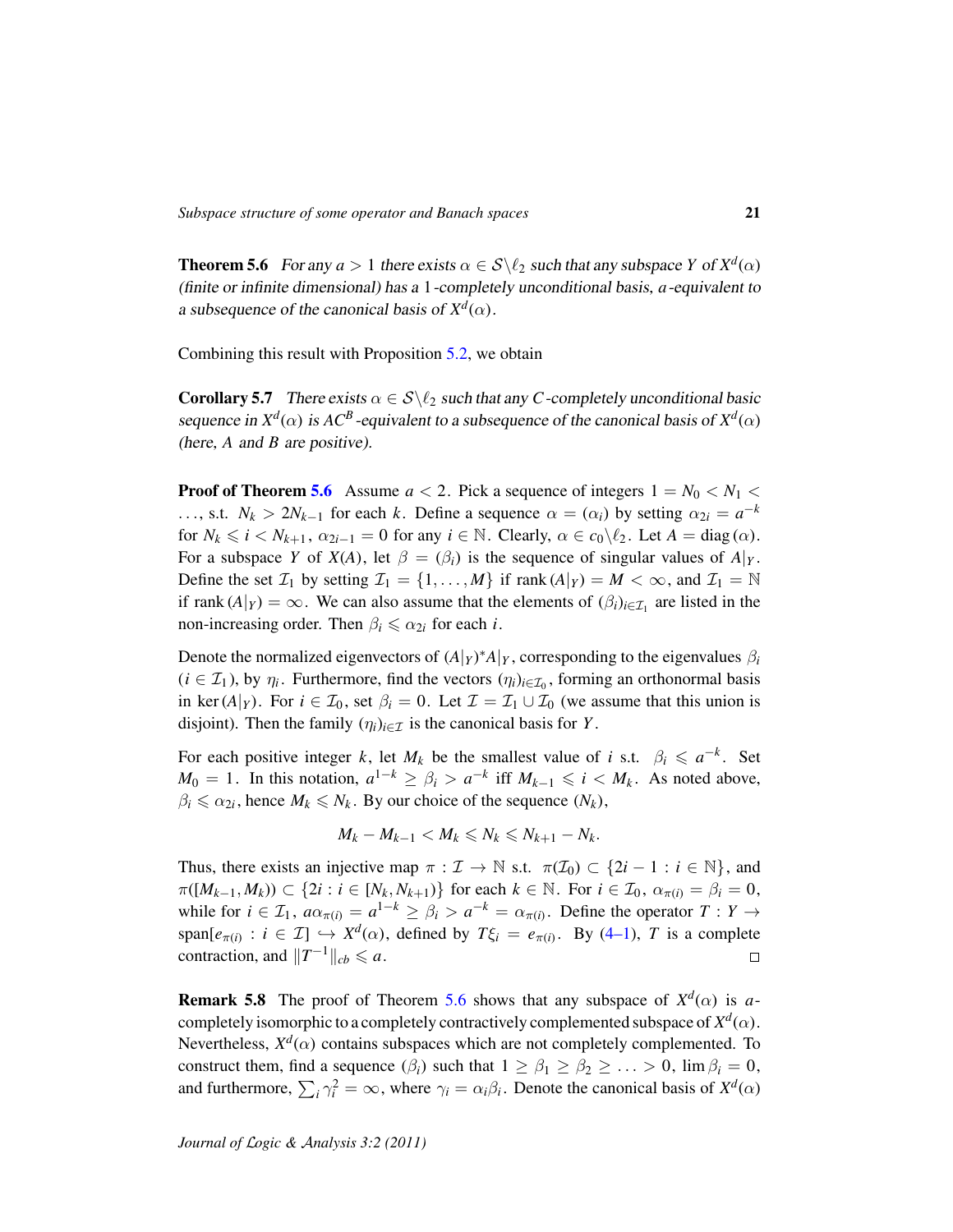by  $(e_i)_{i \in \mathbb{N}}$ . Then  $e_{2i-1} = \xi_{2i-1} \oplus 0$ , and  $e_{2i} = \xi_{2i} \oplus \alpha_i \xi_{2i}$  ( $(\xi_i)$ ) is an orthonormal basis in  $\ell_2$ ). For  $k \geq 0$  and  $i \in [N_k, n_{k+1})$ , let

<span id="page-21-1"></span>
$$
(5-8) \t f_i = \beta_i e_{2i} + \sqrt{1-\beta_i^2} e_{2i-1} = (\beta_i \xi_{2i} + \sqrt{1-\beta_i^2} \xi_{2i-1}) \oplus \gamma_i \xi_{2i}.
$$

We show that *Y* is not completely complemented in  $X^d(\alpha)$ . Indeed, suppose, for the sake of contradiction, that there exists a c.b. projection *P* from  $X^d(\alpha)$  onto *Y*. For  $\varepsilon \in \{-1,1\}^{\mathbb{N}}$ , define an operator  $\Lambda_{\varepsilon} \in B(X^d(\alpha))$  by setting  $\lambda_{\varepsilon}e_j = \varepsilon_{[j/2]}e_j$ . For any such  $\varepsilon$ , [\(4–2\)](#page-11-2) implies that  $\Lambda_{\varepsilon}$  is a complete isometry. For any  $i \in \mathbb{N}$ , we have  $\Lambda_{\varepsilon} \xi = \varepsilon_i \xi$  whenever  $\xi \in \text{span}[e_{2i-1}, e_{2i}]$ . In particular,  $\Lambda_{\varepsilon} f_i = \varepsilon_i f_i$ . Let  $Q = Ave_{\varepsilon \in \{-1,1\}^N} \Lambda_{\varepsilon} P \Lambda_{\varepsilon}$ . Note that ran  $Q \subset Y$ , and  $Q|_Y = I_Y$ , hence  $Q$  is a projection onto *Y*. Furthermore,  $||Q||_{cb} \le ||P||_{cb}$ .

For each *i*, we have  $Qe_{2i} = a_i f_i$ , and  $Qe_{2i-1} = b_i f_i$ . The equations  $Qf_i = f_i$  and [\(5–8\)](#page-21-1) yield  $a_i\beta_i + b_i\sqrt{1-\beta_i^2} = 1$ . Then sup<sub>*i*</sub> max $\{|a_i|, |b_i|\} \leq \|Q\|$ . As  $\lim_{n \to \infty} \beta_i = 0$ , there exists  $K \in \mathbb{N}$  such that  $|b_i| > 1/2$  for  $i > K$ . Find  $N \in \mathbb{N}$  s.t.  $\sum_{i=K+1}^{K+N} \gamma_i^2 > 4 ||Q||_{cb}^2$ (this is possible, since  $\sum_i \gamma_i^2 = \infty$ ). Consider  $x = \sum_{i=K+1}^{K+N} E_{i1} \otimes e_{2i-1} \in M_N(X^d(\alpha))$ . Then  $\|x\| = 1$ , and therefore,

$$
\|Q\|_{cb} \ge \| (I_{M_N} \otimes Q)x \| = \| \sum_{i=K+1}^{K+N} E_{i1} \otimes b_i f_i \|
$$
  
\n
$$
\ge \| \sum_{i=K+1}^{K+N} E_{i1} \otimes b_i \gamma_i \xi_{2i} \|_{M_N(\mathbf{C})} = \Big( \sum_{i=K+1}^{K+N} |b_i|^2 \gamma_i^2 \Big)^{1/2}
$$
  
\n
$$
\ge \frac{\Big( \sum_{i=K+1}^{K+N} \gamma_i^2 \Big)^{1/2}}{2} > \|Q\|_{cb},
$$

which is impossible.

Remark 5.9 If any subspace of a Banach space *E* is complemented, then *E* is isomorphic to a Hilbert space. This was first proved in  $[14]$ , see also  $[10]$  for sharper asymptotics of the isomorphism constants. A recent preprint [\[9\]](#page-29-16) exhibits a class of separable Banach spaces  $E$ , not isomorphic to  $\ell_2$ , such that every subspace of  $E$  is isomorphic to a complemented subspace of *E*. It is not known whether *E* can be constructed in such a way that all of its subspaces have an unconditional basis.

### <span id="page-21-0"></span>6 Completely isomorphic classification of subspaces of *X*(*A*)

The main goal of this section is to prove Theorem [6.1](#page-22-0) and Corollary [6.2](#page-22-1) below. Recall that  $\mathfrak C$  is the set of compact contractions which are not Hilbert-Schmidt.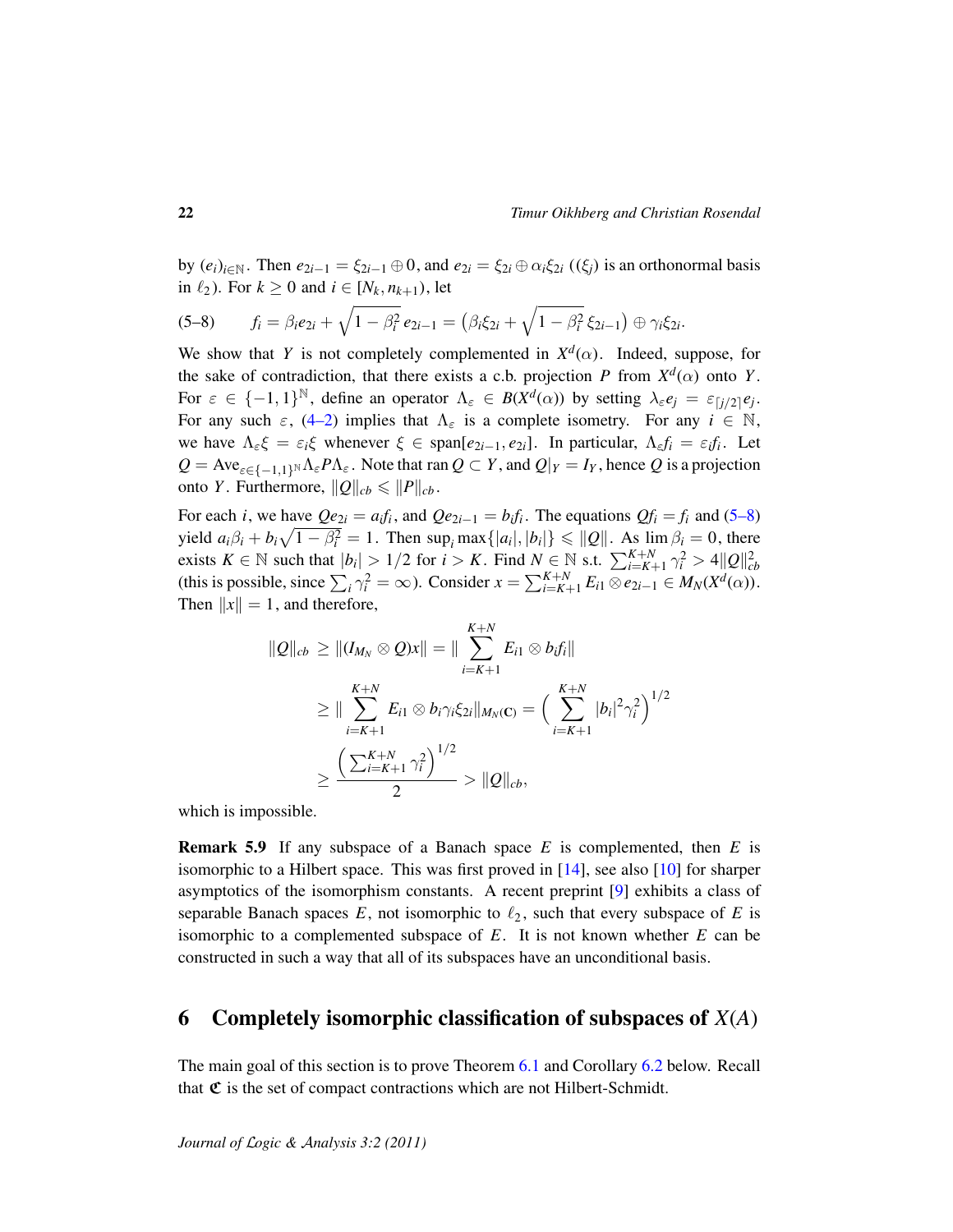<span id="page-22-0"></span>**Theorem 6.1** If  $A \in B(\ell_2)$  belongs to  $\mathfrak{C}$ , then  $(S(X(A)), \simeq)$  is Borel bireducible to the complete  $\mathbf{K}_{\sigma}$  relation.

Together with Corollary [4.5,](#page-13-2) this theorem immediately implies

<span id="page-22-1"></span>**Corollary 6.2** If  $A \in B(\ell_2)$  belongs to  $\mathfrak{C}$ , then the relation of complete biembeddability on  $S(X(A))$  is Borel bireducible to the complete  $K_{\sigma}$  relation.

The proof of Theorem [6.1](#page-22-0) proceeds in two steps. First, we introduce the space *S<sup>A</sup>* of sequences of non-negative generalized integers, with an equivalence relation  $\stackrel{*}{\sim}$ , and show the latter is Borel bireducible with  $(S(X(A)), \simeq)$ . Then we prove that  $(S_A, \stackrel{*}{\sim})$  is, in fact, a complete  $\mathbf{K}_{\sigma}$  relation.

Suppose  $A \in B(\ell_2)$  is of class  $\mathfrak{C}$ . By Lemma [3.2,](#page-6-1) we can assume that  $||A|| < 1$ , and  $A \geq 0$ . List the positive eigenvalues of *A* in the non-increasing order:  $1 > ||A|| =$  $s_1^o \geq s_2^o \geq \ldots > 0$ . In the terminology of Section [4,](#page-11-0)  $(s_i^o)_{i \in \mathbb{N}} = \mathbf{D}(A)$ . Clearly,  $\lim_i s_i^o = 0$ . Let  $(\xi_i)_{i \in \mathbb{N}}$  be the normalized eigenvectors of *A*, corresponding to the eigenvalues  $s_i^o$ . We can identify span[ $\xi_i : i \in \mathbb{N}$ ] with  $\ell_2$ . Consider the operator  $\hat{A} = \text{diag}(s_i^o) \oplus 0 \in B(\ell_2 \oplus \ell_2)$ . By Corollary [3.8,](#page-10-2)  $X(A) \simeq X(\hat{A})$ . For the rest of this section, we assume that  $A = \hat{A}$ .

Denote by  $(\xi_i')_{i \in \mathbb{N}}$  the canonical orthonormal basis in the second copy of  $\ell_2$ . Then the canonical basis of *X*(*A*) is the collection of vectors  $e_i = \xi_i \oplus s_i^o \xi_i$  and  $f_i = \xi'_i \oplus 0$ . As in [\(4–1\)](#page-11-1), we have, for  $n \times n$  matrices  $a_1, b_1, a_2, b_2, \ldots$ ,

<span id="page-22-2"></span>(6-1)  
\n
$$
\|\sum_{i} a_{i} \otimes e_{i} + \sum_{i} b_{i} \otimes f_{i}\|_{M_{n}(X(A))}^{2}
$$
\n
$$
= \max \{ \|\sum_{i} a_{i} a_{i}^{*} + \sum_{i} b_{i} b_{i}^{*} \|, \|\sum_{i} s_{i}^{o2} a_{i}^{*} a_{i} \| \}.
$$

For an infinite dimensional  $Y \hookrightarrow X(A)$ , we let  $(s_i(Y)) = D(A|_Y)$ . Recalling the definition of **D** from Section [4,](#page-11-0) we see that, if rank  $(A|_Y) = \infty$ , then  $s_1(Y) \geq s_2(Y) \geq$  $\ldots$  are the positive singular values of  $A|_Y$ , listed in the non-increasing order. In the case of rank  $(A|_Y) = n < \infty$ ,  $s_1(Y) \geq s_2(Y) \geq \ldots \geq s_n(Y)$  are the *n* positive singular values of  $A|_Y$ , and  $s_i(Y) = 0$  for  $i > n$ . In this notation,  $s_k^o = s_k(X(A))$ . Clearly,  $s_k(Y) \leqslant s_k^o$  for any *k*, and any  $Y \hookrightarrow X(A)$ .

For  $k \in \mathbb{N}$ , set  $\mathbf{n}_k(Y) = \sup\{ \ell \in \mathbb{N} : 2^{1-\ell} \geq s_k(Y) \}$ . The sequence  $\mathbf{n}(Y) = (\mathbf{n}_k(Y))_{k \in \mathbb{N}}$ belongs to  $\mathbb{N}^{\mathbb{N}}_*$ <sup>N</sup>, where  $\mathbb{N}_* = \mathbb{N} \cup \{\infty\}$  is viewed as the 1-point compactification of  $\mathbb{N}$ . For  $k \in \mathbb{N}$  let  $\alpha_k = \mathbf{n}_k(X(A))$ . Define  $S_A$  as the set of all elements  $\beta = (\beta_i)_{i \in \mathbb{N}} \in \mathbb{N}^{\mathbb{N}}_*$ ∗ ,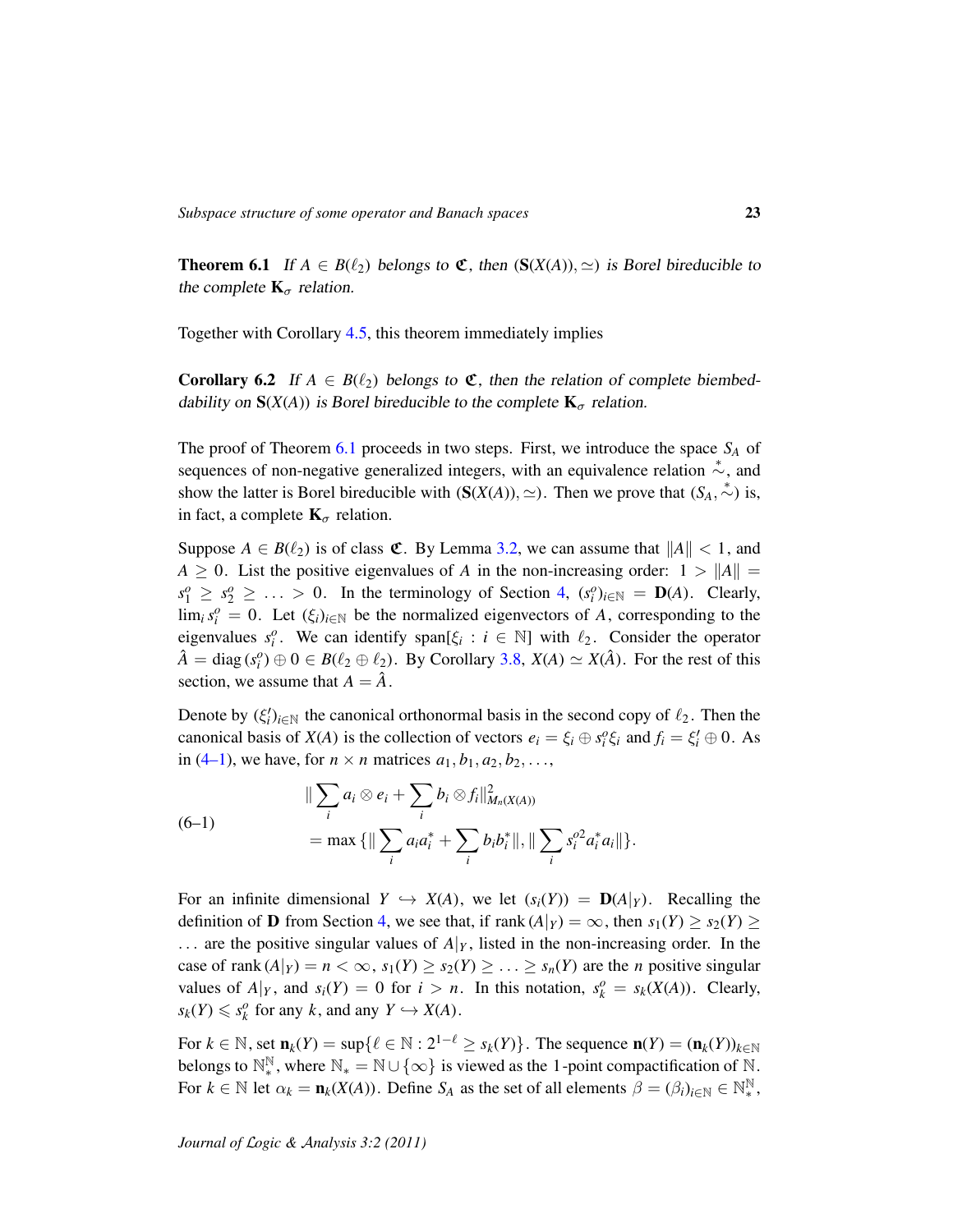such that (1)  $\beta_k \geq \alpha_k$  for any k, and (2)  $\beta_1 \leq \beta_2 \leq \ldots$  Equipping  $\mathbb{N}^{\mathbb{N}}_*$  with its product topology, we see that *S<sup>A</sup>* is closed.

For any infinite dimensional  $Y \hookrightarrow X(A)$ , the sequence  $(\mathbf{n}_k(Y))_{k \in \mathbb{N}}$  belongs to  $S_A$ . Conversely, for any  $\beta \in S_A$  there exists  $Y \hookrightarrow X(A)$  s.t.  $\beta = \mathbf{n}(Y)$ . Indeed, suppose  $\beta_k \in \mathbb{N}_*, \ \beta_k \ge \alpha_k$  for any *k*, and  $\beta_1 \le \beta_2 \le \dots$  Let  $g_i = \sin \phi_i e_i + \cos \phi_i f_i$ , with  $s_i^o$  sin  $\phi_i = 2^{-\beta_i}$ . We denote span[*g<sub>i</sub>* : *i* ∈ N] by **Y**( $\beta$ ), where  $\beta = (\beta_i)$ . By [\(6–1\)](#page-22-2),  $\mathbf{n}(\mathbf{Y}(\beta)) = \beta$ .

Define the relation  $\stackrel{*}{\sim}$  on  $S_A$  as follows:  $\beta \stackrel{*}{\sim} \gamma$  if there exists  $K \in \mathbb{N}$  and  $I \subset \mathbb{N}$  s.t.  $|\beta_i - \gamma_i| \leq K$  for any  $i \notin I$ , and  $\sum_{i \in I} (4^{-\beta_i} + 4^{-\gamma_i}) \leq K$ . By Corollary [4.5,](#page-13-2)  $\beta \stackrel{*}{\sim} \gamma$  iff  $Y(\beta) \simeq Y(\gamma)$ , and conversely,  $Y \simeq Z$  iff  $n(Y) \stackrel{*}{\sim} n(Z)$ .

<span id="page-23-0"></span>Proposition 6.3 n and Y are Borel maps.

This immediately yields:

<span id="page-23-1"></span>**Corollary 6.4**  $(S_A, \stackrel{*}{\sim})$  and  $(S(X(A)), \simeq)$  are Borel bireducible to each other.

**Proof of Proposition [6.3](#page-23-0)** First we handle the map Y. We have to show that, for any open set  $U \subset X(A)$ ,  $\{\beta \in S_A : Y(\beta) \cap U \neq \emptyset\}$  is Borel. But  $Y(\beta) \cap U \neq \emptyset$  iff there exist  $m \in \mathbb{N}$  and  $\lambda_1, \ldots, \lambda_m \in \mathbb{Q} + i\mathbb{Q}$  s.t.  $\sum_{i=1}^m \lambda_i g_i \in U$ . Here, the vectors  $(g_i)$  come from the definition of Y. Note that, for each *i*,  $g_i$  depends solely (and continuously) on  $\beta_i$ . Therefore, for each *m*-tuple  $(\lambda_i)_{i=1}^m$ ,  $\sum_{i=1}^m \lambda_i g_i \in U$  is an open condition on  $\beta$ . Thus,  $\{\beta \in S_A : \mathbf{Y}(\beta) \cap U \neq \emptyset\}$  is Borel.

Now consider **n**. Fix  $m, \beta_m \in \mathbb{N}$ , and show that the set of all  $Y \in S(X(A))$ , for which  $\mathbf{n}_m(Y) > \beta_m \in \mathbb{N}$ , is Borel. To this end, find a countable set  $\mathcal{O}_m$  of orthonormal *m*-tuples  $\xi = (\xi_1, \dots, \xi_m)$  in  $X(A)$ , with the property that, for every  $\varepsilon > 0$ , and any orthonormal *m*-tuple  $(\eta_1, \ldots, \eta_m)$  in *X*(*A*), there exists  $\xi = (\xi_1, \ldots, \xi_m) \in \mathcal{O}_m$  s.t.  $\|\xi_i-\eta_i\| < \varepsilon$  for any *i*. Furthermore, find a set  $\Gamma_m$  of *m*-tuples  $\gamma = (\gamma_1, \dots, \gamma_m) \in \mathbb{C}^m$ , dense in the unit sphere of  $\ell_2^m$ .

The Minimax Principle (see e.g. [\[2,](#page-29-12) p. 75]) states that, for an operator  $T \in B(H, K)$ , we have  $s_m(T) > b$  iff *H* has an *m*-dimensional subspace *E* such that  $||T_\eta|| > b$ for any norm one  $\eta \in E$ . Therefore,  $\mathbf{n}_m(Y) > \beta_m \in \mathbb{N}$  (that is,  $s_m(A|_Y) \geq 2^{-\beta_m}$ ) iff for every  $\varepsilon > 0$  there exists an *m*-tuple of orthonormal vectors  $\eta_1, \dots, \eta_m \in Y$ , s.t.  $\|\sum_{i=1}^m \gamma_i A \eta_i\| > 2^{-\beta_m} - \varepsilon$  whenever  $\sum_{i=1}^m |\gamma_i|^2 = 1$ . This, in turn, is equivalent to the following statement: for every  $r \in \mathbb{N}$ , there exists  $(\xi_1, \dots, \xi_m) \in \mathcal{O}_m$  s.t., for  $1 \le i \le m$ , Ba( $\xi_i$ , 1/*r*) ∩  $Y \ne \emptyset$  (here, Ba(*x*, *c*) denotes the open ball of radius *c*, with the center at *x*), and  $\|\sum_i \gamma^i A \xi_i\| > 2^{-\beta_m} - 1/r$  for every  $(\gamma_i)_{i=1}^m \in \Gamma_m$ . This condition is Borel, hence n is Borel.  $\Box$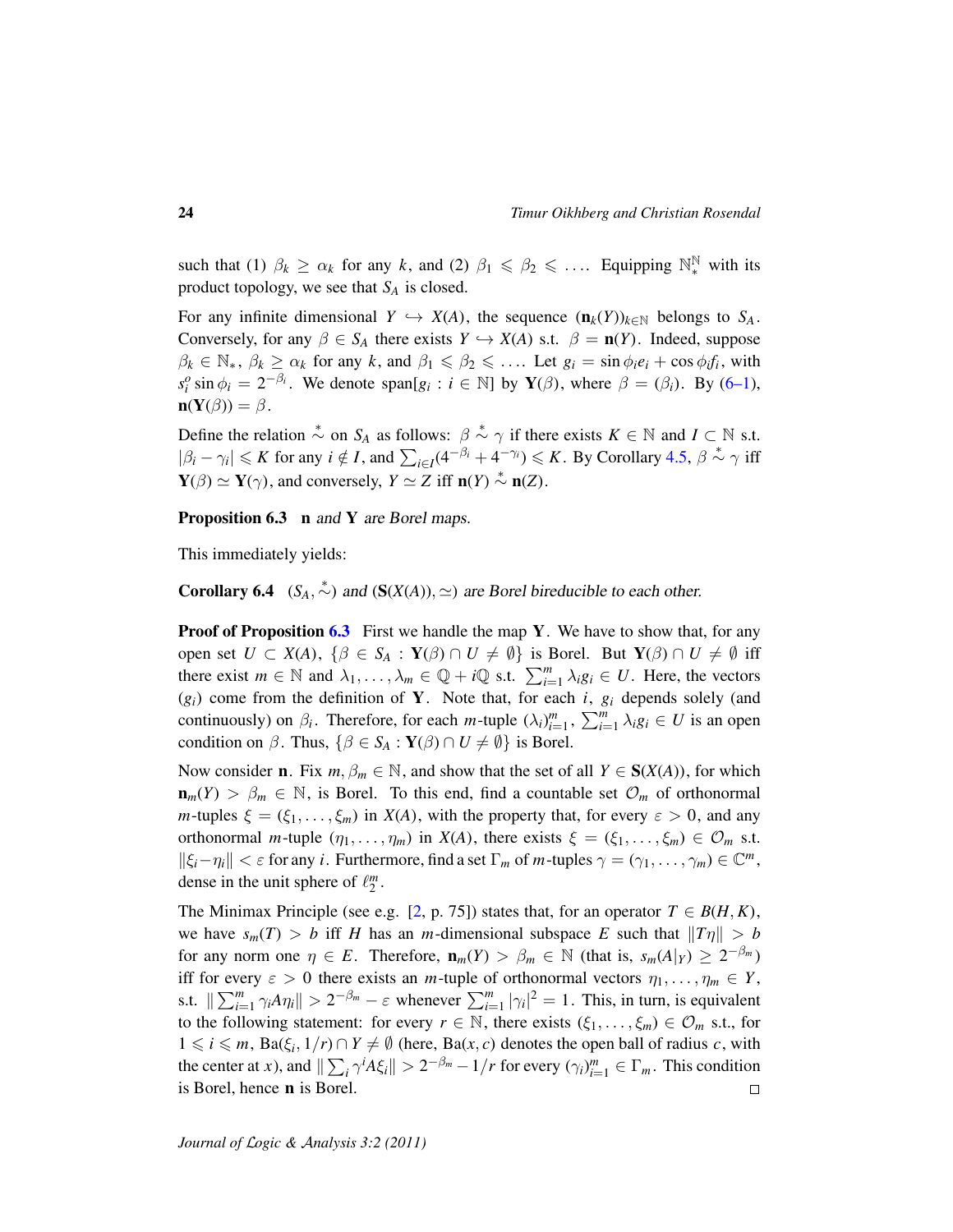<span id="page-24-0"></span>**Lemma 6.5**  $(S_A, \stackrel{*}{\sim})$  is a  $\mathbf{K}_{\sigma}$  relation.

**Proof** We have to show that the set  $F = \{(\beta, \gamma) \in S_A \times S_A : \beta \stackrel{*}{\sim} \gamma\}$  is a  $\mathbf{K}_{\sigma}$  set, that is, a countable union of compact sets. To this end, define a family of subsets of  $S_A \times S_A$ , described below. For  $K, n \in \mathbb{N}$  and  $I_n \subset \{1, \ldots, n\}$ , define  $F(K, n, I_n)$  as the set of all pairs  $(\beta, \gamma)$  ( $\beta = (\beta_i)$ ,  $\gamma = (\gamma_i)$ ) with the property that  $|\beta_i - \gamma_i| \leq K$  for  $i \in \{1,\ldots,n\} \backslash I_n$ , and  $\sum_{i \in I_n} (4^{-\beta_i} + 4^{-\gamma_i}) \leqslant K$ . Let  $F(K,n) = \bigcup_{I_n \subset \{1,\ldots,n\}} F(K,n,I_n)$ , and  $F(K) = \bigcap_n F(K, n)$ . It suffices to show that  $F = \bigcup_{K \in \mathbb{N}} F(K)$ . Indeed,  $F(K, n, I_n)$ is a compact subset of  $S_A \times S_A$ , hence so is  $F(K, n)$  (as a finite union of compact sets). Furthermore,  $F(K)$  is also compact, and  $\bigcup_K F(K)$  is  $\mathbf{K}_{\sigma}$ .

We show first that  $F \subset \bigcup_K F(K)$ . By definition,  $\beta \stackrel{*}{\sim} \gamma$  if there exists  $K \in \mathbb{N}$  and  $I \subset \mathbb{N}$  s.t.  $|\beta_i - \gamma_i| \leqslant K$  for any  $i \notin I$ , and  $\sum_{i \in I} (4^{-\beta_i} + 4^{-\gamma_i}) \leqslant K$ . Letting  $I_n = I \cap \{1, \ldots, n\}$ , we see that  $(\beta, \gamma) \in F(K, n, I_n)$  for each *n*, hence  $(\beta, \gamma) \in F(K)$ .

To prove the converse implication, suppose  $(\beta, \gamma) \in F(K)$  for some *K*, and show that  $\beta \stackrel{\tilde{*}}{\sim} \gamma$ . Construct a tree  $T \subset \{0,1\}^{\mathbb{N}}$ : for each *n*,  $T \cap \{0,1\}^n$  consists of all the sets *I<sub>n</sub>* s.t.  $|\beta_i - \gamma_i| \leq K$  for  $i \notin I_n$ , and  $\sum_{i \in I_n} (4^{-\beta_i} + 4^{-\gamma_i}) \leq K$  (we identify the set of subsets of  $\{1, \ldots, n\}$  with  $\{0, 1\}^n$ ). The set *T* is indeed a tree: if  $I_n \in T$ , then  $I_n \cap \{1 \ldots, m\} \in T$  for  $m < n$ . By assumption, *T* has arbitrarily long branches. By König's Lemma [[11,](#page-29-5) p. 20], *T* has an infinite branch, which yields a set  $I \subset \mathbb{N}$  s.t.  $|\beta_i - \gamma_i| \leqslant K$  for  $i \notin I$ , and  $\sum_{i \in I} (4^{-\beta_i} + 4^{-\gamma_i}) \leqslant K$ .  $\Box$ 

Next consider a space  $\Xi = \prod_{k \in \mathbb{N}} \Xi_k$ , where  $\Xi_k = \{0, \ldots, k-1\}$ , with the equivalence relation  $cE_{\mathbf{K}_{\sigma}}b$  iff  $\sup_i |c_i - b_i| < \infty$  (here,  $c = (c_i)_{i \in \mathbb{N}}$ ,  $b = (b_i)_{i \in \mathbb{N}}$ ). By [\[24\]](#page-30-8),  $E_{\mathbf{K}_{\sigma}}$  is a complete  $\mathbf{K}_{\sigma}$  relation, hence, by Lemma [6.5,](#page-24-0) it reduces  $(S_A, \stackrel{*}{\sim})$ . It remains to prove the converse.

<span id="page-24-1"></span>**Proposition 6.6** There exists a Borel map  $\phi$  :  $\Xi \rightarrow S_A$  *s.t.*  $\phi(b) \stackrel{*}{\sim} \phi(c)$  iff  $cE_{\mathbf{K}_{\sigma}}b$ .

**Proof** Recall that *A* is a compact contraction which is not Hilbert-Schmidt. Therefore,  $\sum_i 4^{-\alpha_i} = \infty$ , and  $\lim_i \alpha_i = \infty$ . Thus, there exists a sequence of positive integers  $1 = p_0 < q_1 < p_2 < q_2 < \dots$  s.t.  $\sum_{i \in I_k} 4^{-\alpha_i} > 4^{2k} (I_k = [p_k, q_k - 1))$ , and  $\alpha_{p_{k+1}} > k + q_k$ . Define  $\phi((b_i)) = (b'_j)$  by setting  $b'_j = \alpha_j + b_k$  if  $j \in I_k$ , and  $b'_j = \min\{\alpha_j + k, \alpha_{p_{k+1}}\}$  if  $q_k \leq j < p_{k+1}$ . Clearly,  $\phi$  is a Borel map. Moreover, if  $cE_{\mathbf{K}_{\sigma}}b$ , then  $\phi(b) \stackrel{*}{\sim} \phi(c)$ . Suppose, on the contrary, that  $b' \stackrel{*}{\sim} c'$ , where  $b' = \phi(b)$  and  $c' = \phi(c)$ . Then there exists a set  $I \subset \mathbb{N}$  and  $K \in \mathbb{N}$  s.t.  $|b'_j - c'_j| \leqslant K$  for  $j \notin I$ , and  $\sum_{j\in I} (4^{-b'_j} + 4^{-c'_j}) \leq K$ . We shall show that  $|b_k - c_k| \leq K$  for all but finitely many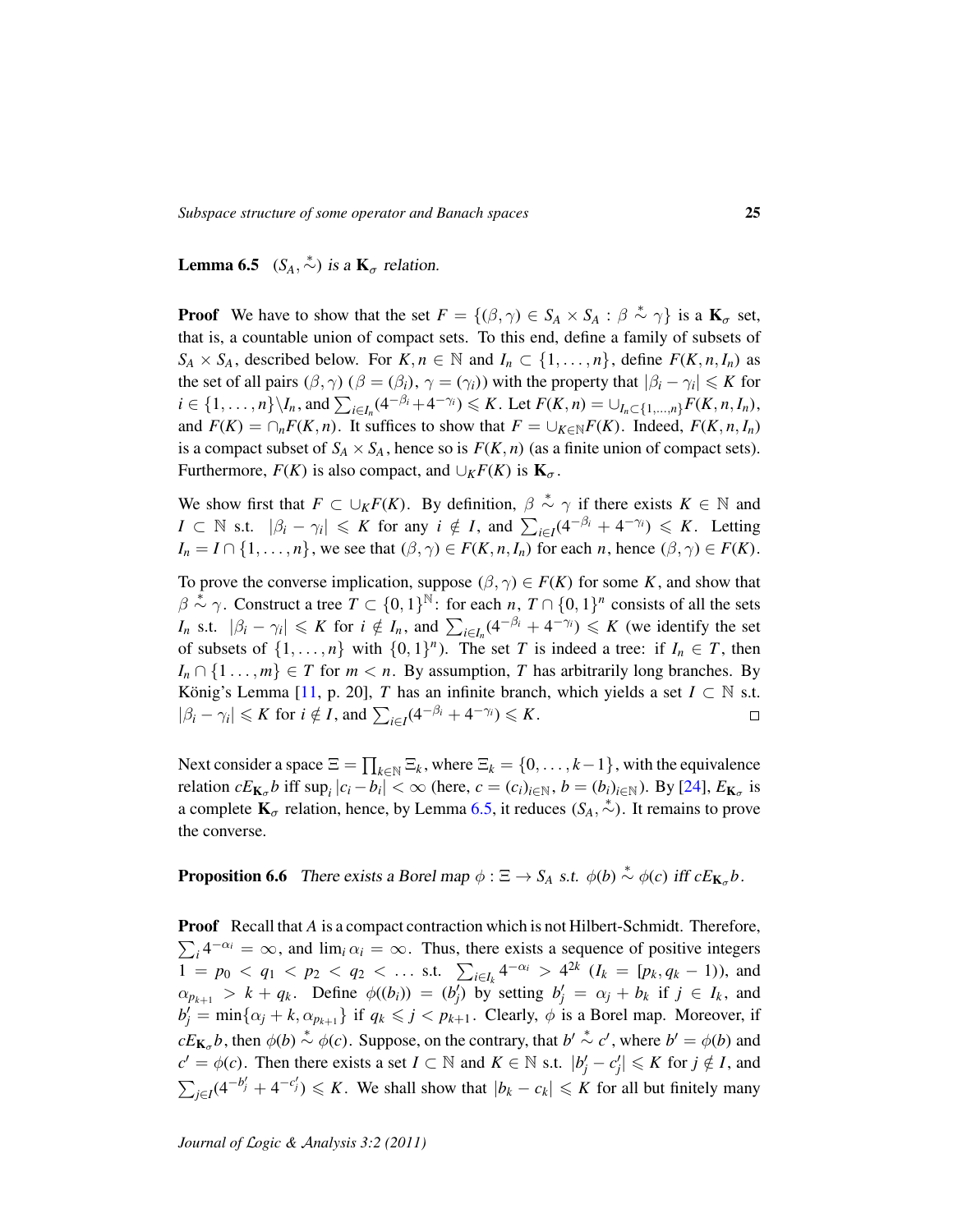*k*'s. Indeed, otherwise there exist infinitely many *k*'s s.t.  $I_k \subset I$  (this follows from the fact that  $b'_j - c'_j = b_k - c_k$  for  $j \in I_k$ ). But

$$
\sum_{j\in I_k}(4^{-b'_j}+4^{-c'_j})\geq 2\cdot 4^{-k}\sum_{j\in I_k}4^{-\alpha'_j}>1,
$$

hence

$$
\sum_{j\in I} (4^{-b'_j} + 4^{-c'_j}) \ge \sum_{l_k \subset I} \sum_{j\in I_k} (4^{-b'_j} + 4^{-c'_j}) = \infty,
$$

a contradiction.

**Conclusion of the proof of Theorem [6.1](#page-22-0)** By Corollary [6.4,](#page-23-1)  $(S(X(A)), \simeq)$  and  $(S_A, \stackrel{*}{\sim})$ are Borel bireducible to each other. By Lemmas [6.5](#page-24-0) and [6.6,](#page-24-1) (*SA*, <sup>∗</sup>∼) is Borel bireducible to a complete  $\mathbf{K}_{\sigma}$  relation.  $\Box$ 

Remark 6.7 For many separable Banach spaces *X*, it is known that the isomorphism relation on  $S(X)$  reduces certain "classical" relations, such as  $E_{K_{\sigma}}$  (see e.g. [\[1,](#page-29-17) [4,](#page-29-0) [5,](#page-29-1) [6\]](#page-29-2)).

### <span id="page-25-0"></span>7 Proofs of Theorems 1.1, 1.2, and 1.3

Recall that the class  $\mathfrak C$  consists of all compact contractions, which are not Hilbert-Schmidt, and the family  $\mathfrak{F}$  is the set of all operator spaces  $X(A)$ , where  $A \in B(\ell_2)$ belongs to  $\mathfrak{C}$ . Clearly, all these spaces are isometric to  $\ell_2$ .

**Proof of Theorem [1.1](#page-1-2)** Suppose  $X(A) \in \mathfrak{F}$ . By Theorem [6.1](#page-22-0) and Corollary [6.2,](#page-22-1) the relations of complete isomorphism and complete biembeddability on S(*X*(*A*)) are complete  $K_{\sigma}$ . To show that  $\mathfrak{F}$  contains a continuum of spaces, not completely isomorphic to each other, pick  $A \in B(\ell_2) \cap \mathfrak{C}$ . Consider a space  $\Xi = \prod_{k \in \mathbb{N}} \Xi_k$ , where  $\Xi_k = \{0, \ldots, k-1\}$ , with the equivalence relation  $cE_{\mathbf{K}_{\sigma}}b$  iff  $\sup_i |c_i - b_i| < \infty$ (here,  $c = (c_i)_{i \in \mathbb{N}}, b = (b_i)_{i \in \mathbb{N}}$ ). By the results of Section [6,](#page-21-0) there exists a Borel map  $\Phi$  :  $\Xi \to S(X(A))$ , such that  $\Phi(b) \simeq \Phi(c)$  iff  $bE_{K_{\sigma}}c$ . It remains to find a family  $(b_{\varepsilon})_{\varepsilon \in \{0,1\}^{\mathbb{N}}} \subset \Xi$ , such that  $b_{\varepsilon} E_{\mathbf{K}_{\sigma}} b_{\delta}$  iff  $\varepsilon = \delta$ . To this end, write  $\mathbb N$  as a disjoint union of infinite sets  $I_k$  ( $k \in \mathbb{N}$ ). For any  $\varepsilon = (\varepsilon_k)_{k=1}^{\infty}$ , define

$$
b_{\varepsilon}(i) = \begin{cases} 0 & i \in I_k, \ \varepsilon(k) = 0 \\ i - 1 & i \in I_k, \ \varepsilon(k) = 1 \end{cases}
$$

.

Clearly, this family  $(b_{\varepsilon})$  has the desired properties.

 $\Box$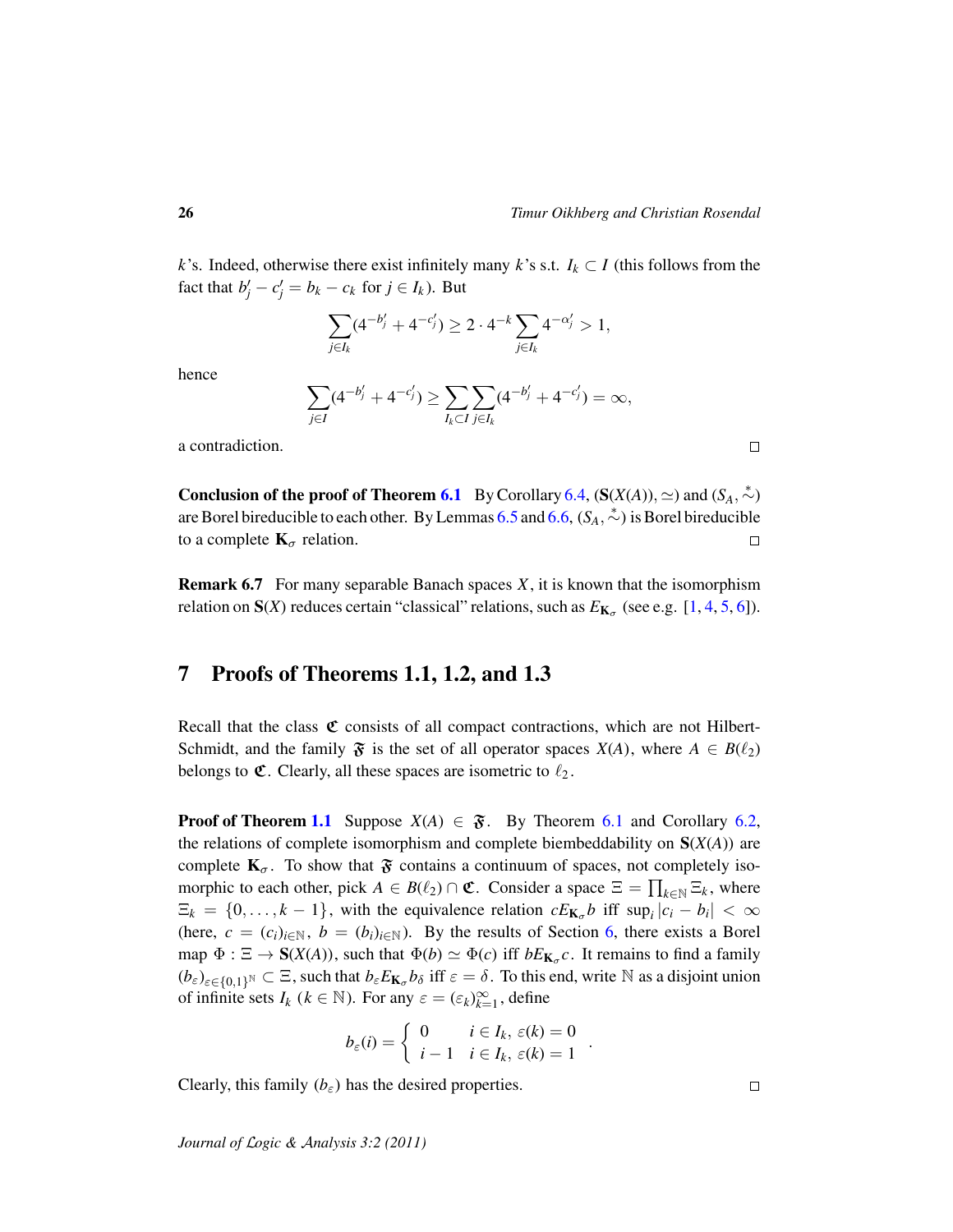**Proof of Theorem [1.2](#page-1-0)** Consider  $A \in B(\ell_2)$  of class  $\mathfrak{C}$ . The existence of the canonical basis has been established at the beginning of Section [4,](#page-11-0) while its uniqueness follows from Proposition [5.2.](#page-18-0)  $\Box$ 

Proof of Theorem [1.3](#page-1-1) Combine Theorem [1.2](#page-1-0) with Theorem [5.6](#page-20-0) and Corollary [5.7.](#page-20-1)  $\Box$ 

### <span id="page-26-0"></span>8 Isometric classification: proof of Theorem 1.4

We handle the real case. Begin by introducing a numerical invariant of subspaces of  $X = \mathbb{R} \oplus_1 \ell_2$ . Denote by *P* the "natural" projection onto  $\mathbb{R}$ . For  $Y \in S(X)$ , define  $c(Y) = ||P||_Y||.$ 

<span id="page-26-1"></span>**Lemma 8.1** For  $Y \in S(X)$ , there exists  $x \in Y$  such that  $||x|| = 1$ , and  $||Px|| = c(Y)$ . Moreover, if this *x* is written as  $x = c(Y) \oplus (1 - c(Y))\xi_0$ , then  $Y = \text{span}[x, Y']$ , where  $Y' = \{0 \oplus \xi : \xi \in (Y \cap \ell_2) \cap \xi_0^{\perp}\}.$ 

**Proof** If  $c(Y) = 0$ , the statement is trivial. Suppose  $c(Y) = 1$ . Then, for every  $n \in \mathbb{N}$ , there exists  $t_n \in (1 - 1/n, 1]$  and  $\xi_n \in \ell_2$  s.t.  $\|\xi_n\| = 1$ , and  $t_n \oplus (1 - t_n)\xi_n \in X$ . As *Y* is closed,  $1 \oplus 0 \in Y$ .

Next consider  $c(Y) \in (0, 1)$ . Suppose, for the sake of contradiction, that there is no x as in the statement of the lemma. Then for every *n* ∈ N there exist  $t_n$  ∈ ( $c(Y) - 1/n$ ,  $c(Y)$ ), and  $\xi_n \in \ell_2$  s.t.  $\|\xi_n\| = 1$ , and  $t_n \oplus (1 - t_n)\xi_n \in Y$ . Passing to a subsequence if necessary, we can assume that  $(\xi_n)$  is a Cauchy sequence in  $\ell_2$ . Indeed, otherwise there exist  $n_1 < n_2 < \ldots$  and  $\alpha > 0$ , such that, for any *i*,  $\|\xi_{n_{i+1}} - \xi_{n_i}\| > \alpha$ . By the uniform convexity of Hilbert spaces (which follows, for instance, from the parallelogram identity), there exists  $\beta > 0$  s.t.  $||(1 - t_{n_{i+1}})\xi_{n_{i+1}} + (1 - t_{n_i})\xi_{n_i}||/2 <$  $1 - c(Y) - \beta$  for any *i*. Define

$$
y_i = \frac{t_{n_{i+1}} + t_{n_i}}{2} \oplus \frac{(1 - t_{n_{i+1}})\xi_{n_{i+1}} + (1 - t_{n_i})\xi_{n_i}}{2} \in Y.
$$

Then  $||y_i|| < 1 - \beta$ , and  $\lim_i ||Py_i|| = c(Y)$ . Therefore,  $||P| |y|| > c(Y)$ , which is impossible.

Thus, the sequence  $(\xi_n)$  converges to some  $\xi_0 \in \ell_2$ . Then  $x = c(Y) \oplus (1 - c(Y))\xi_0$  is the limit of the sequence  $t_n \oplus (1 - t_n)\xi_n$ , hence it belongs to *Y*. Clearly,  $||Px|| = c(Y)$ , and *Y* = span[*x*, *Y* ∩  $\ell_2$ ]. Moreover, any  $\xi \in Y \cap \ell_2$  is orthogonal to  $\xi_0$ . Indeed,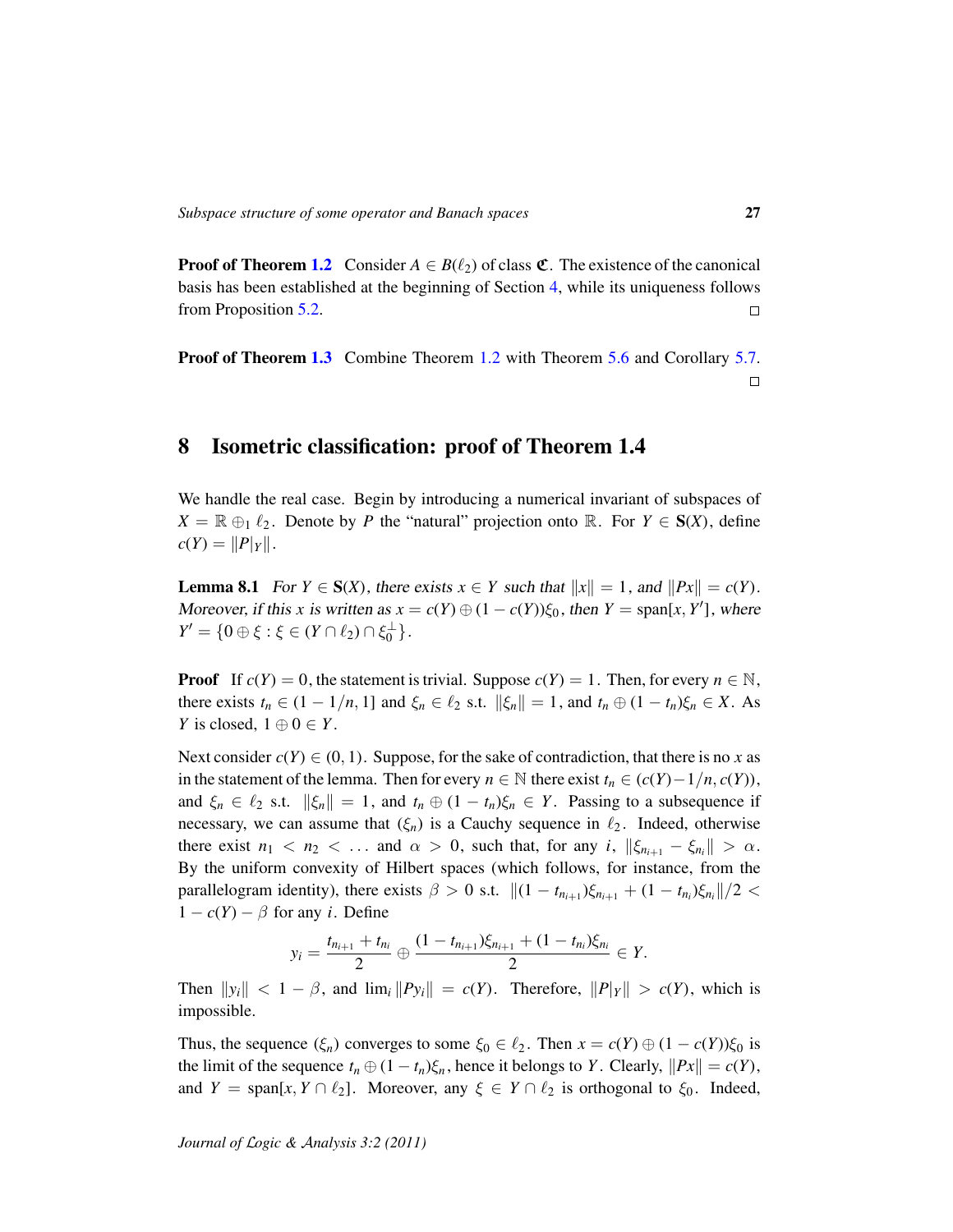otherwise there exists  $\xi \in Y \cap \ell_2$  and  $z \in \mathbb{C}$  s.t.  $\|\xi_0 + z\xi\| < \|\xi_0\|$ . Then  $x' =$  $x + (0 \oplus \xi) = c(Y) \oplus (\xi_0 + z\xi)$  belongs to *Y*,  $||x'|| < 1$ , and  $||Px'|| = c(Y)$ , which is impossible.  $\Box$ 

For  $t \in [0, 1]$ , define  $\phi(t) = t + \sqrt{(1 - t)^2 + 1}$ . Clearly,  $\phi$  is continuous and increasing.

<span id="page-27-0"></span>**Lemma 8.2** For  $Y \in S(X)$ ,

$$
\phi(c(Y)) = \sup \{ \liminf_{i} ||x + y_i|| : x, y_i \in Y, ||x|| = ||y_i|| = 1, y_i \stackrel{w}{\to} 0 \}.
$$

Moreover, there exist a norm  $1 \times Y$ , and a normalized weakly null sequence  $(y_i)$  in *Y*, such that  $\phi(c(Y)) = ||x + y_i||$  for every *i*.

**Proof** Assume  $c(Y) \in (0, 1)$  (only minimal changes are needed to handle  $c(Y) \in$ {0, 1}). Write  $x = t \oplus (1 - t)\xi$  and  $y_i = t_i \oplus (1 - t_i)\xi_i$ . Here,  $t, t_i \in [0, 1]$ ,  $\xi_i \in \ell_2$ , and  $\|\xi_i\| = 1$ . As  $y_i \to 0$  weakly,  $t_i \to 0$ , and  $\langle \xi, \xi_i \rangle \to 0$ . Therefore,  $\lim_i \|x + y_i\| = \phi(t_i)$ . Taking the supremum over all  $x \in Y$ , we prove the desired equality. Furthermore, by Lemma [8.1,](#page-26-1)  $Y = \text{span}[x, Y \cap \ell_2]$ , where  $x = c(Y) \oplus (1 - c(Y))\xi_0$ ,  $\xi_0 \in \ell_2$  has norm 1, and *Y* ∩  $\ell_2$  is orthogonal to  $\xi_0$ . Let  $(\xi_i)$  be an orthonormal basis in *Y* ∩  $\ell_2$ . Then  $\phi(c(Y)) = ||x + y_i||$  for every *i*, and  $y_i \stackrel{w}{\rightarrow} 0$ .  $\Box$ 

<span id="page-27-3"></span>Lemma 8.3 If *Y* and *Z* are infinite dimensional subspaces of *X*, and *Y* is almost isometrically embeddable into *Z*, then  $c(Y) \leq c(Z)$ .

**Proof** By definition, for every  $\lambda \in (1, 1.1)$ , there exist a subspace  $W \hookrightarrow Z$  and a contraction  $T: Y \to W$  with  $||T^{-1}|| < \lambda$ . It suffices to show that

$$
\phi(c(W)) \geq \lambda^{-1} \phi(c(Y)) - 2(\lambda - 1).
$$

Indeed, then we would conclude

<span id="page-27-2"></span>
$$
\phi(c(Z)) \ge \phi(c(W)) \ge \lambda^{-1} \phi(c(Y)) - 2(\lambda - 1).
$$

As the above inequality holds for any  $\lambda > 1$ , we conclude that  $\phi(c(Y)) \leq \phi(c(Z))$ . By the monotonicity of  $\phi$ ,  $c(Y) \leqslant c(Z)$ .

By Lemma [8.2,](#page-27-0) there exists a normalized weakly null sequence  $(y_i)$  in *Y*, and a norm one  $x \in Y$ , such that  $\phi(c(Y)) = ||x + y_i||$ . In the space *W*, consider the elements  $x' = Tx / ||Tx||$ , and  $y'_i = Ty_i / ||Ty_i||$ . Then the sequence  $(y'_i)$  is weakly null, and

<span id="page-27-1"></span>
$$
(8-2) \t||x' + y_i'|| \ge ||T(x + y_i)|| - ||(1 - ||Tx||^{-1})Tx|| - ||(1 - ||Ty_i||^{-1})Ty_i||.
$$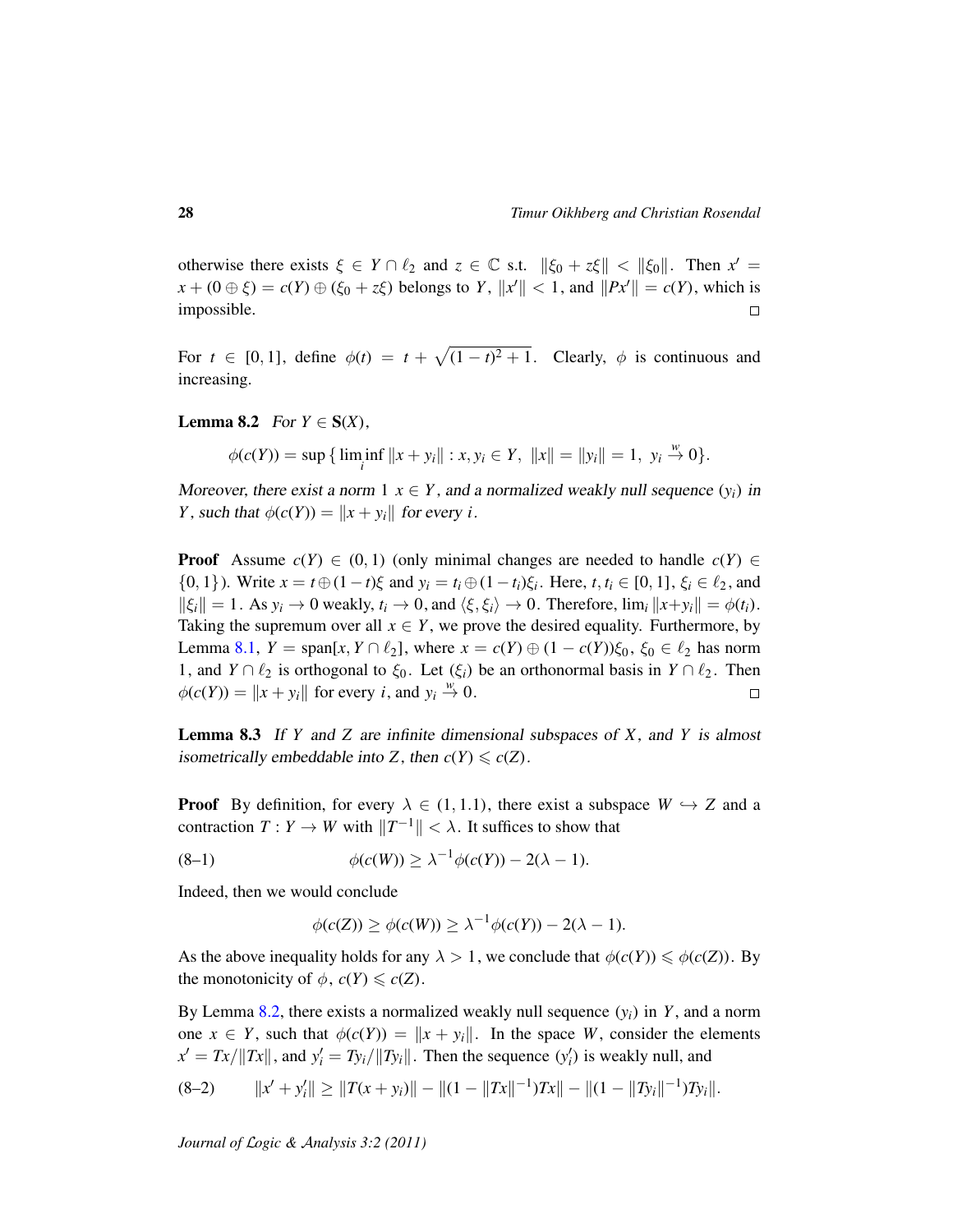But  $||T^{-1}|| ||T(x + y_i)|| \ge ||x + y_i||$ , hence  $||T(x + y_i)|| > \lambda^{-1}\phi(c(Y))$ . Furthermore,  $1 \geq ||Tx|| > λ^{-1}$ , hence  $||(1 - ||Tx||^{-1})Tx|| < λ - 1$ . Similarly,  $||(1 - ||Ty_i||^{-1})Ty_i|| <$  $\lambda - 1$ . By [\(8–2\)](#page-27-1),  $||x' + y'_i|| > \lambda^{-1}\phi(c(Y)) - 2(\lambda - 1)$ . Applying Lemma [8.2,](#page-27-0) we obtain  $(8-1)$ .  $\Box$ 

<span id="page-28-0"></span>**Lemma 8.4** If *Y* and *Z* are infinite dimensional subspaces of *X*, and  $c(Y) = c(Z)$ , then *Y* is isometric to *Z*.

**Proof** We consider the case  $c(Y) = c(Z) \in (0, 1)$  (the extreme cases of  $c(Y) = c(Z) \in$  $\{0, 1\}$  are handled similarly). By Lemma [8.1,](#page-26-1) *Y* contains a norm one  $y = c(Y) \oplus \xi_Y \in Y$ (note that  $\|\xi_Y\| = 1 - c(Y)$ ), s.t.  $Y = \text{span}[y, Y \cap \ell_2]$ , and  $Y' = Y \cap \ell_2$  is orthogonal to  $\xi_Y$ . Thus, for any  $\xi \in Y'$ ,  $||y + \xi|| = c(Y) + \sqrt{(1 - c(Y))^2 + ||\xi||^2}$ . Similarly,  $Z = \text{span}[z, Z']$ , and  $||z + \eta|| = c(Z) + \sqrt{(1 - c(Z))^2 + ||\eta||^2}$  for any  $\eta \in Z'$ . As *Y'* and Z' are both infinite dimensional separable Hilbert spaces, there exists an isometry  $T'$  from  $Y'$  onto  $Z'$ . We complete the proof by defining the isometry  $T$  from  $Y$  onto *Z* by setting  $Ty = z$ , and  $T|_{Y'} = T'$ .  $\Box$ 

**Proof of Theorem [1.4](#page-2-0)** By Lemmas [8.3](#page-27-3) and [8.4,](#page-28-0) the following statements are equivalent for  $Y, Z \in S(X)$ : (i) *Y* and *Z* are isometric, (ii)  $d(Y, Z) = 1$ , (iii) *Y* and *Z* are isometrically bi-embeddable, (iv) *Y* and *Z* are almost isometrically bi-embeddable, (v)  $c(Y) = c(Z)$ . Denote that canonical basis for  $\ell_2$  by  $e_0, e_1, \ldots$ , and consider a map

$$
\Phi:[0,1]\rightarrow S(X):t\rightarrow span[t\oplus(1-t)e_0,0\oplus e_1,0\oplus e_2,\ldots].
$$

Then  $c(\Phi(t)) = t$ , hence  $\Phi(t_1)$  and  $\Phi(t_2)$  satisfy any (equivalently, all) of the relations (i) – (iv) iff  $t_1 = t_2$ . It remains to prove that the maps  $\Phi$  and *c* are Borel.

To handle  $\Phi$ , consider an open ball  $U \subset X$  with the center at  $\alpha \oplus \sum_{i=0}^{N} \beta_i e_i$  and radius *r*. Then  $\Phi(t) \cap U \neq \emptyset$  iff there exist  $\lambda_0, \dots, \lambda_N \in \mathbb{Q}$  s.t.

$$
|\alpha - t\lambda_0| + (|\beta_0 - (1 - t)\lambda_0|^2 + \sum_{i=1}^N |\beta_i - \lambda_i|^2)^{1/2} < r.
$$

This inequality describes a Borel subset of [0, 1]. As any open subset of *X* is a countable union of open balls, the map  $\Phi$  is Borel.

To deal with *c*, consider the sets

 $U_t = \{ s \oplus \xi \in \mathbb{R} \oplus_1 \ell_2 : |s| > t, \, \|\xi\| < \sqrt{1-t^2} \}$ 

 $(t \in [0, 1])$ . Clearly,  $U_t$  is an open subset of *X*, and  $c(Y) > t$  iff  $Y \cap U_t \neq \emptyset$ .  $\Box$ 

**Remark 8.5** Theorem [1.4](#page-2-0) holds not only for  $\mathbb{R} \oplus_1 \ell_2$ , but also for  $\mathbb{R} \oplus_p \ell_2$ , for  $1 \leq p < 2$ .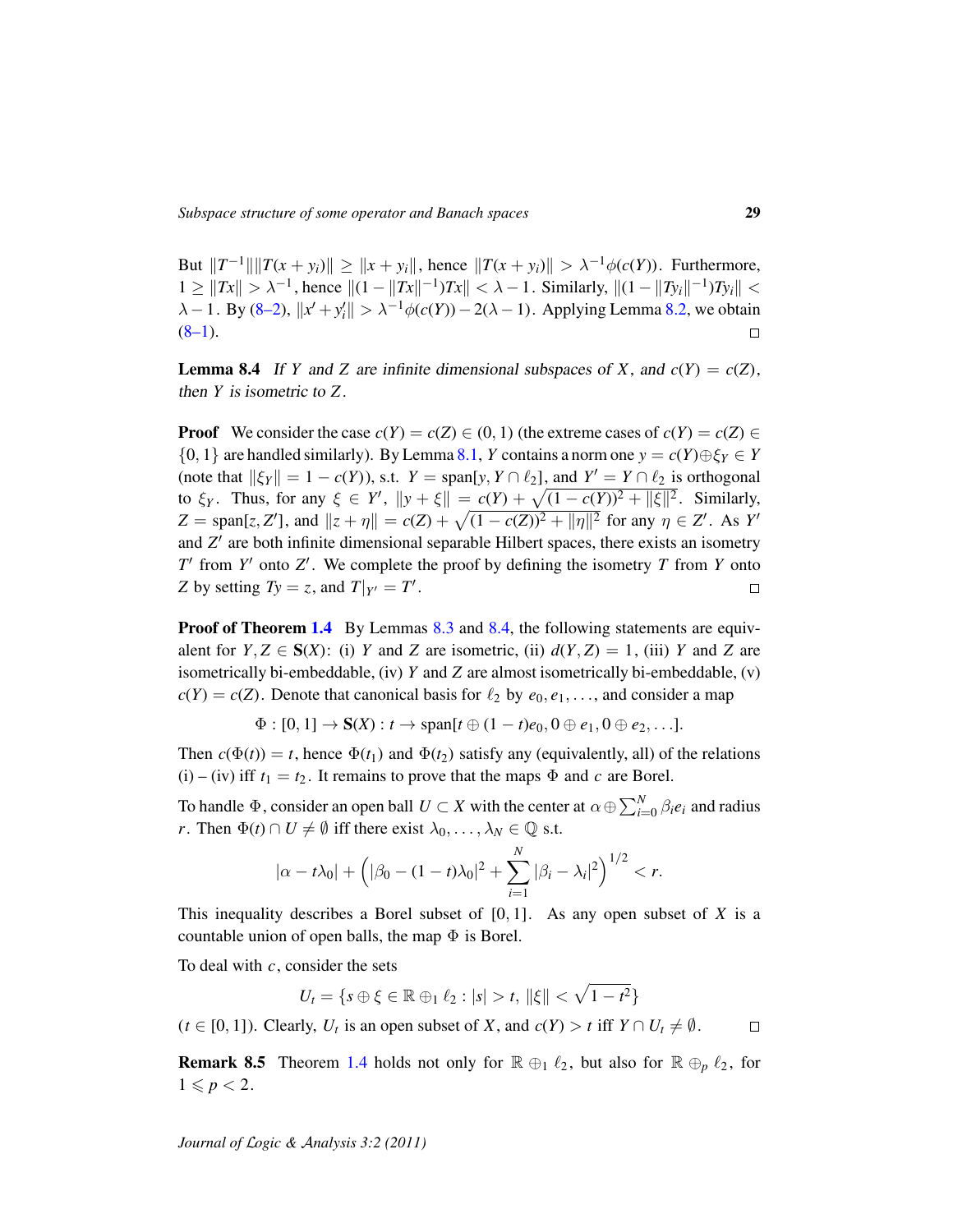#### References

- <span id="page-29-17"></span>[1] R. Anisca, *The ergodicity of weak Hilbert spaces*, Proc. Amer. Math. Soc. 138 (2010), 1405–1413; doi[:10.1090/S0002-9939-09-10164-8.](http://dx.doi.org/10.1090/S0002-9939-09-10164-8)
- <span id="page-29-12"></span>[2] R. Bhatia, *Matrix Analysis*, Springer Verlag, New York, 1997.
- <span id="page-29-10"></span>[3] E. Effros and Z.-J. Ruan, *Operator Spaces*, Oxford University Press, New York, 2000.
- <span id="page-29-0"></span>[4] V. Ferenczi and E.M. Galego, *Some equivalence relations which are Borel reducible to isomorphism between separable Banach spaces*, Israel J. Math. 152 (2006), 61–82; doi[:10.1007/BF02771976.](http://dx.doi.org/10.1007/BF02771976)
- <span id="page-29-1"></span>[5] V. Ferenczi, A. Louveau, and C. Rosendal, *The complexity of classifying Banach spaces up to isomorphism*, J. London Math. Soc. 79 (2009), 323–345; doi[:10.1112/jlms/jdn068.](http://dx.doi.org/10.1112/jlms/jdn068)
- <span id="page-29-2"></span>[6] V. Ferenczi and C. Rosendal, *Complexity and homogeneity in Banach spaces*, in *Banach Spaces and their Applications in Analysis*, ed. by B. Randrianantoanina and N. Randrianantoanina, Walter de Gruyter, Berlin, 2007, 83–110.
- <span id="page-29-4"></span>[7] S. Gao, S. Jackson, and B. Sari, *On the complexity of the uniform homeomorphism relation between separable Banach spaces*, Trans. Amer. Math. Soc., to appear.
- <span id="page-29-6"></span>[8] C. W. Henson, J. Iovino, A. Kechris, and E. Odell, *Analysis and Logic*, Cambridge University Press, 2002.
- <span id="page-29-16"></span>[9] W. Johnson and A. Szankowski, *Hereditary approximation property*, preprint.
- <span id="page-29-15"></span>[10] N. Kalton, *The complemented subspace problem revisited*, Studia Math. 188 (2008), 223–257; doi[:10.4064/sm188-3-2.](http://dx.doi.org/10.4064/sm188-3-2)
- <span id="page-29-5"></span>[11] A. Kechris, *Classical Descriptive Set Theory*, Springer, New York, 1995.
- <span id="page-29-8"></span>[12] R. Komorowski and N. Tomczak-Jaegermann, *Banach spaces without local unconditional structure*, Israel J. Math. 89 (1995), 205–226; doi[:10.4064/sm149-1-1.](http://dx.doi.org/10.4064/sm149-1-1)
- <span id="page-29-9"></span>[13] R. Komorowski and N. Tomczak-Jaegermann, *Subspaces of*  $l_2(X)$  *and* Rad(*X*) *without local unconditional structure*, Studia Math. 149 (2002), 1–21; doi[:10.1017/S0024610701002174.](http://dx.doi.org/10.1017/S0024610701002174)
- <span id="page-29-14"></span>[14] Y. Lindenstrauss and L. Tzafriri, *On the complemented subspaces problem*, Israel J. Math. 9 (1971) 263–269; doi[:10.1007/BF02771592.](http://dx.doi.org/10.1007/BF02771592)
- <span id="page-29-7"></span>[15] Y. Lindenstrauss and L. Tzafriri, *Classical Banach spaces II*, Springer, 1979.
- <span id="page-29-3"></span>[16] J. Melleray, *Computing the complexity of the relation of isometry between separable Banach spaces*, MLQ Mathematical Logic Quarterly 53 (2007), 128–131; doi[:10.1002/malq.200610032.](http://dx.doi.org/10.1002/malq.200610032)
- <span id="page-29-13"></span>[17] T. Oikhberg, *Direct sums of operator spaces*, J. London Math. Soc. 64 (2001), 144–160; doi[:10.1017/S0024610701002174.](http://dx.doi.org/10.1017/S0024610701002174)
- <span id="page-29-11"></span>[18] T. Oikhberg and H. Rosenthal, *Extension properties for the space of compact operators*, J. Funct. Anal. 179 (2001), 251–308; doi[:10.1006/jfan.2000.3674.](http://dx.doi.org/10.1006/jfan.2000.3674)